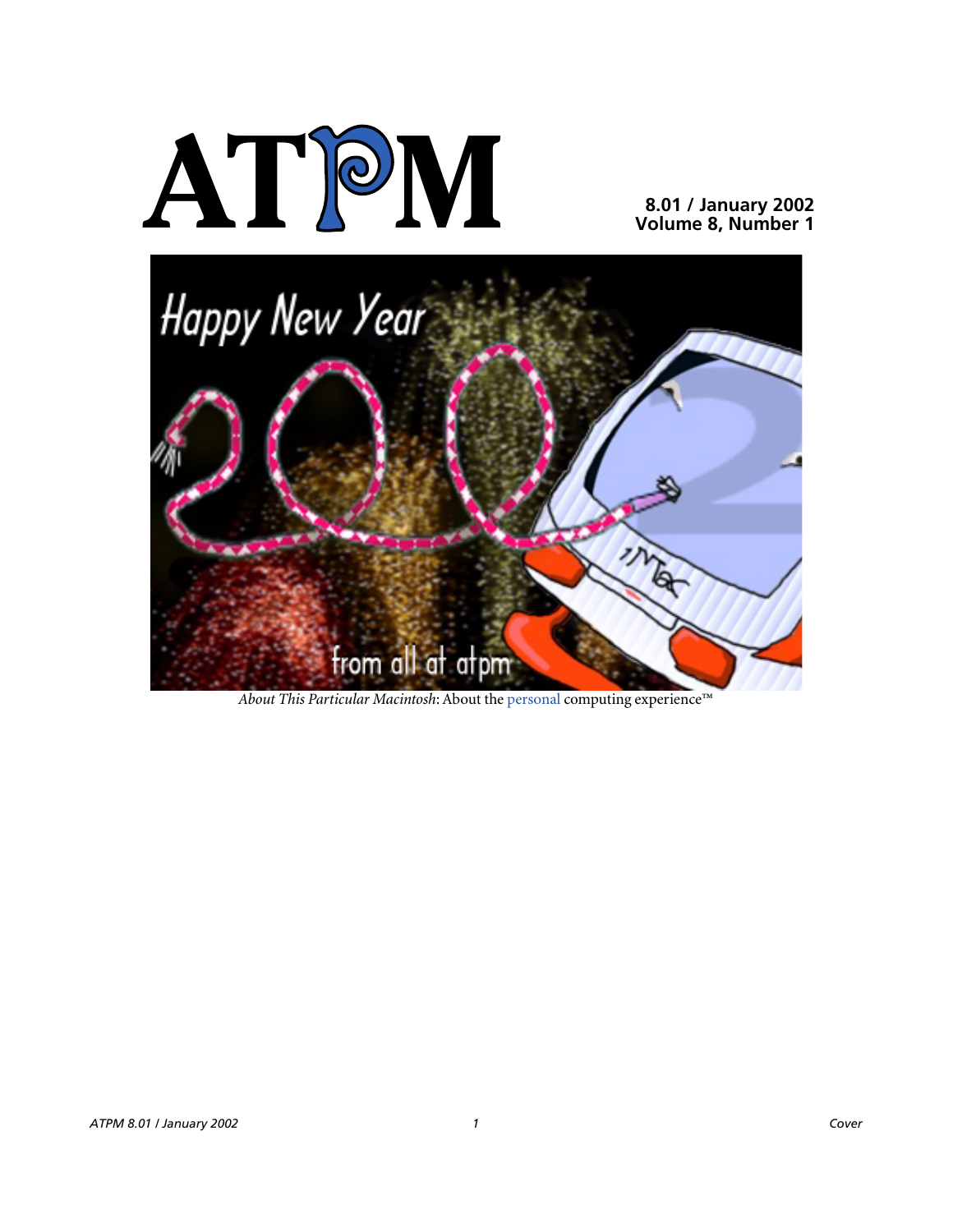#### **Cover Art**

Copyright  $\odot$  2002 by Grant Osborne<sup>1</sup> We need new cover art each month. [Write to us!](mailto:cover-art@atpm.com)<sup>2</sup>

#### **Editorial Staff**

Publisher/Editor-in-Chief [Michael Tsai](mailto:mtsai@atpm.com) Managing Editor *Vacant* Associate Editor/Reviews [Paul Fatula](mailto:pfatula@atpm.com)

Copy Editors [Raena Armitage](mailto:rarmitage@atpm.com) [Johann Campbell](mailto:jcampbell@atpm.com) [Ginny O'Roak](mailto:goroak@atpm.com) [Ellyn Ritterskamp](mailto:eritterskamp@atpm.com) [Brooke Smith](mailto:bsmith@atpm.com) *Vacant* Web Editor [Lee Bennett](mailto:lbennett@atpm.com) Publicity Manager *Vacant* Webmaster [Michael Tsai](mailto:mtsai@atpm.com) Beta Testers [The Staff](mailto:editor@atpm.com)

#### **Contributing Editors**

At Large Robert Paul Leitao Desktop Pictures [Daniel Chvatik](mailto:dchvatik@atpm.com) General [Dierk Seeburg](mailto:dseeburg@atpm.com) Graphics *Vacant* How To *Vacant* Interviews *Vacant* Legacy Corner *Vacant* Music [David Ozab](mailto:dozab@atpm.com) Networking [Matthew Glidden](mailto:mglidden@atpm.com) Opinion [Tom Iovino](mailto:tiovino@atpm.com) [Mike Shields](mailto:mshields@atpm.com) *Vacant* Reviews [Eric Blair](mailto:eblair@atpm.com) [Jamie McCornack](mailto:jmccornack@atpm.com) [Gregory Tetrault](mailto:gtetrault@atpm.com) [Christopher Turner](mailto:cturner@atpm.com) *Vacant* Shareware [Brooke Smith](mailto:bsmith@atpm.com) Technical [Evan Trent](mailto:etrent@atpm.com)

#### **Artwork & Design**

Graphics Director [Grant Osborne](mailto:gosborne@atpm.com) Graphic Design Consultant [Jamal Ghandour](mailto:jghandour@atpm.com) Layout and Design [Michael Tsai](mailto:mtsai@atpm.com) Blue Apple Icon Designs Mark Robinson Other Art RD Novo

Cartoonist [Mike Flanagan](mailto:sensible@sensible.screaming.net)

#### **Emeritus**

RD Novo

1. mailto:gosborne@atpm.com

2. cover-art@atpm.com

Robert Madill Belinda Wagner

#### **Contributors**

Eric Blair Daniel Chvatik Paul Fatula Mike Flanagan Matthew Glidden Robert Paul Leitao David Ozab Mike Shields Brooke Smith Gregory Tetrault Evan Trent Michael Tsai Christopher Turner Chris Ward *Macintosh users like you*

#### **Subscriptions**

Sign up for free subscriptions using the [Web form](http://www.atpm.com/subscribe/)<sup>3</sup> or [by e-mail](mailto:subscriptions@atpm.com)<sup>4</sup>.

#### **Where to Find ATPM**

Online and downloadable issues are available at [http://www.atpm.com.](http://www.atpm.com)

ATPM is a product of ATPM, Inc. © 1995–2002, All Rights Reserved ISSN: 1093-2909

#### **Production Tools**

Acrobat AppleScript BBEdit CVL **CVS** Disk Copy FileMaker Pro FrameMaker+SGML iCab **ImageReady** Interarchy MacPerl MacSQL Monitor Mailman Mailsmith Mesh Snapz Pro X StuffIt

3. http://www.atpm.com/subscribe/

4. subscriptions@atpm.com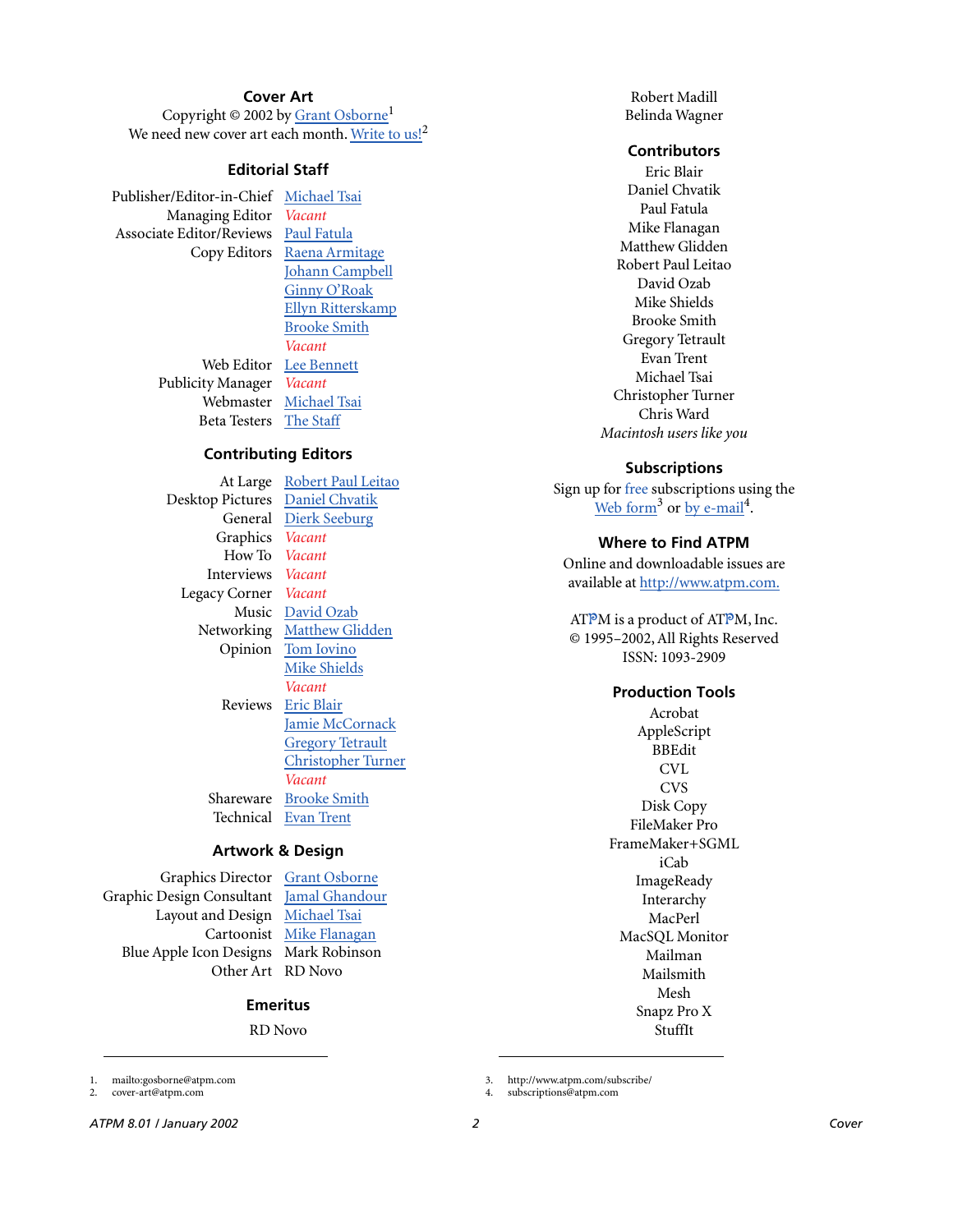#### **The Fonts**

Cheltenham Frutiger Isla Bella Marydale Minion

#### **Reprints**

Articles and original art cannot be reproduced without the express permission of ATPM, unless otherwise noted. You may, however, print copies of ATPM provided that it is not modified in any way. Authors may be contacted through ATPM's editorial staff, or at their e-mail addresses, when provided.

#### **Legal Stuff**

*About This Particular Macintosh* may be uploaded to any online area or included on a CD-ROM compilation, so long as the file remains intact and unaltered, but all other rights are reserved. All information contained in this issue is correct to the best of our knowledge. The opinions expressed in ATPM are not necessarily those of this particular Macintosh. Product and company names and logos may be registered trademarks of their respective companies. Thank you for reading this far, and we hope that the rest of the magazine is more interesting than this.

Thanks for reading ATPM.

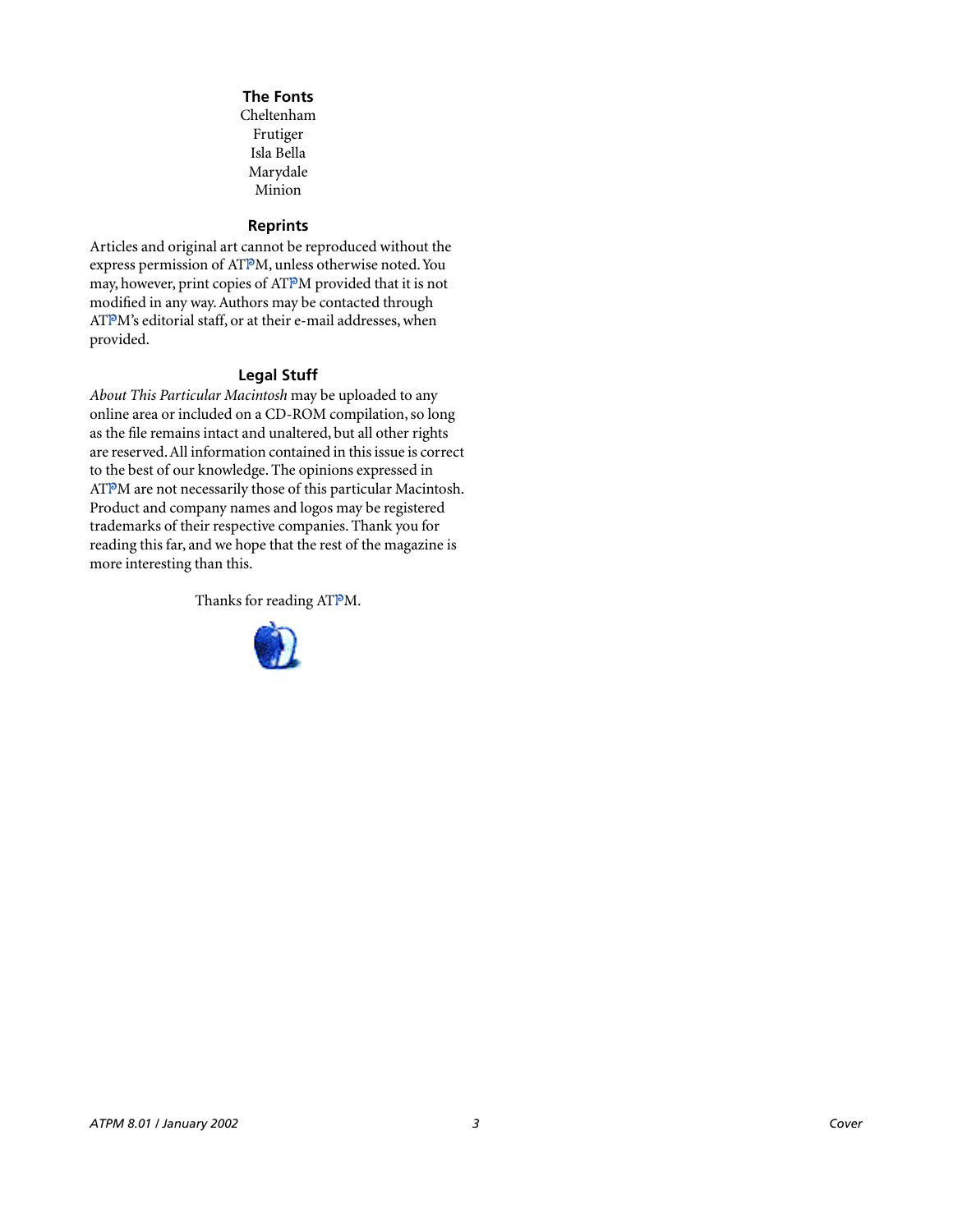# **Sponsors**

*About This Particular Macintosh* is free, and we intend to keep it that way. Our editors and staff are volunteers with "real" jobs who believe in the Macintosh way of computing. We don't make a profit, nor do we plan to. As such, we rely on advertisers to help us pay for our Web site and other expenses.

We are now accepting inquiries from interested sponsors and advertisers. We have a variety of programs available to tailor to your needs. Please contact us at [advertise@atpm.com](mailto:advertise@atpm.com) for more information.

You can help support ATPM by buying from online retailers using the following links: Amazon.com<sup>1</sup>, [MacConnection](http://service.bfast.com/bfast/click/mid9452939?siteid=13311227&bfpage=machomepage)<sup>2</sup>, [MacMall](http://www.commission-junction.com/track/track.dll?AID=53427&PID=297078&URL=http%3A%2F%2Fwww%2Emacmall%2Ecom%2Fmacaffiliate)<sup>3</sup>, [MacZone](http://service.bfast.com/bfast/click?bfmid=1942029&siteid=26240435&bfpage=mac_zone)<sup>4</sup>, and Outpost.com<sup>5</sup>.



2. http://service.bfast.com/bfast/click/mid9452939?siteid=13311227&bfpage=machom epage 3. http://www.commission-

junction.com/track/track.dll?AID=53427&PID=297078&URL=http%3A%2F%2 Fwww%2Emacmall%2Ecom%2Fmacaffiliate

5. http://www.linksynergy.com/fsbin/stat?id=N00D3BtDeo0&offerid=2161&type=3

<sup>1.</sup> http://www.amazon.com/exec/obidos/redirect-home/aboutthisparticu

<sup>4.</sup> http://service.bfast.com/bfast/click?bfmid=1942029&siteid=26240435&bfpage=mac \_zone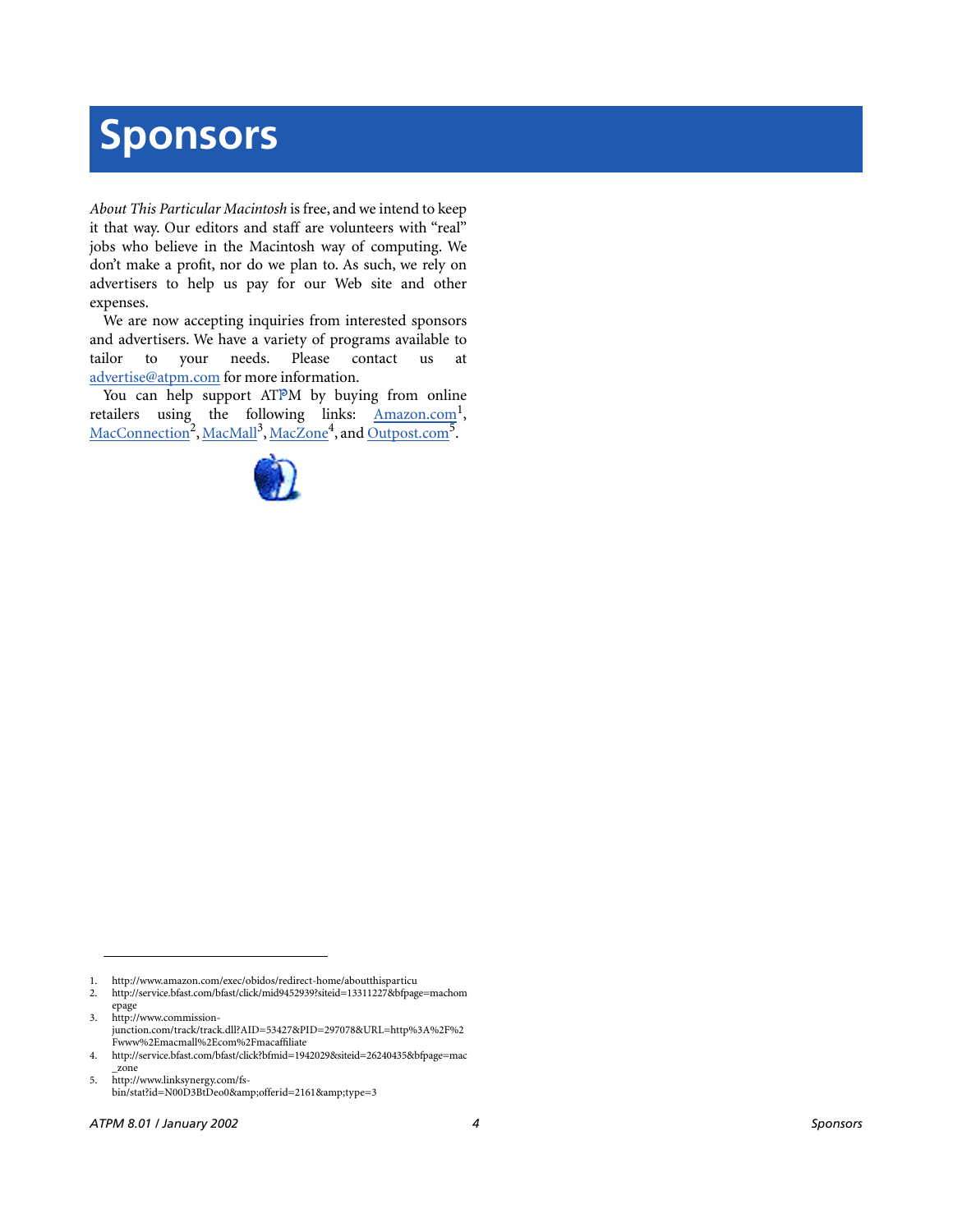# **Welcome**

Welcome to the January 2002 issue of *About This Particular Macintosh*! This issue marks the beginning our eighth calendar year of publication. When the first issue of ATPM was uploaded to the Apple eWorld server, Michael Spindler was CEO of Apple and Newt Gingrich was Speaker of the US House of Representatives.

Our monthly Internet magazine has spanned two presidential administrations, three Apple CEOs, a few House Speakers and the first and only ATPM staff karaoke night. The karaoke night began and ended when ATPM staffer Mike Shields began his personal rendition of Ray Charles' "Georgia." It wasn't that his song was so bad, but a local in a cowboy hat and tutu quickly upstaged him. We didn't ponder whether or not the local was working through a personal identity crisis or just preferred costumes that clashed. We can say that his attire was far more interesting than his performance.

Part of the problem with Mike's song was that we weren't in Georgia. We were in Austin, Texas. This was back in the days before Apple Computer purchased the material assets of Power Computing and both Apple and Power Computing has significant operations in the Austin area. We thought it would be a cool place to stage our first annual and ultimately only ATPM staff karaoke night. We found out later that the local performer was a lead engineer for Dell.

#### **What's the Prob?**

Well, right now there really isn't one. A casual review of the ATPM staff e-mail exchanges over the past few months reveals an interesting contrast to the staff correspondence when ATPM began publication several years ago. Noticeably absent from our recent exchanges are conversations concerning Apple's ability to remain in business and talk about the Mac's moribund market share. Today's e-mail exchanges often concern the latest advancements in Apple technology and the continuing transition to Mac OS X and Mac OS X software applications.

#### **Big Blues**

No. This is not about the folks at IBM. After all Big Blue smartly chose to exit the consumer PC business long ago. Big Blue is the co-designer of Apple's processors and owns the PowerPC trademark. What bad things can we say now about Apple's original nemesis and latter day partner?

What we can say is that 2001 was not a particularly good year for the PC business. But these days it's not Mac users singing the blues. The HP-Compaq merger plan is on the rocks, and Gateway is struggling to survive in a very difficult market for Windows box makers.

That fateful night in Austin taught us an important lesson—PC patrons weren't ready for the blues, at least not soon after the release of Windows 95. They'd prefer a cowboy in drag to a heartfelt rendition of an American classic. Apple was the archetype of the Silicon Valley IPO and its travails over the years have provided the makings for a modern-day Shakespearean tragedy turned triumph. Unfortunately, an appreciation for culture often takes a back seat in the minds of those looking for a fast buck, a quick laugh, or just a good time.

#### **Culture in a Cup**

The days of engineers in cowboy hats and tutus running roughshod over veteran Mac users like Mike are over. We really don't mean to pick on the Dell engineers. But in our view locating a fashionable and innovative product in the Dell line would be akin to finding fine cheese in the Velveeta section of your supermarket. That's not to say there isn't a place for Velveeta or Dell, but both sets of products may be designed for people whose first thought of the world "culture" is that it comes at the bottom of a Dannon yogurt cup.

#### **The King is Dead…**

2002 may be the year that the computing world accepts the end of the desktop paradigm. In our view there are only two PC makers that have anticipated the changing needs of consumers—Apple and Sony. For all its might (and we do give credit where credit is due—Dell has probably the best customer service set-up among all major PC makers) the days of cheap PC boxes meeting the needs of an ever more mobile and more sophisticated computer user ended before the start of the new millennium.

The desktop PC box has been on borrowed time and the precipitous drop in PC sales evidences that consumers want more than a cheap PC with Windows XP. Windows XP might have been fine two or three years ago, but the market has changed and Microsoft's products and business model are out-of-date. A victim of their own success, they now have to compete for new revenue in markets that companies like Sony and Nintendo control. Good luck maintaining sales and revenue growth in markets with more savvy competitors.

#### **Long Live the King**

The former problem with Apple is that it relied on its product name at a time when its products were no longer conspicuously better that its competitors. The company then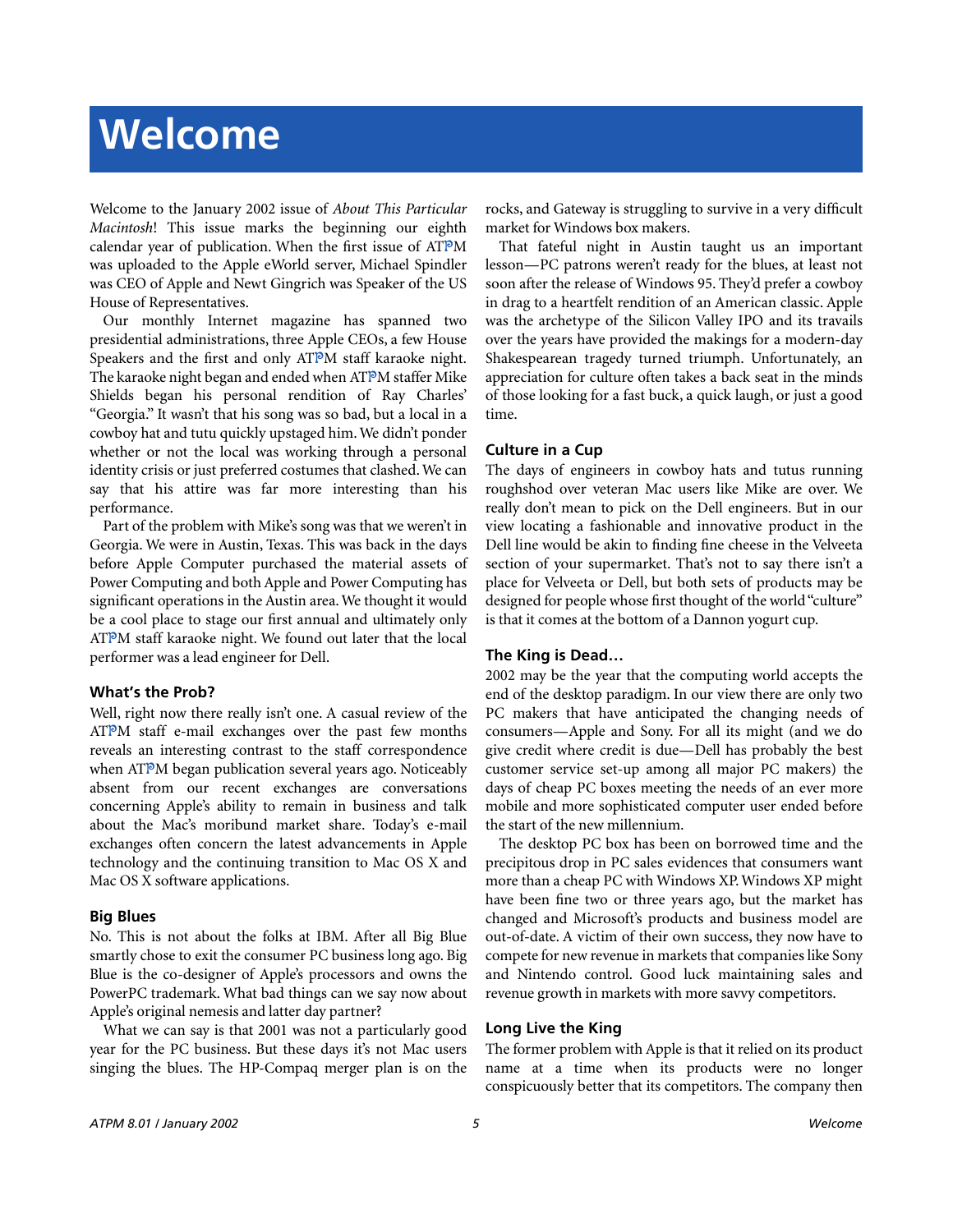tried to play "me too" too quickly. It was kind of like a venerable opera troupe overnight changing its specialty to modern dance.

Several years in the making, the release of Mac OS X heralded a new day for Apple and a reiteration of the strategy that originally brought the company success. The company's products are well integrated and designed to meet the needs of its select clientele. Apple has learned the hard way that the best way to meet a suitable mate isn't to date every available person in town, just those who share a common interest. Apple products are uniquely designed to meet the needs of their users.

Macworld Expo is just a few days away. Apple's PR department has outdone itself this year. The buildup to this expo is dripping with so much honey-laced hype; the game wardens in Northern California will be working overtime to keep bears away from the convention center.

#### **Honey, I Shrunk the PC**

Expect new product announcements (of course) but be ready for details about the next phase of Apple's integrated product strategy. Unlike the other major PC makers, Apple's products no longer have the look of a wardrobe set from a Village People performance.

The desktop paradigm has come and gone. Sure Apple will continue to make iMacs for the education market and consumers who would prefer a family-style PC. But the minitower is geared toward pros and home enthusiasts who expect the best of themselves and the equipment they choose to use.

The iBook and TiBook will continue to outshine the products offered by Apple's competitors in terms of both ease-of-use and total functionality. Mac users now have a luxury box seat from which to watch Apple's Wintel competitors continue their long and drawn out song and dance. The music has slightly changed but the wardrobes haven't gotten any better. Alas, there will not be a second ATPM Staff karaoke night. Apple and Mac users are no longer apologetically singing anyone else's tunes (iPod users notwithstanding).

#### **Same Time Next Month**

In next month's issue of ATPM we will review Apple's results for the first fiscal quarter and provide an in-depth review of the major announcements from Macworld Expo. Until then, please enjoy the quality commentaries and columns inside this month's issue. Eight calendar years and counting…

The ATPM Staff

This issue of ATPM includes:

#### **Beyond the Barline: My Resolution**

For the first time in several years, David Ozab is making a New Year's resolution, and putting it in print just to keep himself honest. Will he keep it? History says "no," but anything's possible.

#### **Hollywood: Comic Con and DV Expo**

Mike Shields reports on the Mac presence at the San Diego Comic Con and DV Expo, bringing up conspiracy theories, Final Cut Pro 3, and trade show goodies.

#### **About This Particular Web Site**

Paul Fatula reports on fun sites like Pork4Kids and The Flying Cow, as well as useful ones such as a great software site and one that tells how to get spammers to pay up. Last, but not least, you can see how clever your fellow Netizens are by checking out the Gallery of CSS Descramblers.

#### **Interview with Frank Vercruesse**

Daniel Chvatik interviews Frank Vercruesse, author of the popular Mac OS X utility ASM (Application Switcher Menu), which brings some beloved OS 9 behaviors to OS X.

#### **Report: MacExpo in London**

Chris Ward brings us news from London's MacExpo trade show, covering big guns like Adobe and Macromedia as well as smaller developers such as Perforce and P&L.

#### **Networking: Sharing an Apple Printer on a Mac Network**

Matthew Glidden explains the networking options for Apple printers, from Ethernet and LocalTalk to non-networkable printers that can nonetheless be shared using appropriate software on a host Mac.

#### **How To: Working with Downloaded Files without Special Utilities**

Have you ever downloaded a file and discovered that you cannot open it? Gregory Tetrault writes a 'how-to' column for dealing with difficult files. He also challenges ATPM readers to a contest: find a downloadable file that stumps him!

#### **Desktop Pictures from Hawai'i and Montréal**

Chris Turner brings back some desktop pictures from his trip to Hawai'i, focussing on Pearl Harbor and the Place of Refuge (on the southern Kona coast of the big island). Daniel Chvatik's pictures of snowy Montréal are less exotic but no less beautiful on your desktop.

#### **Shareware Roundup: Financial Help**

Brook Smith reviews three OS X shareware programs for managing your personal finances: Moneydance, Hold-Up, and Where Did All My Money Go?.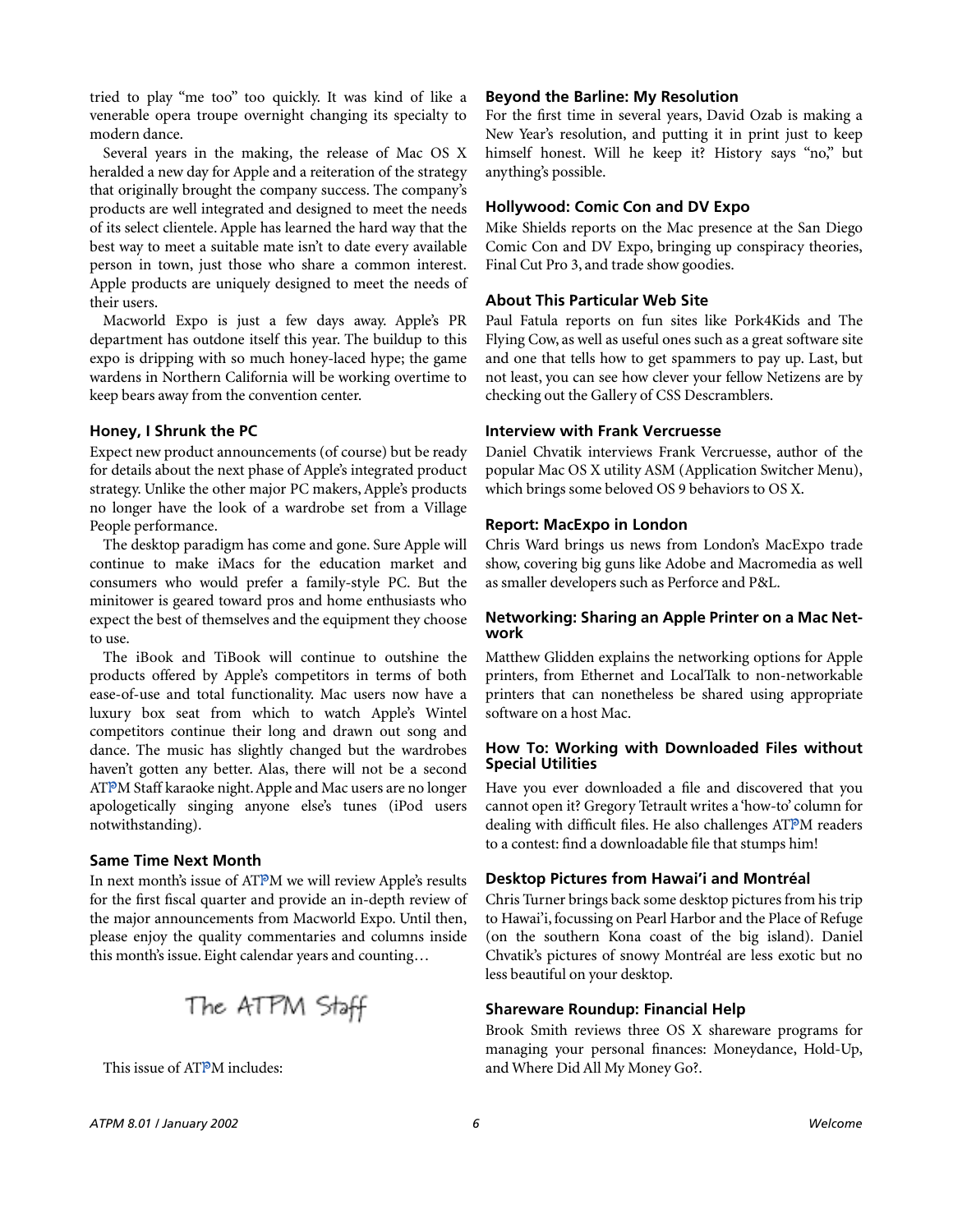#### **Review: LaunchBar 3.1.2**

Michael Tsai reviews LaunchBar, an innovative Mac OS X system enhancement that makes applications, folders, and URLs quickly accessible from the keyboard without requiring a lengthy configuration process.

#### **Review: Portraits & Prints Template Maker**

Eric Blair reviews Portraits & Prints Template Maker, a companion application to the recently reviewed Portraits and Prints.

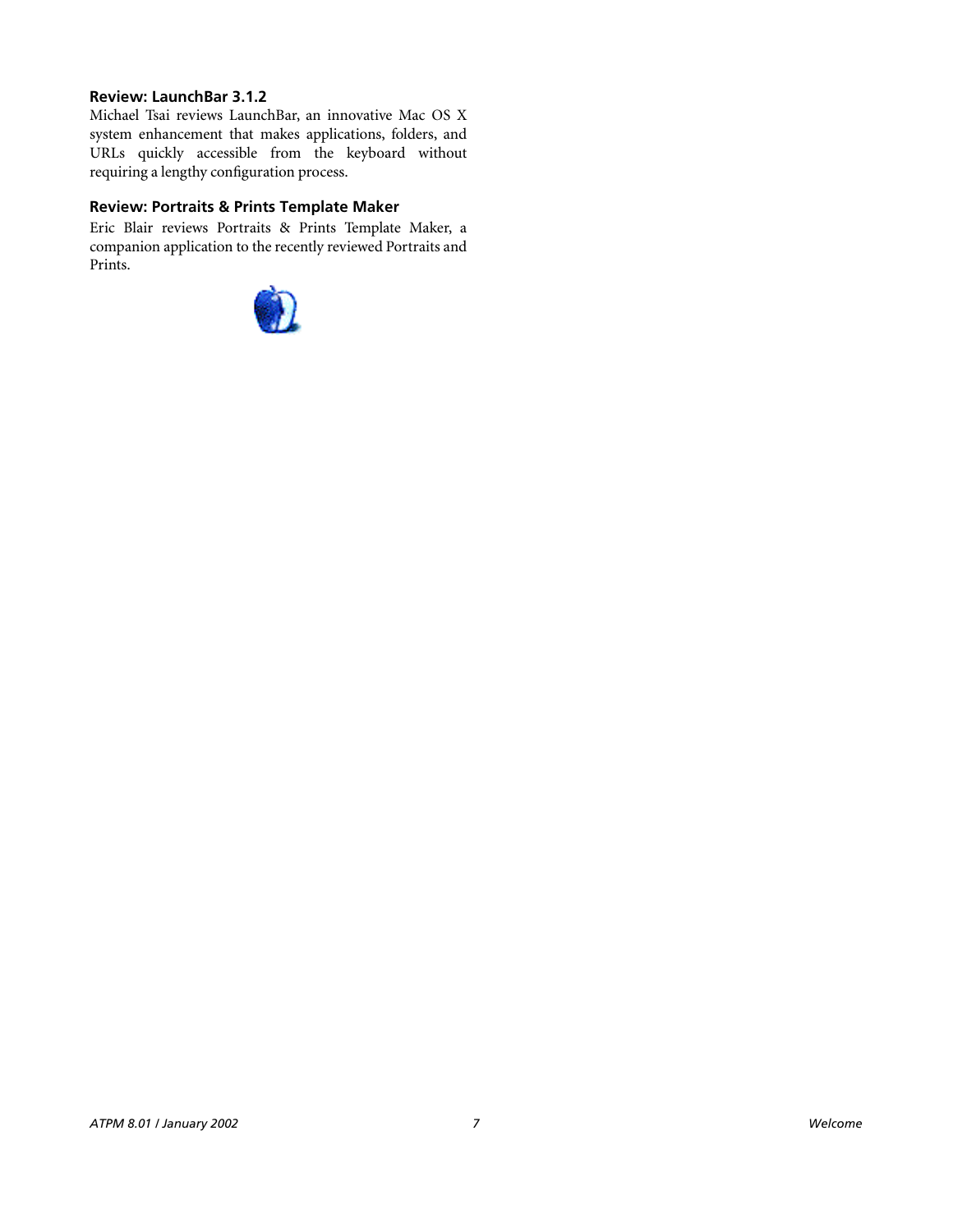# **E-Mail**

#### **Changing the Default JPEG Opener**

I would like to know how to change the default application for a JPEG file. Let me explain: If I have downloaded a photo from the Internet and my default application for JPEG pictures was QuickTime PictureViewer, it will be saved as a Picture Viewer file. But if I have now decided that I wanted to view this picture with Goldberg, which is a picture application that doesn't allow any editing functions (except copy-paste, which I can't use because it would be too long), how can I do it? Does all this have to do with what Internet Explorer calls the "file creator" (which is "pig2" for Goldberg and "ogle" for PictureViewer?

*—Rccladdict*

There are a few ways to tackle this. The least technical is to use the File Translation tab of the File Exchange control panel. Then, find a JPEG file set to be opened with QuickTime PictureViewer and map that file to Goldberg. Now, whenever you double-click a QuickTime JPEG file, it will open with Goldberg. (I have done this to make TeachText and SimpleText documents open in SimpleEdit.)

You can also go to Internet Explorer's preferences and select File Helpers. Sort these by extension and scroll down to the jpe, jpeg, and jpg entries. Then assign those files to Goldberg.

Another solution is to use an AppleScript applet designed to change the creator of any JPEG file dragged on it to Goldberg. There are plenty of sample scripts that do this type of task. *—Gregory Tetrault*

#### **A Simple Mac CAD Program?**

Is there a design programme that would enable me to set up a grid on the page, and on that grid measure out and draw an object? The objects in this case are the various timbers of an old-time sailing ship. Ideally the programme would enable me to draw out one side of the frame and then ask it to add another, identical, side, reversed, on the other side of the keel. I am sorry to sound so vague. I know this could be done on a simple CAD programme, but such a thing doesn't seem to exist in the Mac world. Your help and suggestions would be much appreciated.

*—Marius Pope*

You are correct that a CAD program would do this for you. One option is CAD intosh<sup>1</sup>, a shareware program by the author of GraphicConverter. Another option would be something along the lines of AppleWorks which has a very good, albeit basic, drawing component that should suit your needs quite nicely. *—Eric Blair and Evan Trent*

#### **Think Different**

I was wondering if you happen to know where I might be able to download a QuickTime version (or whatever) of the think different ad "here's to the crazy ones." I have a friend that used to have it and lost it in a system crash. I was trying to find it for her again.

*—Carole Williamson*

I found [one site](http://www.uriah.com/apple-qt/think-different-one.html)<sup>2</sup> with a somewhat low-quality QuickTime video. Another site has some nice annotated [desktop](http://www.sleepingcat.com/other/thinkdifferent/)  [pictures](http://www.sleepingcat.com/other/thinkdifferent/)3. *—Michael Tsai*

#### **[Mixed Networks Make Strange Bedfellows](http://www.atpm.com/6.04/networking.shtml)4**

I appreciate your efforts to get this article online. I could not find the help I needed in several networking books and I find it for "free" right here.

Great asset to both the Mac *and* the PC-using community. Thanks!

*—Kevin Raley*

#### **[Macs and PCs Sharing the Same Internet](http://www.atpm.com/6.05/networking.shtml) [Connection](http://www.atpm.com/6.05/networking.shtml)5**

Could I do this using a wireless network? What would be different in the setup? I know Apple has AirPort which is pretty fast (11 Mbps). AirPort cards only work on Macs, right? Could I use an AirPort card on the Mac and a compatible card (IEEE 802.11b) on the PC? Would they be able to communicate?

*—Samuel Kravin*

Yes, it works. The setup depends what type of card you have on the PC. I have an AirPort network here, and a friend uses his PC laptop to connect. However, with his card (Linksys) I had to disable WEP password protection to make it work. Since you can use a closed network with access control, and since WEP is easily

1. http://www.lemkesoft.com/us\_cadabout.html

<sup>2.</sup> http://www.uriah.com/apple-qt/think-different-one.html

<sup>3.</sup> http://www.sleepingcat.com/other/thinkdifferent/

<sup>4.</sup> http://www.atpm.com/6.04/networking.shtml

<sup>5.</sup> http://www.atpm.com/6.05/networking.shtml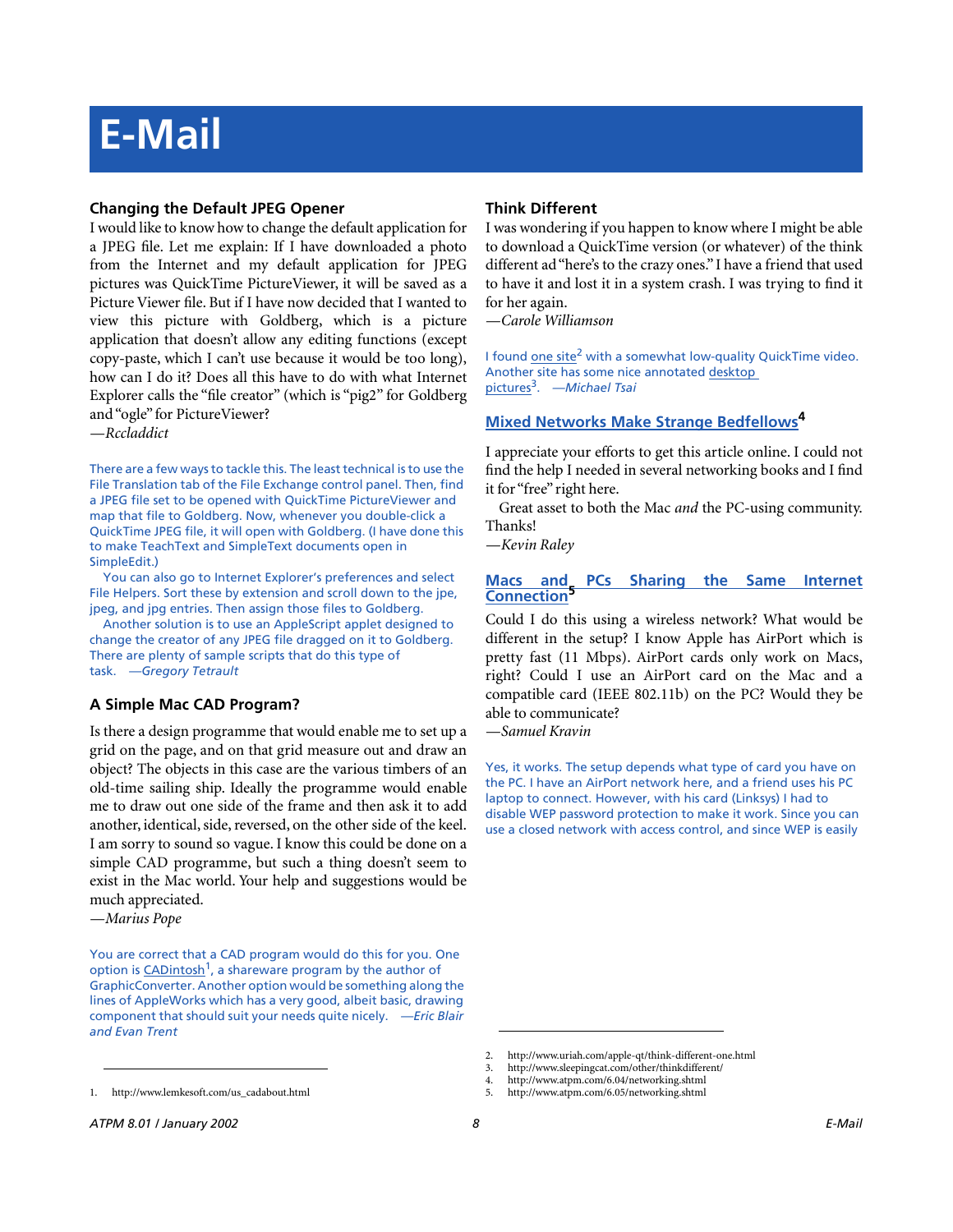*Copyright © 2002 the ATPM Staff,* [editor@atpm.com](mailto:editor@atpm.com)*. We'd love to hear your thoughts about our publication. We always welcome your comments, criticisms, suggestions, and praise. Or, if you have an opinion or announcement about the Macintosh platform in general, that's OK too. Send your e-mail to* [editor@atpm.com](mailto:editor@atpm.com)*. All mail becomes the property of*  ATPM*.*

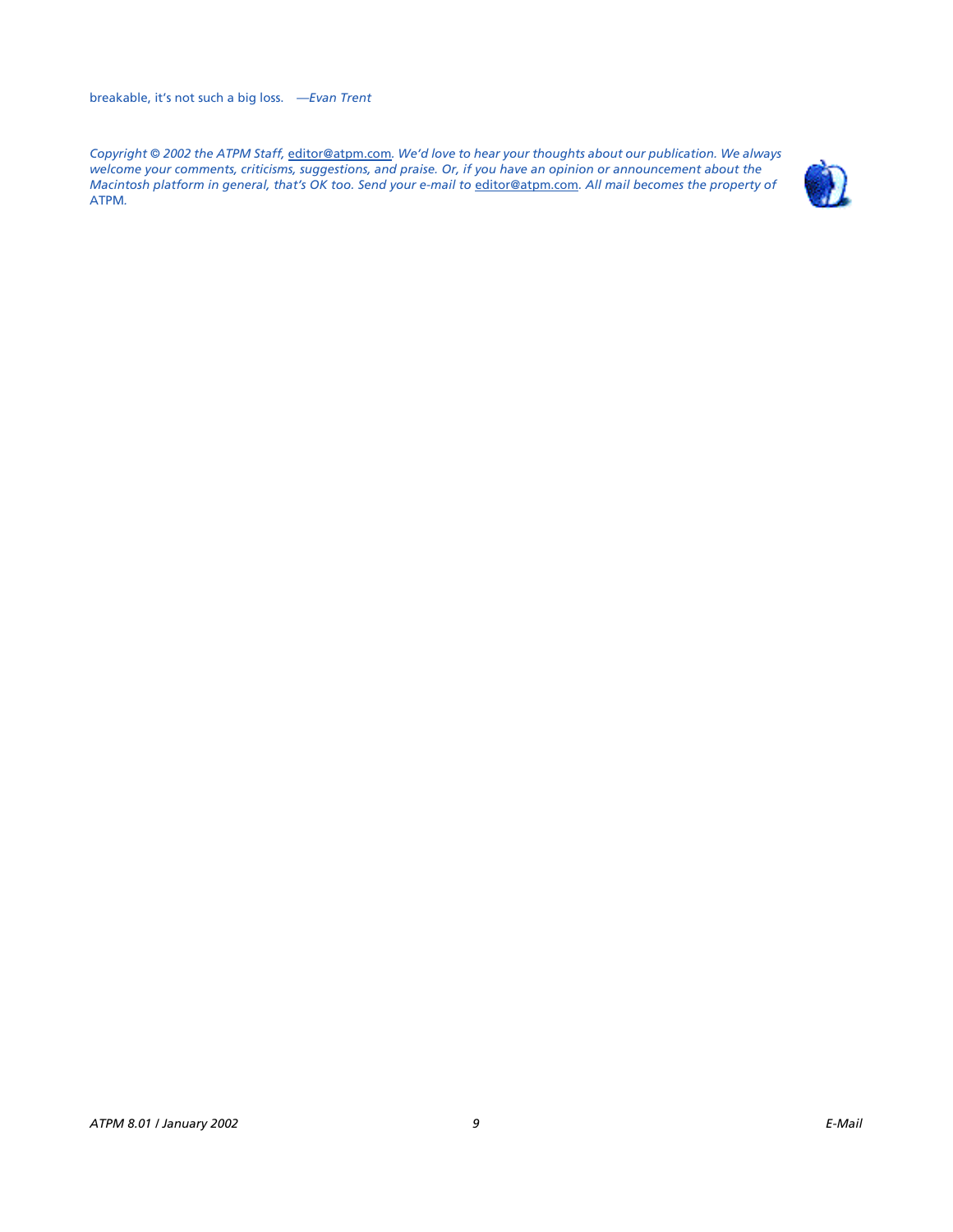**by David Ozab, [dozab@atpm.com](mailto:dozab@atpm.com)**

### **My Resolution**

New Year's is traditionally the time for resolutions, those great promises we make to ourselves on January 1st, only to break them all by Groundhog Day. Like most people, I've had a terrible history with resolutions, so much so that I've given up making them. This year, though, I'd like to take another crack at it. I'm only making one, and I'm giving myself the whole year to accomplish it. I'm also putting it in print to keep me from backsliding.

#### **Drum Roll Please**

My resolution for 2002 is to be running OS X on my Mac by the end of the year. Doesn't sound so tough, does it? But wait, I'm a musician. My software doesn't work on OS X. True, but slowly that is changing, and I'm facing the New Year with confidence. This is the year I will upgrade to OS X.

#### **What Works?**

Actually more than you might imagine. First, and most importantly, my sound card, the Midiman Delta 2496 is OS X compatible. Midiman also has new drivers for their MIDI interfaces. I had been looking at the Midisport USB 2X2 as a possible purchase, and now that I know it will work with X, I have no reason to be apprehensive.

The shareware audio editor Felt Tip Sound Studio<sup>1</sup> (which I use extensively) was among the first audio programs carbonized. When I'm ready to move up to a more sophisticated package, Bias' Peak 3.0 and Deck 3.0 will soon be OS X compatible as well. Bias' Peak DV, a stripped-down version optimized for use with Final Cut Pro, is already out for OS 10.1.

#### **What's Coming?**

Bitheadz is working on Version 3.0 of the Unity DS-1 Digital Sampler, which, along with many other improvements, will be OS X compatible. I presently own version 1.4, which I'm very happy with, but I've resisted upgrading without the promise of OS X support. Now that I know for certain that Unity DS-1 will run on 10.1, I am willing to pay for the upgrade when I have the available funds.

Emagic is scheduled to release their new versions of the Logic Audio series (Platinum, Gold, and Silver) for OS X this month, along with compatible hardware interfaces. These were demonstrated at the last Macworld, and were originally slated for a September release, but were then delayed until January. I'm in the market for a new sequencer, and though Logic might not be my first choice overall (I find Cubase more intuitive), a 10.1 version will go a long way to changing my mind.

Steinberg's Nuendo (basically Cuebase without MIDI) is also due out for OS X in the first half of next year. No word yet on a release date for a carbonized Cuebase, however. As far as other applications I might consider, neither Digidesign nor Mark of the Unicorn has made any announcements regarding OS X. MOTU's has "aquafied" the look of Digital Performer 3, maybe that's a hopeful sign, though personally, I'd take either Logic or Cubase over D.P.

#### **What's Missing?**

There are three applications I just can't manage without, and none of them are scheduled for OS X compatibility any time soon. First, there's Coda's Finale. I'm presently up to my elbows in my dissertation (serves me right for writing an opera!), and a notation program is indispensable. Despite my occasional gripes with Finale, I've invested far too much time, and created way too many scores to switch easily. So I'm sticking with Finale 2000 until I can upgrade to a carbonized version.

Cycling '74's Max is another program I can't live without. I paid for the upgrade to 4.0 (the first paid upgrade in years) to get the integrated Max/MSP package along with more stable performance with my sound card. Now I'm hoping for a carbonized version, and, maybe if it's not too much to ask, make it 4.1 so it's free to those of us with the latest upgrade.

Finally, there's U & I Software's Metasynth (along with the bundled Metatrack and Xx). If you missed [my columns](http://www.atpm.com/6.09/barline.shtml)<sup>2</sup> on August 2000's MetaCamp, suffice to say that Metasynth is one of the most unique and flexible sound synthesis programs ever made. Todd Barton is talking about reviving MetaCamp this year, and, if he does, I will be there. My first question to Eric and Edward will be, "When will it run on OS X?"

#### **Conclusion**

So that's my goal. I'm a lot closer now than I was in May (when I wrote my first column on OS X), but I've still got a long way to go. That said, I still hope to fulfill my resolution, and, at this time next year, to be writing at length about my new OS X–based home setup. If for some reason, though, the upgrades I'm hoping for get delayed and I can't keep my

<sup>1.</sup> http://www.atpm.com/7.05/sound-studio.shtml 2. http://www.atpm.com/6.09/barline.shtml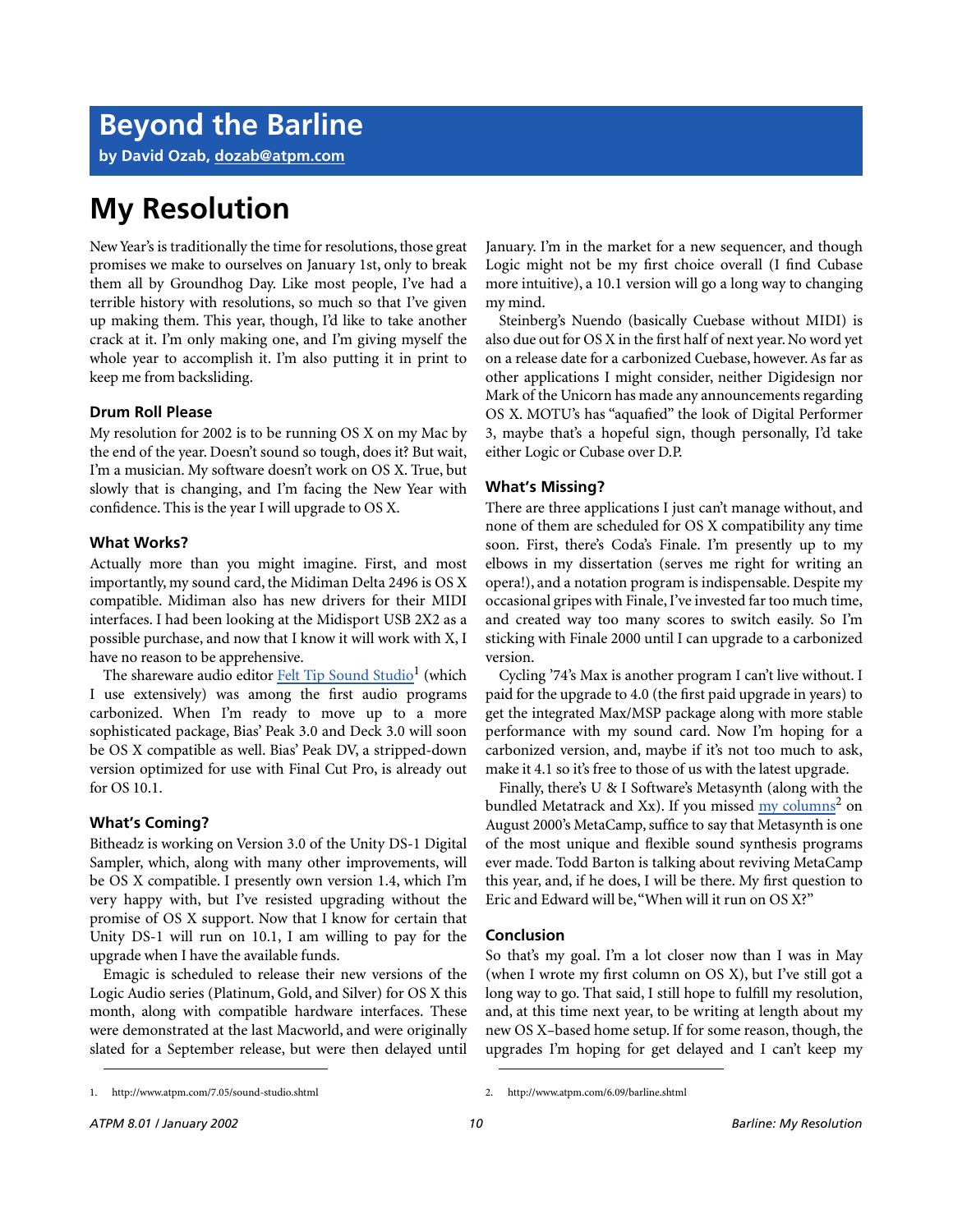resolution, I have one consolation: I can blame it on someone else!

*Copyright © 2002 David Ozab,* [dozab@atpm.com](mailto:dozab@atpm.com)*.* [David Ozab](http://darkwing.uoregon.edu/%7Edlo) *is an adjunct instructor at the University of Oregon School of Architecture and Allied Arts where he teaches an introductory class in electronic music for the new Multimedia Minor. He is also a Ph.D. candidate in the U.O. School of Music, and is taking a year's leave-of-absence to work on his dissertation.*

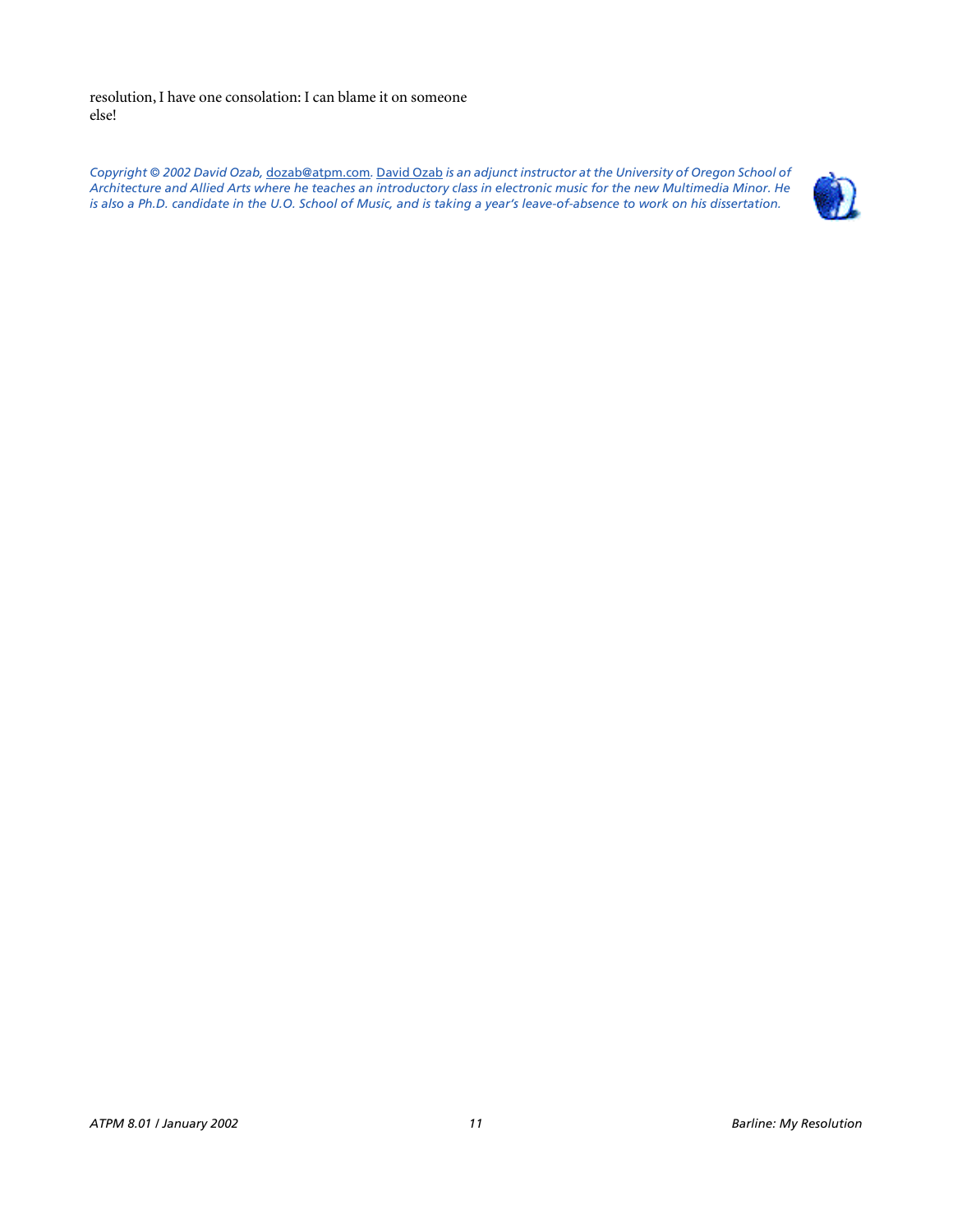**by Mike Shields, [mshields@atpm.com](mailto:mshields@atpm.com)**

### **Comic Con and DV Expo**

Clearly, things have changed since last I spoke here, and time will only tell how they have affected me. And as a result, you, my loyal three readers, drop me an e-mail, to let me know how I'm doing.

#### **This Is a Job For…**

Macintosh! Of all the Conventions and Expos I've attended lately, the San Diego Comic Con has been the most recent. And, surprisingly, it was the one with the greatest number of Macs in attendance, I guess, for those of us that couldn't attend Macworld Expo in New York, which took place at the same time. I attend about six of these types of things a year, Macworld not being one of them, for various reasons. I hit Internet World, and the Showbiz Expo, and one or two others.

With the Mac having 40% penetration on the Web, it surprises me to no end how out of the way the people at Internet World go to avoid the Macintosh issue. It's the same with the Showbiz Expo, as us creative types have skewed the Mac owning statistic for awhile now. Yet, they were nowhere to be found. Sure, a couple of booths were using them as point of sale cash registers, and the fine folks at both Final Draft, Inc. and Screenplay Systems had the decency to feature their fine software (unsolicited plug) on both platforms. However, for the most part, the Mac had gone missing. But not in San Diego. Creative types were giving Photoshop seminars, and various companies were demonstrating their characters and video games on the latest and greatest.

If I were into conspiracies, which I am, I'd say that Bill Gates had spread some money around the industry. And as you my three readers know, when I refer to the industry, I'm of course speaking of, the business. Think of it, Microsoft Inc., as the 21st Century mafia—my connections with the Russian mafia notwithstanding. Ok, I'm not really connected, more on the outside, looking in; but they might finance my film, hopefully, before the new century starts. But I digress. The facts are in place. The Mac is the easiest, quickest, and most cost effective solution to all things movie-related. This was proven out when I more recently attended the:

#### **DV Expo**

I walk in, and the first thing I saw was the black booth. Very slick, stylish, yet understated. Minimalist in its approach, with the big fat Apple logo staring me in the face. The words Final Cut Pro 3 emblazoned below. They lost points for not having any free handouts, as well as needing to pay actual

money to attend the Final Cut Pro 3 seminar—although they were demoing the software at the individual workstations.

The more serious infraction occurs when you move to the Matrox with RTMac booth and discover that they're bundling the board with Adobe Premiere. I asked one of the vendors why, and they said Apple is not returning their calls. This is perplexing, as I've seen FCP get a boost from the [Matrox](http://www.matrox.com/videoWeb/products/enduser/rtmac_benefits.htm) board<sup>1</sup>. Yet another conspiracy? Only time will tell. If I don't tell you before then….

Well, that's enough Apple and Mac bashing for one column, I think. Good things about FCP3? Many. There's the definitive review<sup>2</sup>. The biggest and best thing is, of course, OS X support! That collective sigh of relief you just heard came from G4 users everywhere comes from not needing to run in Classic mode anymore. Personally, I think this should've happened when they released OS X, however, beggars can't be choosers. Other new features include integrated compositing (including Adobe AfterEffects plug-in support) and QuickView, a new preview mode that lets you quickly preview complex effects before you render them. Rendering is a four letter word to most of the DV editing community. Of course, the latest and greatest G4 allows quick render times, however, it's always good to not render if you don't have to.

Other highlights, of my day, which may or may not be Macrelated, include, but are not limited to, winning a free T-shirt and mousepad from the aforementioned Adobe; getting yet another T-shirt from the fine folks at DV magazine, one of *the* sponsors of the event, for simply filling out a form; and finding a lens that I can attach to the Canon XL1s, for a film look. This last one cuts another 50K off of my movie *Diamond is a Girl's Best Friend*'s budget, which can't be a bad thing.

The DV Guys were giving out free tote bags, with their logo on it. I needed one, as the aforementioned sponsors wouldn't give me one, as they didn't think I was press. I went there first. I even pitted them against the booth next to them, in a bidding war over equipment. Remember, anything that creates an opportunity to spend less money is a good thing. I did receive a couple of Microwave-of-the-months. Some companies still don't get that you should give out a crossplatform CD at these events. Or, even provide Mac software in the first place. And before I get e-mails, try ten seconds on high, put it on top of a styrofoam cup, and watch the light

<sup>1.</sup> http://www.matrox.com/videoWeb/products/enduser/rtmac\_benefits.htm<br>2. http://www.2-pop.com/article/mainy/0,7220,32091,00.html

<sup>2.</sup> http://www.2-pop.com/article/mainv/0,7220,32091,00.html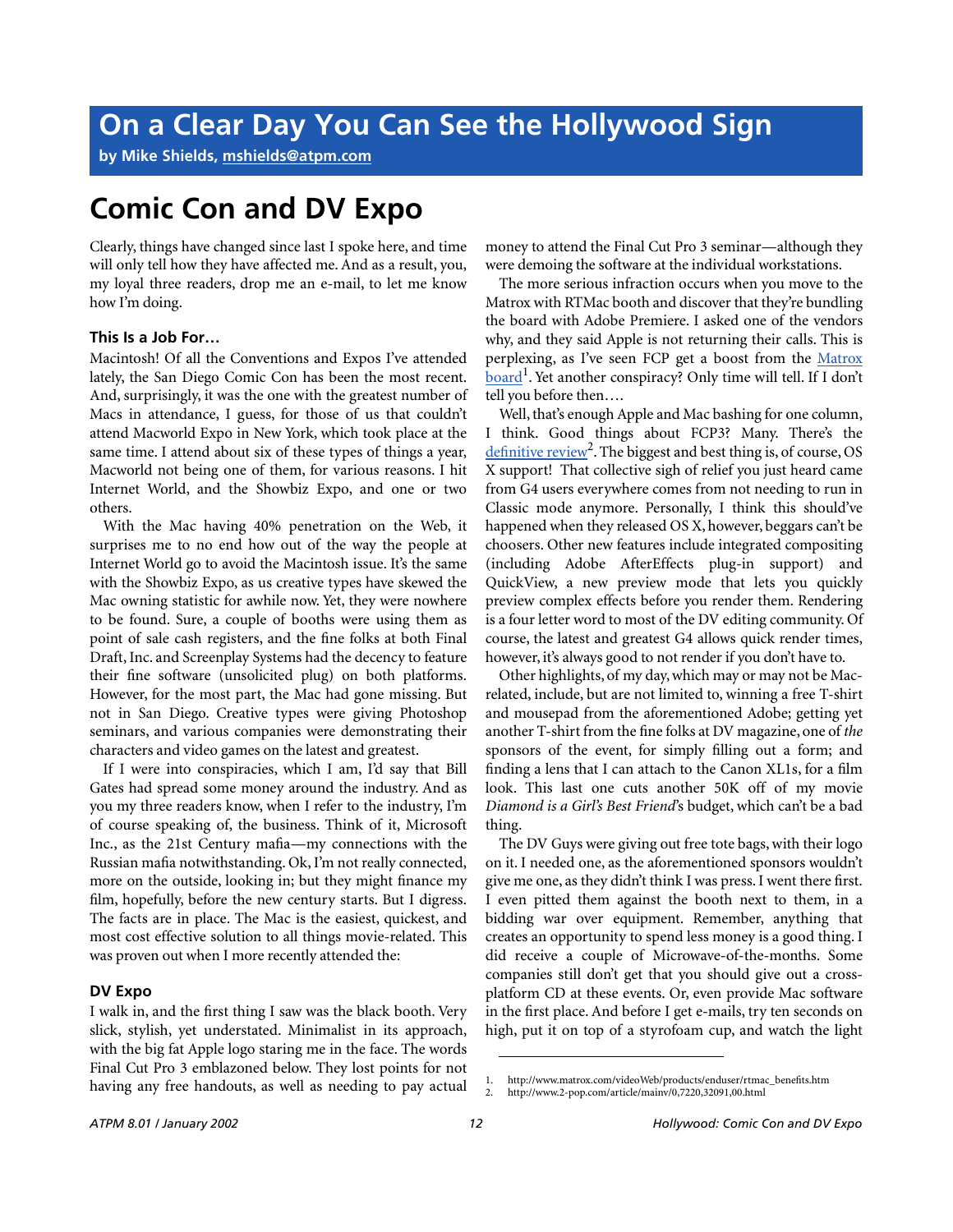show. And before I get other e-mails, no, I don't actually advocate this.

Another thing I noticed was the size of the Expo, or rather, the lack thereof. I was able to walk the floor in a couple of hours. This included the three demos that I attended. I walked around twice, just to make sure that I didn't miss anything. I didn't. It was indeed fully one fourth the size of The Streaming Media  $\text{Expo}^1$  that I've recently reported on to you. And, what's worse, I didn't even get any good job leads. If digital video truly is the wave of the future that I believe it to be, and that Bill Gates believes it to be, where was the Microsoft booth? Where were all the companies that support Microsoft and its foray into non-linear video editing that Our Good Buddy Bill is about to buy?

*Copyright © 2002 Mike Shields,* [mshields@atpm.com](mailto:mshields@atpm.com)*.*

There must've been another Expo that week. Or maybe I'm the only one on the DV bandwagon. I'd hope it was the former, as the latter is intuitively denied by the record attendance, as well as the knowledge that everyone who has ever bought a G4 receives a copy of the current version of iMovie, a.k.a. Final Cut Pro Lite. Anyone who can successfully edit the demo clips provided can put together a video good enough to put up on his personal Web site.

I'd begun to think that people were starting to give up on the Mac. This was of course, before I attended last month's DV Expo. So, popular opinion to the contrary, and conspiracy theories aside, the Mac is back. Hopefully, the various vendors and dealers will be, too. If not, be here next time, when I can tell you all about it.

72 and sunny in Redondo… E you next time.



<sup>1.</sup> http://www.atpm.com/7.07/hollywood.shtml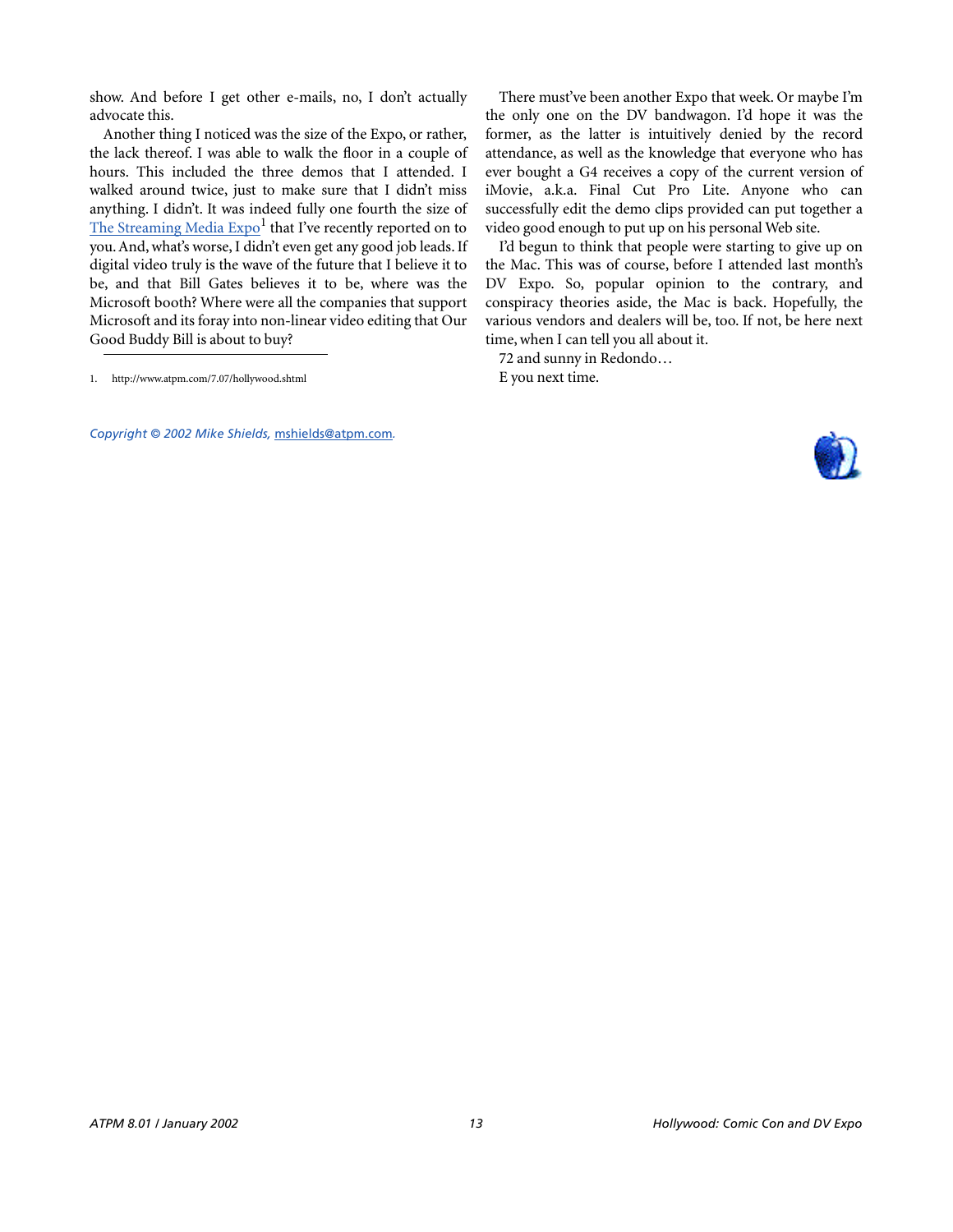## **About This Particular Web Site**

**by Paul Fatula, [pfatula@atpm.com](mailto:pfatula@atpm.com)**

#### **[Pork4Kids](http://www.pork4Kids.com/default.asp)1**

This site, which proudly proclaims itself "a service of the National Pork Board," begins with three animated children and a pig floating about the screen. Ironically, it is one of the children who says, "Build a sandwich with me," while the naïve piglet by his side smiles a wide grin. Kids can "Go Hog Wild" playing simple games, touring a real hog farm, and sending pig e-cards to their friends. Links for Teachers and Parents take a more educational direction. There are also plenty of recipes to be found here, and you can even make a Cyber Sandwich if you get hungry…but if you want roast beef on that sandwich, you'll just have to wait: [Beef4Kids](http://www.beef4Kids.com)<sup>2</sup> is still under construction.

#### **[OSNews](http://www.osnews.com/)3**

This site, which covers every OS out there in its goal of "exploring the future of computing," features, as I write this, articles about OS X, Linux, Windows XP, and Novell Netware. I discovered the site when I followed a link to an [extensive](http://www.osnews.com/story.php?news_id=421) [article by Scot Hacker](http://www.osnews.com/story.php?news_id=421)<sup>4</sup>, a fan (like myself) of BeOS, who made the leap to OS X. In addition to off-site links and feature articles, there are interviews, editorials, and forums in which readers can discuss their OS of choice. Interestingly, BeOS, the most popular category, has nearly 50 times as many posts as Mac OS/Mac OS X.

#### **[Getting Spammers to Pay Up](http://www.wa-state-resident.com/tugpayup.htm)5**

What's an *ATPW* without an anti-spam link? This one, sadly, is of practical use only to residents of Washington State, but it's well worth a read for others as well. Its author, in fact, is

- 3. http://www.osnews.com/
- 4. http://www.osnews.com/story.php?news\_id=421
- 5. http://www.wa-state-resident.com/tugpayup.htm

```
Copyright © 2002 Paul Fatula, pfatula@atpm.com.
```
working on a *book* about fighting spam. This site helps Washington residents take advantage of the state's anti-spam laws, providing not only a list of steps to successfully collect money from spammers, but also a sample DEMAND FOR DAMAGES letter and, should that fail, a sample formal complaint, ready to submit to court. (Those outside Washington might want to consult **[Spam Laws](http://www.spamlaws.com)**<sup>6</sup> to read applicable laws, if any, for their area.)

#### **[Gallery of CSS Descramblers7](http://www-2.cs.cmu.edu/%7Edst/DeCSS/Gallery/index.html)**

In case you've been sleeping under a rock for the last few years, DeCSS is a program that lets a computer break DVD encryption protocols, either for innocent playing or, well, less innocent purposes. Long a victim of court battles, free availability of the DeCSS source code represents a victory of free speech over the reviled Digital Millennium Copyright Act, and this page is a monument to that victory. It links to numerous implementations of the DeCSS algorithm as well as some rather creative expressions thereof, including Tshirts, songs, and even haiku.

#### **[The Flying Cow](http://www.flingthecow.com/)8**

Of course, a flying cow! I mean, come on. What could be more normal than that? Cow tipping is for wimps. In this game, you put a cow on a catapult and fling him towards a target, under the watchful eyes of a farmer. The cow moos when he hits the ground, and the farmer occasionally remarks on your skills (or lack thereof). If you get more than 300 points, you are inaugurated into the Cow Flingers of All Time. Go ahead, make your mommy proud: fling a cow today!

- 7. http://www-2.cs.cmu.edu/%7Edst/DeCSS/Gallery/index.html
- 8. http://www.flingthecow.com/

<sup>1.</sup> http://www.pork4Kids.com/default.asp

<sup>2.</sup> http://www.beef4Kids.com<br>3 http://www.osnews.com/

<sup>6.</sup> http://www.spamlaws.com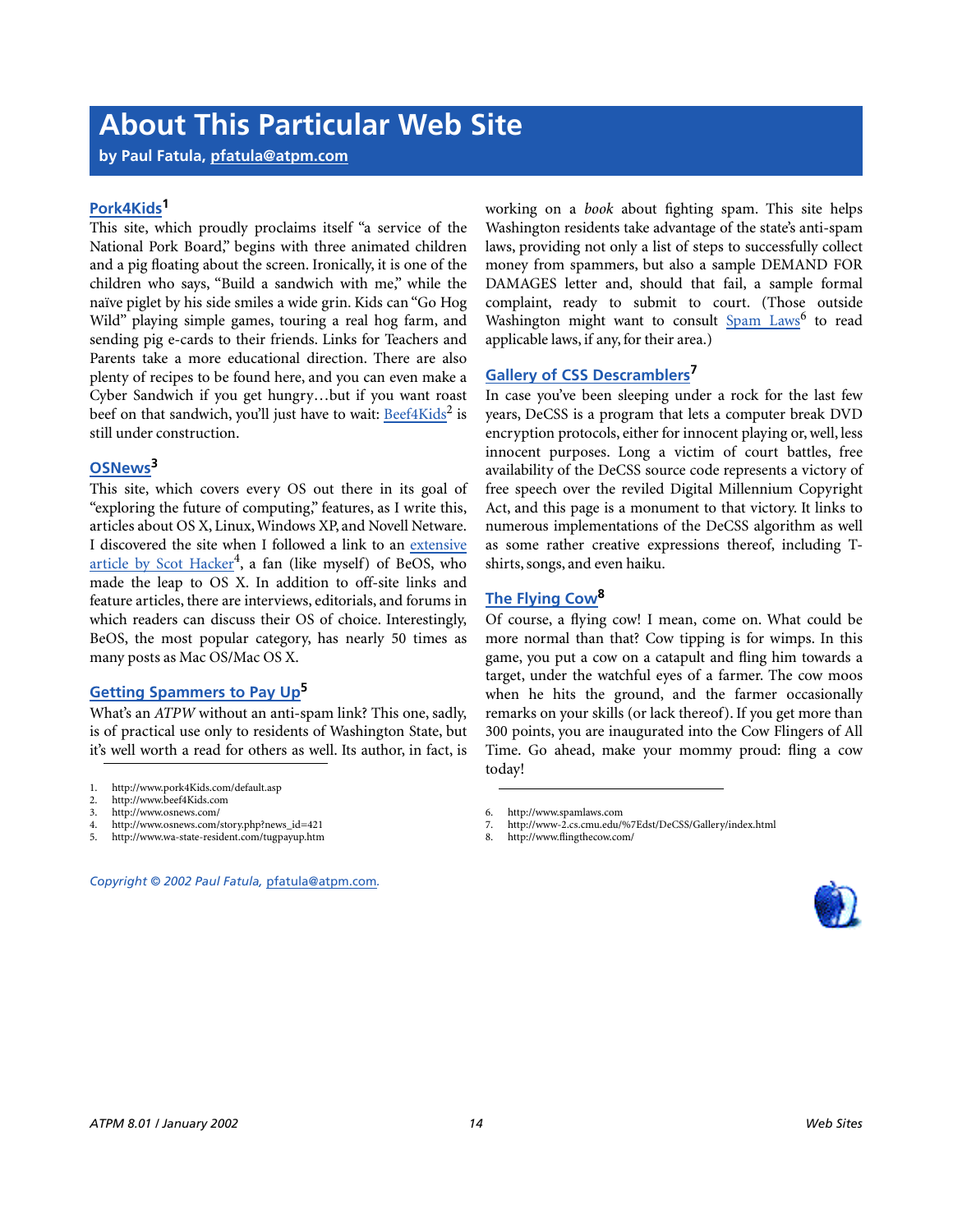## **Frank Vercruesse (author of Application Switcher Menu)**

ATPM had the pleasure of interviewing Frank Vercruesse<sup>1</sup>, author of  $\frac{ASM^2}{A}$  $\frac{ASM^2}{A}$  $\frac{ASM^2}{A}$  (Application Switcher Menu), last month. ASM is an extension to Mac OS X that provides OS X with the equivalent of a superior version of OS 9's application menu. In addition to the customizable menu, ASM lets the user modify some of OS X's application switching and window layering behavior, and it includes other enhancements to improve the transition to and enjoyment of OS X.

**• • •** *Tell us a bit about yourself. Where do you live and what do you do for a living? How did you get started programming, especially for Mac OS X, and what setup do you use when you develop projects like ASM?*

My name is Frank Vercruesse. I am a 23-year-old student of computer science at the University of Leipzig, one of the bigger cities in Germany. And that's where I live too.

I started programming more than ten years ago. At that time we had no computer at home. However, there was a study group for computer enthusiasts in the neighborhood. Most of the time we played only games, but I also wrote my first, simple programs there. In 1991 my father finally bought a computer. It was a Mac LC, which still runs fine by the way, and I played around a lot with HyperCard and explored almost every corner of the system using ResEdit. Later I learned C and some other programming languages.

As the long awaited public beta of Mac OS X came out last year, I was very excited about it. After a few weeks of tweaking, I was familiar with the new OS and its development tools. It took another while until I could write my first Cocoa program, because I had to learn Objective-C first in order to use the frameworks. For the development of ASM and my other projects I mainly use Project Builder and Interface Builder. My current machine is an indigo iMac (400 MHz G3, 384 MB RAM).

#### *What gave you the inspiration for ASM? What do you think makes ASM special?*

First of all I'm a big advocate of Mac OS X. As a developer I especially appreciate the Unix underpinnings that make the new system very stable and reliable. Anyway, I'm not so happy with some aspects of the new user interface. As a long time user of the classic Mac OS I'm used to clicking in the top right corner of the screen in order to switch between running applications. Of course, there is the Dock that more or less fulfills this purpose now, but old habits die hard. So I began to think about the reincarnation of the sorely missed menu and this has led to the development of ASM.

I don't know if there is anything special about ASM. It's my first program ever that I've released to the public and I'm happy that it became so popular.

*What was the most challenging part in creating ASM? How did Apple's lack of public documentation for the new system menus in 10.1 affect your project? What are—in general—the easiest and hardest parts in developing for Mac OS X?*

In my opinion Mac OS X is a real relief from the developer's point of view. Thanks to the memory protection it's much harder to crash the whole system compared with the classic Mac OS. So if your application crashes permanently—a likely situation during the development process—you don't have to reboot the machine every time. Furthermore, since Mac OS X is a true Unix system, porting code from other operating systems is now easier in most cases.

The tricky part—I can only speak for myself—is the lack of (public) APIs (Application Programmer Interfaces) for system wide customization of the user interface. There was a standard way for developers to do such things with the classic Mac OS. You were able to manipulate almost everything of the system with the help of a system extension. You know, this led to incompatibilities between certain extensions and it's probably not a good idea to simply re-implement it for Mac OS X. However, Apple should really consider giving us developers the chance to modify some aspects of the system, especially the user interface.

As you already mentioned Apple doesn't provide any documentation for building system menus. It's a private framework that they obviously want to reserve for their own use—at least for the moment. Therefore the most challenging part in rewriting ASM as a menu extra (the actual term for system menu) was to find out how such a beast works. This was a tedious process that required some intuition. Though I'm now able to make my own menu extras, it's actually a bad practice to rely on private APIs, since they are subject to change. In the worst case I'll have to rewrite ASM again when the next update for Mac OS X comes out. But what were the alternatives? A less functional or no ASM at all!

*You have been developing for OS X since the public beta. How has Apple's developer support and documentation changed since then? Do you feel Apple sufficiently supports developers like you? What could they do better in your opinion?*

<sup>1.</sup> mailto:frank@vercruesse.de

<sup>2.</sup> http://asm.vercruesse.de/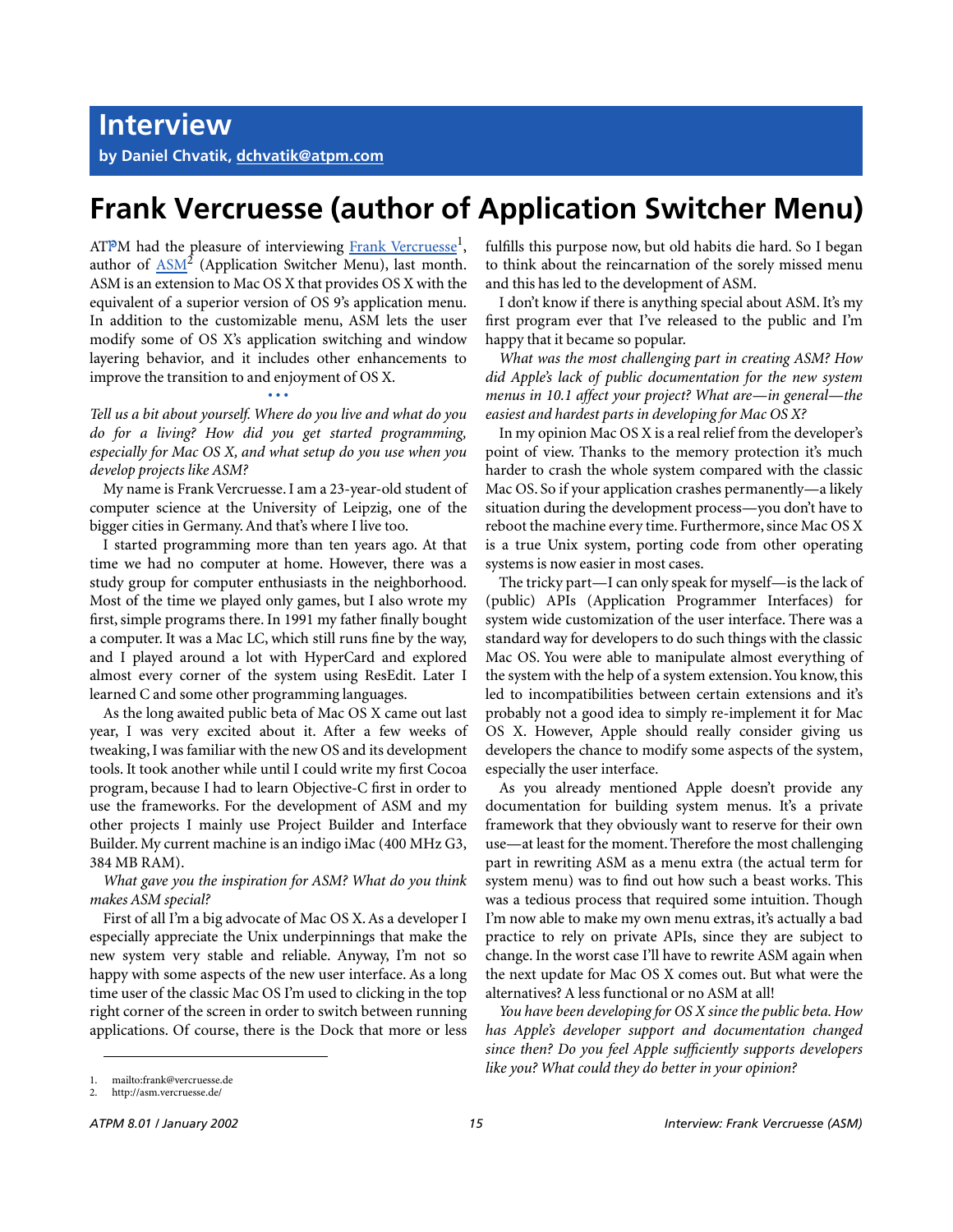Well, there is always something that can be improved, but I think in general the quality of their developer support is good. Apple gives away their developer tools and the documentation is also available on their servers free of charge. Maybe a matter of course but none the less a clinking good thing, especially for students like me whose finances are mostly tight.

Something I'd consider problematic is the still incomplete documentation, particularly for the Cocoa frameworks. Sooner or later you are confronted with the infamous "description forthcoming" statement. Though the situation has improved since the public beta, it could be better. Fortunately, there are some other sources on the Web and a few mailing lists that help to overcome these difficulties. Anyway, I'm probably not the one who should blame others for lack of documentation, but rather set my own house in order…

Some other improvements that I'd really appreciate: Apple should make the whole bug database accessible to all developers. A more comfortable search function for the mailing list archive would also be nice.

All in all my personal experiences with Apple's developer support are positive so far. For example, I've posted a description of a bug that I found in Mac OS X to one of their developer mailing lists. A few hours later I got an e-mail from an Apple employee who confirmed the problem and provided a workaround.

*What do you feel Apple needs to improve most in OS X, from a user's point of view?*

The Finder.

*Tell us a bit more about the development process. What are the main phases, and how much time do you spend on each?*

There are several approaches to software development, but my knowledge of the various theories is very limited. Unfortunately, I've never paid much attention to this topic in

*Copyright © 2002 Daniel Chvatik,* [dchvatik@atpm.com](mailto:dchvatik@atpm.com)*.*

the past. So it's actually a quite chaotic procedure instead of a well-ordered development process.

Sometimes I make a quick sketch in order to visualize the basic structure of the program, but I start coding without any noteworthy preparations usually. All I have is a more or less vague imagination of the program's design in my mind's eye. That is, I subdivide the whole program into smaller components. Each of these parts is implemented independently as far as possible. At the beginning there is only a simple code skeleton that actually does nothing. Then I add and refine features step by step, so the program becomes more complex a bit at a time. Sooner or later—when the basic features are working—I put the individual components together. The user interface evolves at the same time.

It's hard to tell how long each "phase" takes. I have to spend a lot of time reading the documentation in between, since I'm still in the process of learning Cocoa. Mostly, there are different ways to achieve one's goal and it's not always obvious for beginners what the optimal solution is. Testing can be also very time consuming. Occasionally, you spend countless nights to find just one nasty bug.

*Where will you focus in the future? Are we going to see a lot more development for ASM, or are you working on a new project?*

The project that I'm currently working on is similar to ASM. It's also a menu utility, but has a more general approach. You will be able to build your own, individual system menus with a few clicks. ASM will live on in the form of a plug-in for the new project. I hope to release a first version of the program in January. The basic features already work, but it is not yet very polished.

*Thank you very much for your time. Good luck with your future projects!*

Thank you.

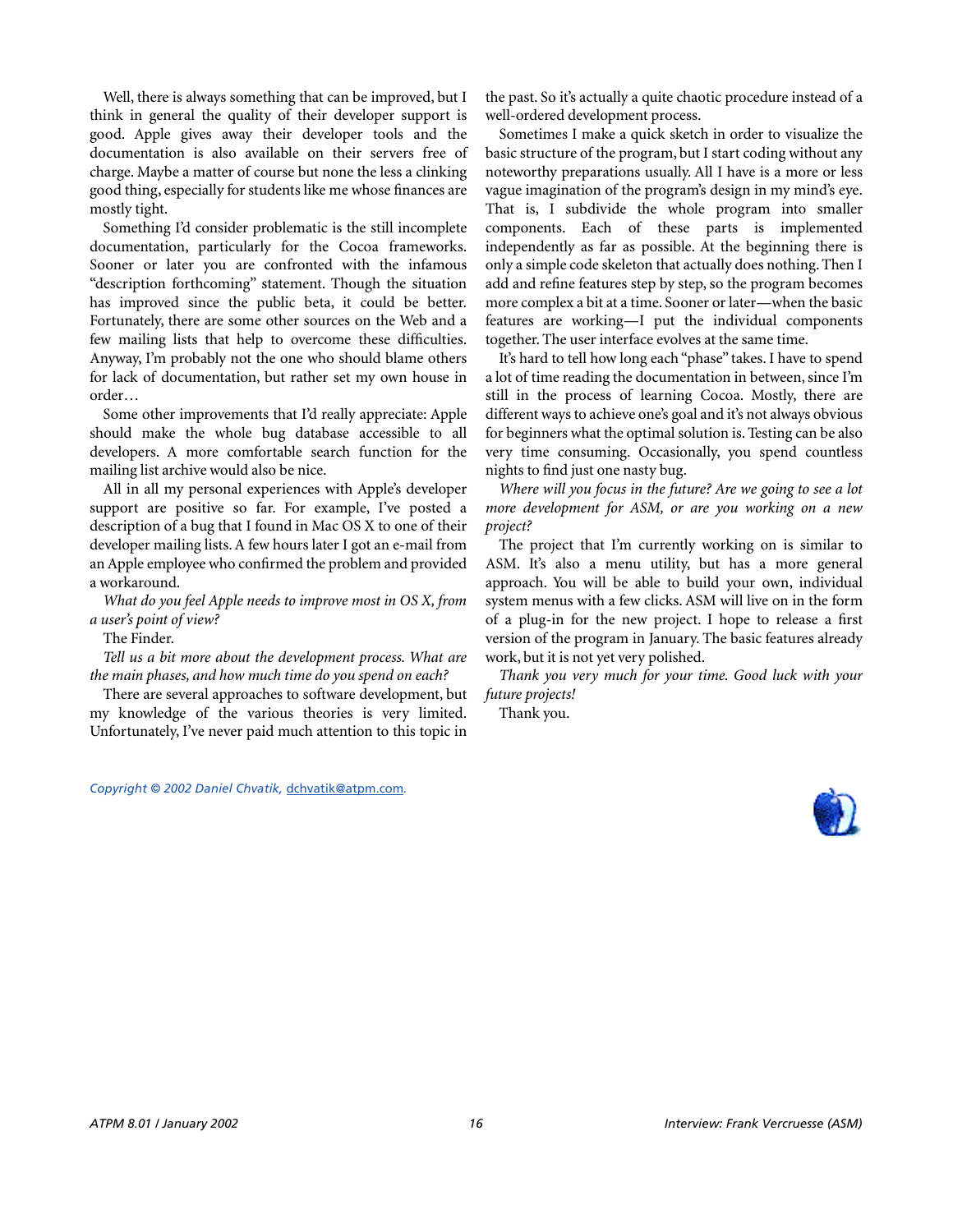### **MacExpo in London, UK**

There was excitement and enthusiasm in the air of MacExpo 2001, and there was a reason. Perhaps because Apple was exhibiting at a UK show for the first time in five years, or perhaps because Mac users currently have a lot to celebrate, there was one of the largest turnouts of visitors and exhibitors in the history of the show. In a time of economic downturn (especially in the computing market), Apple is one of the very few IT companies currently running at a profit. A major upgrade to an amazing new OS has been released, developers are flocking back to the Mac in droves, machines are increasing in power but decreasing in price, and now Apple has once again starting manufacturing non-Mac products. To top all that you can't move without seeing Macs featured in adverts, TV programs, or films, so there really is a lot to celebrate.

The major product releases aside, trade shows like MacExpo are an excellent place for smaller companies to flaunt their wares, so it was encouraging to see lesser known companies' equally competent software and hardware. It's almost impossible to detail every single product and manufacturer, but here are the products that appealed most to me, whether due to merit or the looks of their presentation stands.

Apple had two major products to promote on the day: firstly iPod, which had its official launch on the first day of the Expo. iPod is Apple's first non-PC or monitor product for a few years, and while I was disappointed to see something rather unoriginal like an MP3 player, it has the company's usual panache and flair. Primarily designed to complement Macs and iTunes (though a Wintel version will ship shortly), iPod has a 1,000 CD-quality song capacity, a 10-hour battery life, a crisp LCD screen, and it weighs only 6.5 ounces. It will sell for approximately £350 (\$399) including VAT and specially designed headphones, although some would say the price puts iPod out of the reach of a large portion of the consumer public.

Apple's software releases include OS X 10.1, which, along with an increasing number of applications and games for the new OS, shows OS X finally becoming a viable option for many Mac users. Other, less-publicized, releases included iTunes 2 and the second generation of AirPort, Apple's wireless networking standard.

Stalwarts of computer shows, Macromedia, whilst having no major new products to promote and a slightly unimpressive stand, were demonstrating their software

through a series of seminars. Items of note to Mac users from Macromedia are of a support bent and include the launch of a certification program for Dreamweaver, Flash, and ColdFusion, creating recognized qualification for proficient users of the applications. The release of a series of online video tutorials for Director 8.5, a new volume licensing program, and the launch of a worldwide-authorized training center network were among other announcements from Macromedia.

Adobe, possibly Macromedia's largest rival, was once again out in force, launching the latest version of their layout and design software, InDesign 2.0. Available in early 2002, it will be compatible with OS X and include a host of new features (such as transparency) never seen in similar programs from its competitors. With Quark increasingly slow and unreliable when it comes to delivering what users want and when they want it, InDesign could easily become the layout package of choice within a few years. Illustrator 10 is out now, again with support for OS X, and adds many new features like datadriven graphics, symbol libraries, and Web export. However, there is still no news on Photoshop for OS X, which I'm sure was the most popular question to stand staff throughout the show.

Perhaps one of the most anticipated software releases of the year, and indeed the most pleasantly surprising, was the launch of Maya for OS X. Maya has been the 3D graphics industry's most successful and powerful application, so its port to OS X marks a welcome return of powerful 3D applications to the Mac platform. Maya is out now, and its features include QuickTime, OpenGL, and full Carbon support.

First from the smaller developers is a release from [Perforce](http://www.perforce.com) software<sup>1</sup>, which specializes in Software Configuration Management solutions (SCM). SCMs help development teams manage large programming projects by providing a graphical representation of what stages programmers have achieved in projects. The application is available exclusively for OS X and is another sign of life getting easier for Mac OS developers, who, let's face it, haven't had an easy time in recent years.

The launch of OS X and the relative ease of developing for the OS have opened up a gateway for a wealth of new developers, one such being P&L software<sup>2</sup>, better known as

<sup>1.</sup> http://www.perforce.com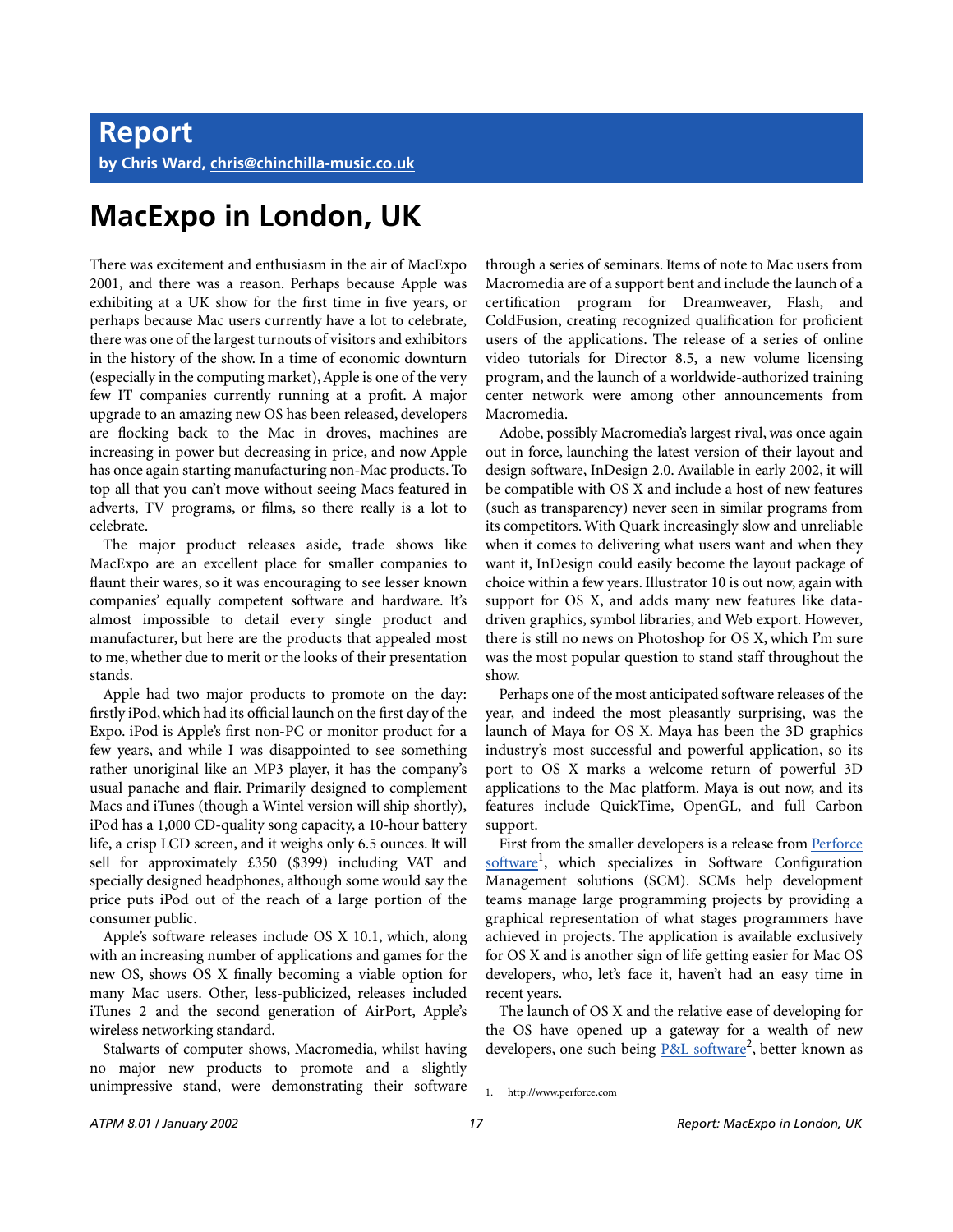developers for Apple's WebObjects. Their first venture into application programming is Mesa, an Excel-like spreadsheet for Mac OS X, including full compatibility with Excel databases.

Finally, Toon Boom Technologies was out in force plugging their new 2D vector animation studio, Toon Boom Studio<sup>1</sup>. The package includes all a budding animator requires to make Web-based animations, with features that include SWF export and LipSync, although I do feel that the Flash file format is sometimes rather limiting, making all animations look startlingly similar; however, in the meantime it's the best around.

One glaring omission from my software roundup is Microsoft Office V.x, but I'm sure that Microsoft won't let you ignore the product over the next few months, and quite frankly its stand at the show was pathetic, being a long, thin table with several bored looking staff seated behind it.

For those users looking to accessorize their Mac, there were plenty of hardware releases to peruse as well.  $Ammicro<sup>2</sup>$  $Ammicro<sup>2</sup>$ 

Also on a hardware note, <u>[Hermstedt](http://www.hermstedt.co.uk)</u><sup>3</sup> announced the latest version of their popular ISDN adapter, Webshuttle. It allows connection speeds of 128Kbps, does not require a power adaptor, and is available for OS 9 and OS X.

There were obviously many more exhibitors at the show, including, with new product releases, HP, Minolta, Canon, Arbiter, Dantz, Iomega, Macally, Corel, FileMaker and many, many more. MacExpo has always been one of the best (UK) Mac shows, and this year was no exception. With so many high-profile exhibitors attending, it was an encouraging and exciting show, reflecting well the current shape of the Mac market.

3. http://www.hermstedt.co.uk

2. http://www.plsys.co.uk 1. http://www.toonboomstudio.com

*Copyright © 2002 Chris Ward,* [chris@chinchilla-music.co.uk](mailto:chris@chinchilla-music.co.uk)*. Chris maintains a personal Web site at*  <http://connect.to/chrisward>*.*



specializes in distributing hardware accessories for the Mac, and new to its rosters are, among others, Keyspan's 1cm-thick 4-port USB hub and USB 2.0 PCMCIA card, iRez's FireWire Kritter and StealthFire Web cams, Digicom's USB GSM adapter, and PowerLogix' G4 upgrade for Rev A, B, C & D iMacs.

<sup>2.</sup> http://www.ammicro.co.uk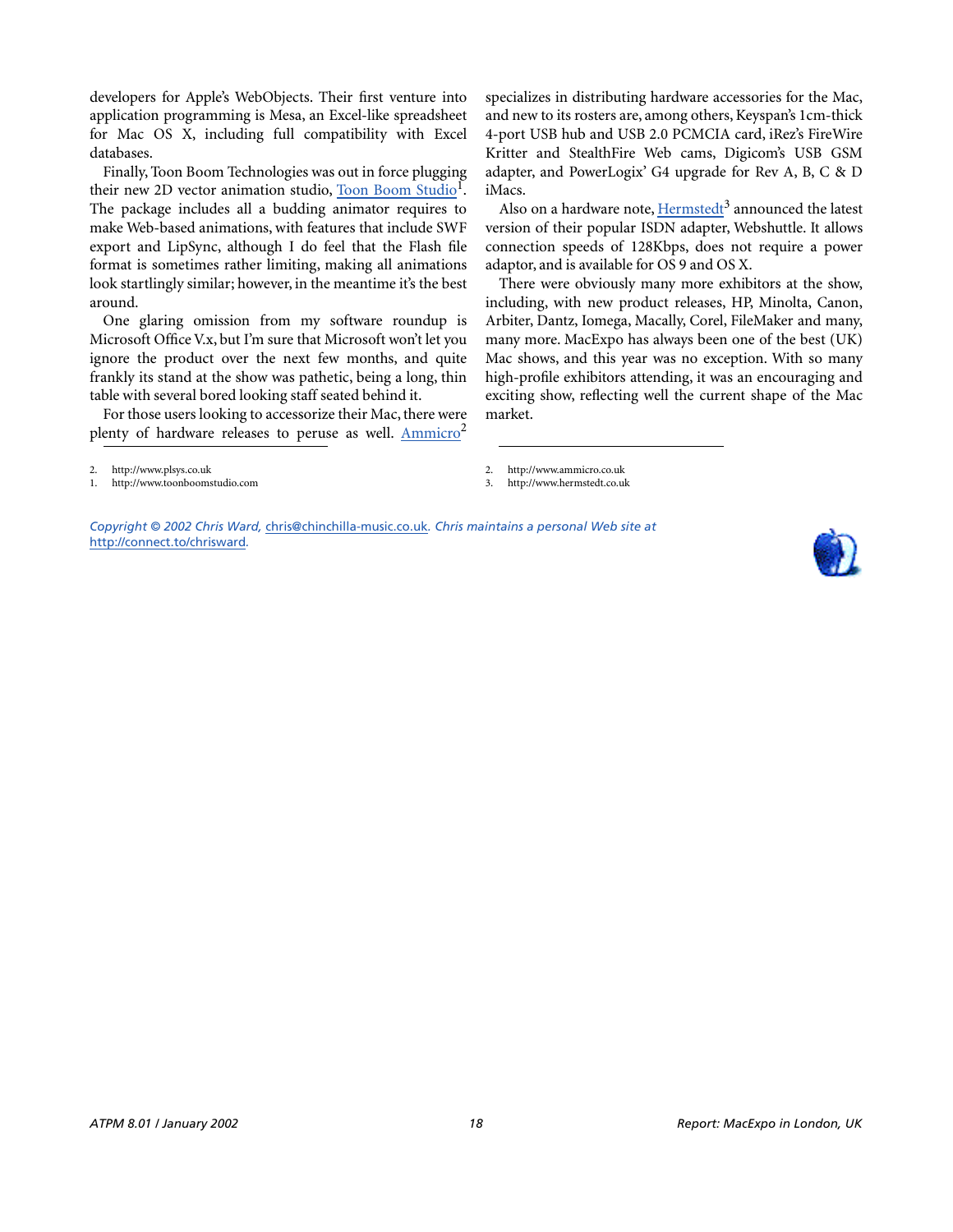### **How to Become a Network Guru**

**by Matthew Glidden, [mglidden@atpm.com](mailto:mglidden@atpm.com)**

### **Sharing an Apple Printer on a Mac Network**

Apple exited the printer market a few years ago, leaving behind their LaserWriter, StyleWriter, and ImageWriter printer series. Each series had several models, some with network support and some without. You can still share many of the latter kind, however, using a hardware or software network adapter.

*Note:* This article only addresses Apple-branded printers and Apple-made network sharing options. For more information about other printer sharing options, see the Threemacs.com [Printer Sharing](http://www.atpm.com/network/add_network/share_printer/index.html)<sup>1</sup> site.

#### **Printer Network Options—Are You Network-Ready?**

Apple printers have three levels of network support: Ethernet, LocalTalk, and none. So what about your printer?

#### **Ethernet**

Ethernet is straightforward. If your printer has an Ethernet port (labeled with the icon below), it can be shared on an Ethernet network. See the Threemacs.com [Ethernet Printers](http://www.atpm.com/network/add_network/share_printer/Ethernet.html)<sup>2</sup> page on how to set up an Ethernet-enabled printer.



Ethernet Port

#### **LocalTalk**

Specific StyleWriter and LaserWriter models (listed below) support LocalTalk, which means you can connect them directly to a LocalTalk network using a LocalTalk adapter.

*LaserWriter:* LaserWriter, Plus, IINT, IINTX, IIf, IIg, Pro models, 16/600, 12/640, 8500, 12/600, 12/660, NT, NTR, Personal LW 320, Select 360, 4/600

*StyleWriter:* 4100, 4500, 6500

If you have one of these LocalTalk-ready printers, see the Threemacs.com [LocalTalk Printers](http://www.atpm.com/network/add_network/share_printer/localtalk.html)<sup>3</sup> page to find out how to set them up. If you want to add a LocalTalk printer to an

1. http://www.atpm.com/network/add\_network/share\_printer/index.html

Ethernet network, see the Threemacs.com [LocalTalk-to-](http://www.atpm.com/network/add_network/localtalk_Ethernet/index.html)[Ethernet](http://www.atpm.com/network/add_network/localtalk_Ethernet/index.html)<sup>4</sup> page.

#### **No Network Support**

Some Apple printers that have no built-in network support can be shared via a hardware or software network adapter. If your printer isn't listed in the following sections, however, it's not known to have any kind of network support.

#### **Hardware Network Adapters**

Apple produced several hardware network adapters, focusing primarily on the StyleWriter range. Farallon (now Proxim<sup>5</sup>) produced the iPrint SL, which adds Ethernet capability to many StyleWriter models. If you have one of these adapters connected to your printer, see the aforementioned LocalTalk or Ethernet pages, since these are now LocalTalk- or Ethernet-ready.

*iPrint SL Ethernet adapter:* StyleWriter I, II, 1200, 1500, 2200, 2400, 2500

*StyleWriter LocalTalk adapter:* StyleWriter 1500, 2400, 2500 *StyleWriter Ethernet adapter:* StyleWriter 1500, 2500, 6500 *ImageWriter LocalTalk adapter:* ImageWriter II, LQ

These hardware adapters are no longer in production, but you may find one at a parts reseller. See the Threemacs.com Products<sup>6</sup> pages for more information on locating adapters.

#### **Software Network Adapters**

There are two Apple software network adapters, the Printer Share extension and the LaserWriter 300 extension. Software network adapters require a "host" Mac, which acts as a bridge between the printer and the network.

On an Ethernet network, your "host" Mac needs an Ethernet connection (for connecting to the network) and a serial port (to connect to the printer). Install the software

<sup>2.</sup> http://www.atpm.com/network/add\_network/share\_printer/Ethernet.html

<sup>3.</sup> http://www.atpm.com/network/add\_network/share\_printer/localtalk.html

<sup>4.</sup> http://www.atpm.com/network/add\_network/localtalk\_Ethernet/index.html

<sup>5.</sup> http://www.proxim.com

<sup>6.</sup> http://www.atpm.com/network/products/index.html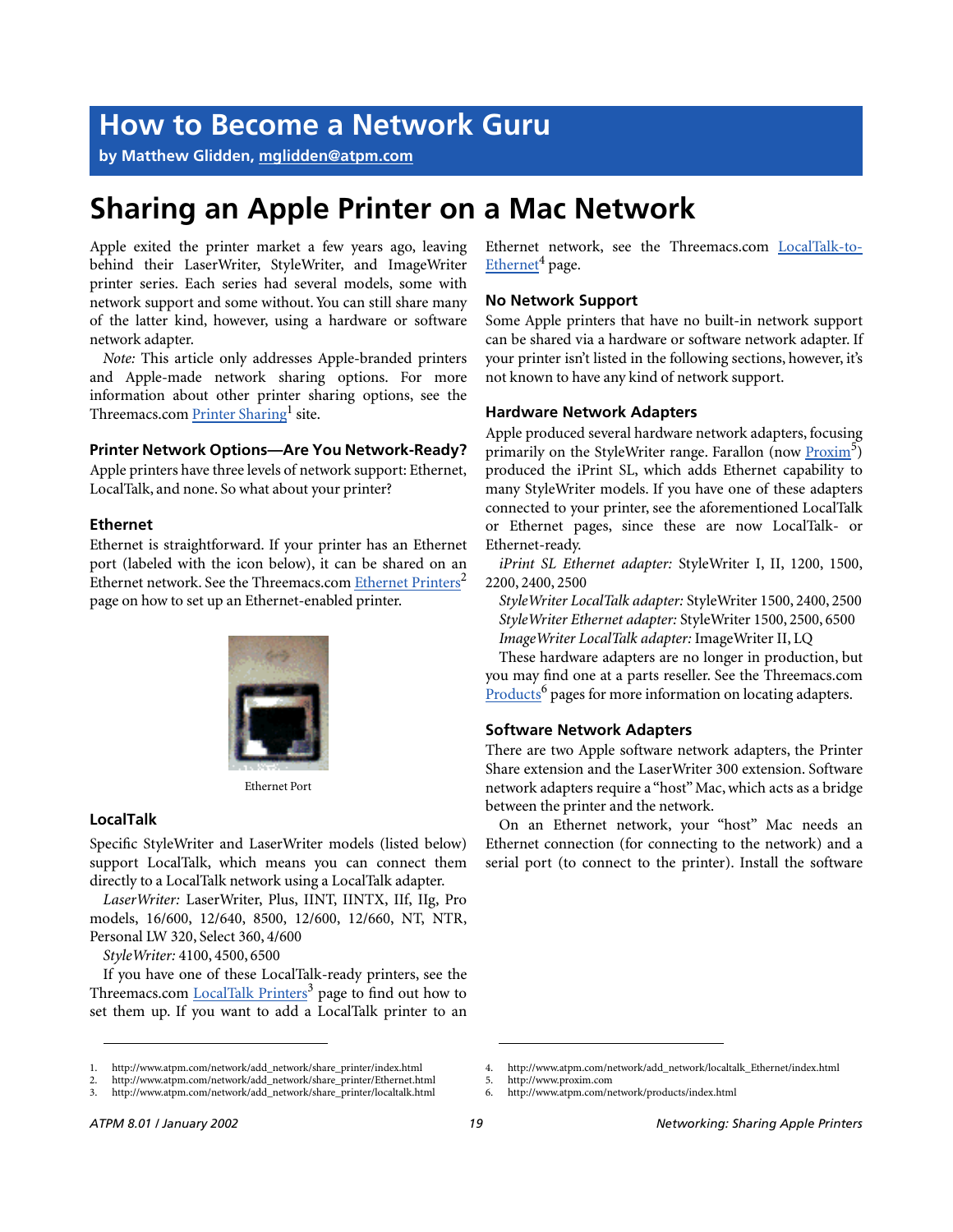network adapter on the host Mac and connect the cables as shown.



An Ethernet Serial Printer Setup

On a LocalTalk network, your "host" Mac has one cable connecting its AppleTalk port (typically the printer port) with the network with a LocalTalk adapter and another connecting its other serial port with the printer as shown.



#### **Printer Share Extension**

The Printer Share extension works with System 6, System 7, and Mac OS 7.6–9, supporting many StyleWriter and ImageWriter models.

*StyleWriter:* StyleWriter I, II, 1200, 1500, Color Pro, 2200, 2400, 2500

#### *ImageWriter:* ImageWriter I, II, LQ

The Printer Share extension comes with your Mac's system software. Check the Extensions Manager control panel to verify that it's present and active.

To share the printer, open the Chooser on the host Mac, select the printer icon and then the Setup… button, which opens the sharing window.



Check the "Share this Printer" option, name the printer (add a password if desired), then choose OK and close the Chooser.

To use the shared printer, first install the printing software on the other networked Macs. Open the Chooser on a networked Mac and choose the printer icon to see the list of available printers, which should include the printer you just shared. Select the printer's name, close the Chooser, and you're ready to print.

#### **LaserWriter 300 Extension**

There are three LaserWriter models you can share on a network using the LaserWriter 300 extension.

*LaserWriter:* LW Select 300, Personal LW 300, Personal LW LS

Make sure you install the LaserWriter 300 extension on all networked Macs that will use this printer. Open the Chooser on the host Mac, then select the printer icon and the Setup… button to open the configuration window. Name your printer (add a password if desired), check the Share this Printer box, and select OK to close the window. You can now open the Chooser on other Macs on the network, select the LaserWriter 300 icon, and see the printer name you just created. Select the printer name, close the Chooser, and you're ready to print.

*Copyright © 2002 Matthew Glidden,* [mglidden@atpm.com](mailto:mglidden@atpm.com)*.*

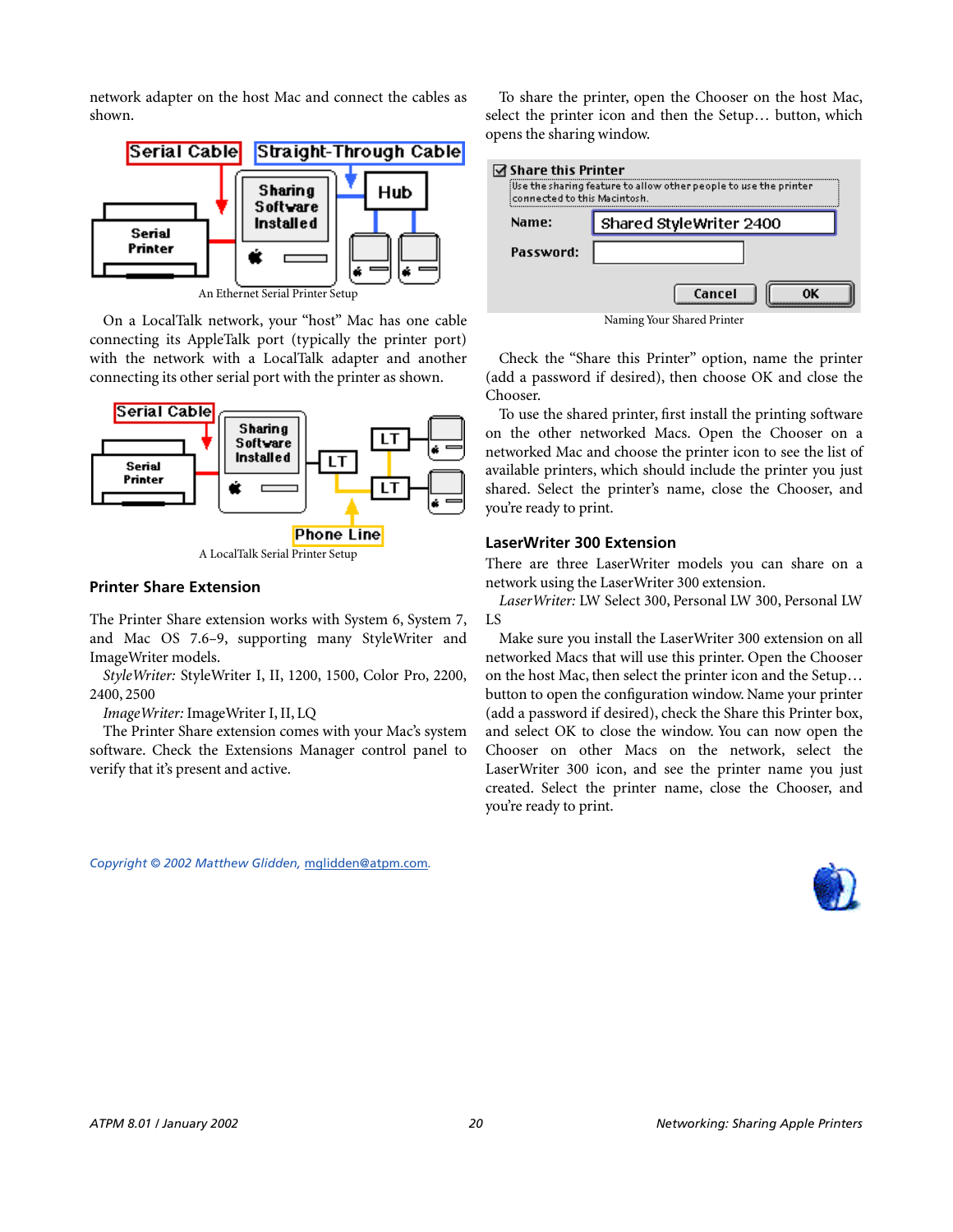### **Working with Downloaded Files without Special Utilities**

The Internet facilitates the exchange of information. Often, the information resides within a downloadable file rather than a Web page or e-mail message. Most of the time this presents no difficulties for Macintosh users: double-clicking the downloaded file launches an appropriate application. However, the Internet is platform- and application-neutral, and the file you downloaded may not open when you doubleclick it. This column describes how you can handle these uncommon but annoying problems.

*Scenario 1:* When you try to open the file, an alert box appears with the message "Could not find the application program that created the document «document name»." The "Show recommended choices only" box at the bottom of the alert window is checked.



Alert window when file type is known but creating application is not known.

This alert lets you know that the file was not recognized by your Macintosh as one that can be opened with any of your installed applications. The alert box then presents you with a list of suggested applications. How can your Macintosh give you a list of suggested applications? Documents created on a Macintosh almost always contain two pieces of information: file type code and creator code. Both codes use four characters (numbers, case-sensitive letters, or symbols). As expected, the file type code describes the type of file such as TEXT, PICT, JPEG, PDF, cdev (control panel), or APPL (application). A document file's creator code indicates the application that was used to create or modify it. Examples include MSIE (Microsoft Internet Explorer), DAD7 (Canvas 7), ttxt (SimpleText), and MSWD (Microsoft Word).

When your Macintosh recognizes a document file's type and doesn't recognize the file's creator code, it suggests a list of possible applications. In my example, my Macintosh suggests opening the unknown text file with a word processor (Corel WordPerfect, Microsoft Word, or Microsoft Works), a presentation program (Microsoft PowerPoint), a Web browser (Netscape Communicator), and a utility program (Spell Catcher 8 converter). My Macintosh didn't suggest SimpleText, because I trashed all copies of that program. (Note: I have MacLinkPlus Deluxe<sup>1</sup> installed, so many of my choices include "with MacLinkPlus Translation." You will not see those choices if MacLinkPlus is not available.)

If you like one of the recommended choices, simply select it from the list and click the "Open" button. The selected application will launch and the document will open (usually). If the document doesn't appear, try opening it from the File menu of the selected application. If that doesn't work, double-click the file again and uncheck the "Show recommended choices only" box. Try using an application that previously wasn't listed.

*Scenario 2:* Just like Scenario 1 except that the "Show recommended choices only" box is checked and grayed-out.



Alert window when file type and creator are unknown.

This alert tells you that your Macintosh doesn't recognize the document file's type or its creator. This sometimes happens with files created on a non-Macintosh computer. It can also happen when document files get stripped of their resource fork. The alert window contains an unfiltered listing

<sup>1.</sup> http://www.dataviz.com/products/maclinkplus/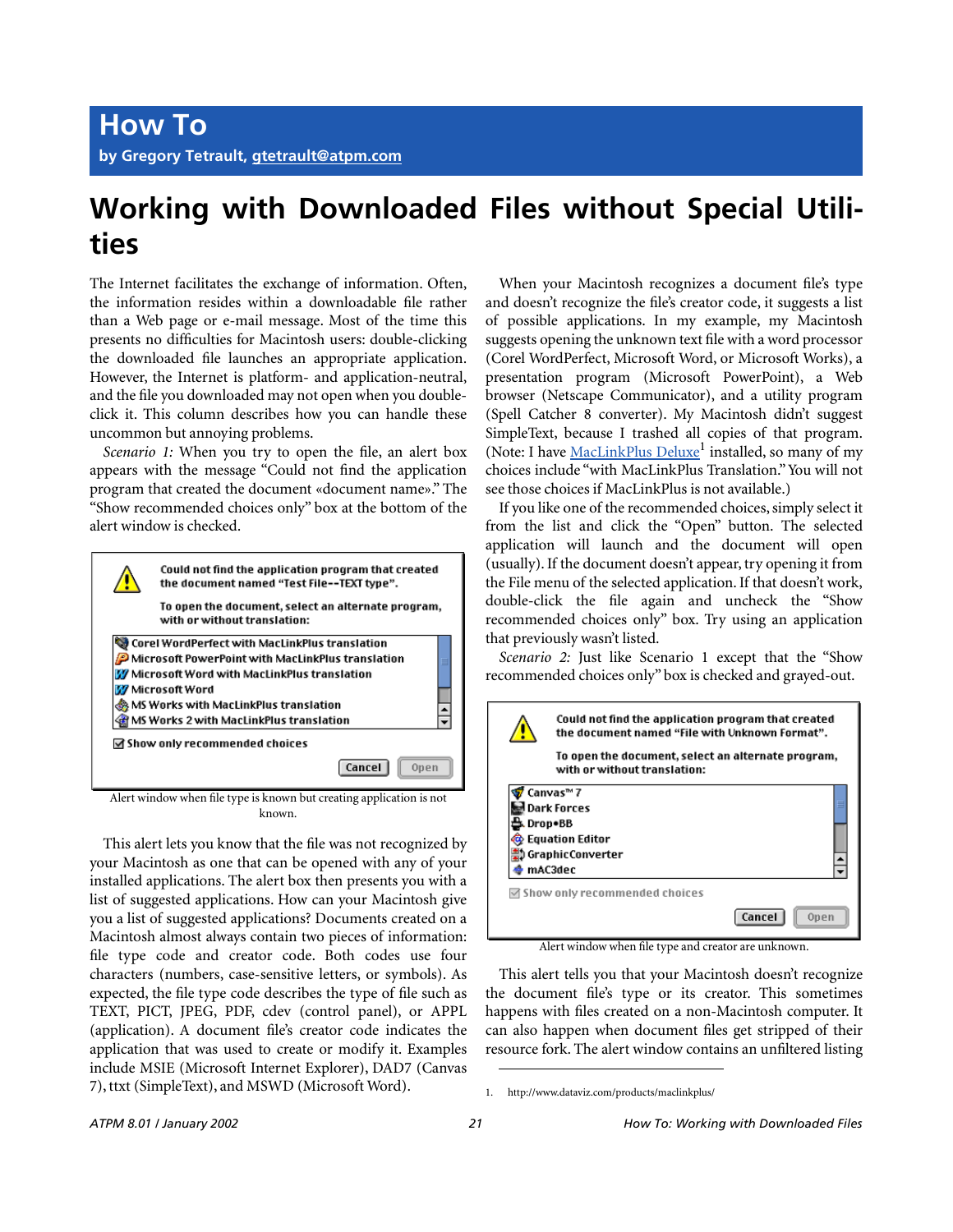of dozens of applications that can open documents. If you know the document file's type, just select an appropriate application. For example, you may know that you downloaded a text file, so choose any application that can display text. The selected application will launch, and the document *may* open. If the document doesn't appear, try opening it from the File menu of the selected application. If this doesn't work, try using a different application to open the document file. You may need to use the application's Import menu choice to open the downloaded document file.

*Scenario 3:* Just like Scenario 2, but you are unable to find an application that can open the document file.

This scenario occurs when the document file was created with an application not installed on your Macintosh. For example, the file may be an Adobe Illustrator document saved in native format. If you know the creating application, you have a few options:

- Get the application. Of course, this may require time and money.
- Import the file into another application. For example, Canvas can import Adobe Illustrator and Photoshop files.
- Get a demonstration version of the application. You may be able to open the document and either save or export the document to a different format. If the demo does not support saving, you may be able to copy all or part of the document and paste it into another application. For example, I received a corporate logo as a QuarkXPress (a page layout program) file. I downloaded and installed a demonstration version of QuarkXPress and copied the logo to Canvas.
- Get a reader or player for the application. Some applications such as databases provide free or low cost readers that allow you to view documents but not modify them.
- Ask the document's creator to save the document in a different format that you can use.

If you do not know the creating application, your options get more complicated.

- Ask the document's creator to save the document in a different format.
- Use a utility (or an AppleScript applet or script) to find the document file's type and creator. Utilities that can access this information include File Buddy<sup>1</sup> (shareware from SkyTag Software), [DiskTools](http://www.ukc.mirror.ac.uk/sites/ftp.info-mac.org/info-mac/_Disk_&_File/disk-tools-333.hqx)<sup>2</sup> (shareware from Rainmaker Research Inc.), [DiskTop](http://www.prgrsoft.com/pages/disktop.html)<sup>3</sup> (shareware from Prairie Group Products), [ResEdit](http://download.info.apple.com/Apple_Support_Area/Apple_Software_Updates/English-North_American/Macintosh/Utilities/ResEdit_2.1.3.sea.bin)<sup>4</sup> (freeware from Apple

Computer), and [other utilities](http://greenapple.mac.tucows.com/filemanmac.html)<sup>5</sup>. You can look up file type and creator codes using [TCDB \(Type/Creator Database\)](http://www.geocities.com/SiliconValley/Bay/5677/tcdbframe.html)<sup>6</sup>, a \$15 shareware program created by Ilan Szekely. TCDB lists all common and most uncommon types and creators.

- If the document does not have file type or creator information (both codes are either " " or "????") and you cannot contact the person who created the document file, then you have only a few choices. You can try to examine the document's text content by opening it with BBEdit (or the free **BBEdit Lite<sup>7</sup>**, both from Bare Bones Software), Microsoft Word, or another application that let's you open any type of file. Using BBEdit as an example: launch BBEdit, go to the File menu and choose Open…, choose "All Available" from the "Show…" popup menu, and navigate to the document file. The text content may be all you need, or the text may give you a clue about the nature of the document file.
- See if the file has a resource fork. Launch ResEdit and open the document file. If you get an alert message stating that the file has no resource fork, click on the cancel button. A document file without a resource fork may have been created on a non-Macintosh platform or had the resource fork information stripped away. If the file has a resource fork, you can look at some of the resources to get clues about the document's type.
- Use a special file examination utility like [CanOpener](http://www.abbottsys.com/co.html)<sup>8</sup> from Abbott Systems Inc. This utility examines a document file and can display any text, pictures (PICT, JPEG, GIF, TIFF, PhotoCD, etc.), icons, movies, and sounds contained in the document.

If you have run through the scenarios above and still cannot open a downloaded document file, then it could be corrupted (try downloading a new copy) or in a proprietary format from a non-Macintosh computer platform.

#### **Why I Wrote This Column and a Contest for ATPM Readers.**

Apple Computer, in my opinion, has made a major blunder with OS X: file type and creator code information is optional. What is worse, some misguided users want Apple to drop support for file types and creator codes in future versions of OS X. The originator of the ["Mac OS X Anti Metadata](http://www.petitiononline.com/osxnomd/petition.html) [Petition](http://www.petitiononline.com/osxnomd/petition.html)<sup>9</sup>," Todd Blanchard, completely misunderstands how file type and creator codes work. He stated that he often had to use ResEdit to reset the file type and creator codes of downloaded files so that they would open. I have *never* had to use ResEdit to reset file type and creator codes to open a

<sup>1.</sup> http://www.skytag.com/filebuddy/index.html

<sup>2.</sup> http://www.ukc.mirror.ac.uk/sites/ftp.info-mac.org/info-mac/\_Disk\_&\_File/disktools-333.hqx

<sup>3.</sup> http://www.prgrsoft.com/pages/disktop.html

<sup>4.</sup> http://download.info.apple.com/Apple\_Support\_Area/Apple\_Software\_Updates/Eng lish-North\_American/Macintosh/Utilities/ResEdit\_2.1.3.sea.bin

<sup>5.</sup> http://greenapple.mac.tucows.com/filemanmac.html

<sup>6.</sup> http://www.geocities.com/SiliconValley/Bay/5677/tcdbframe.html

<sup>7.</sup> http://www.barebones.com/products/bbedit\_lite.html

<sup>8.</sup> http://www.abbottsys.com/co.html

<sup>9.</sup> http://www.petitiononline.com/osxnomd/petition.html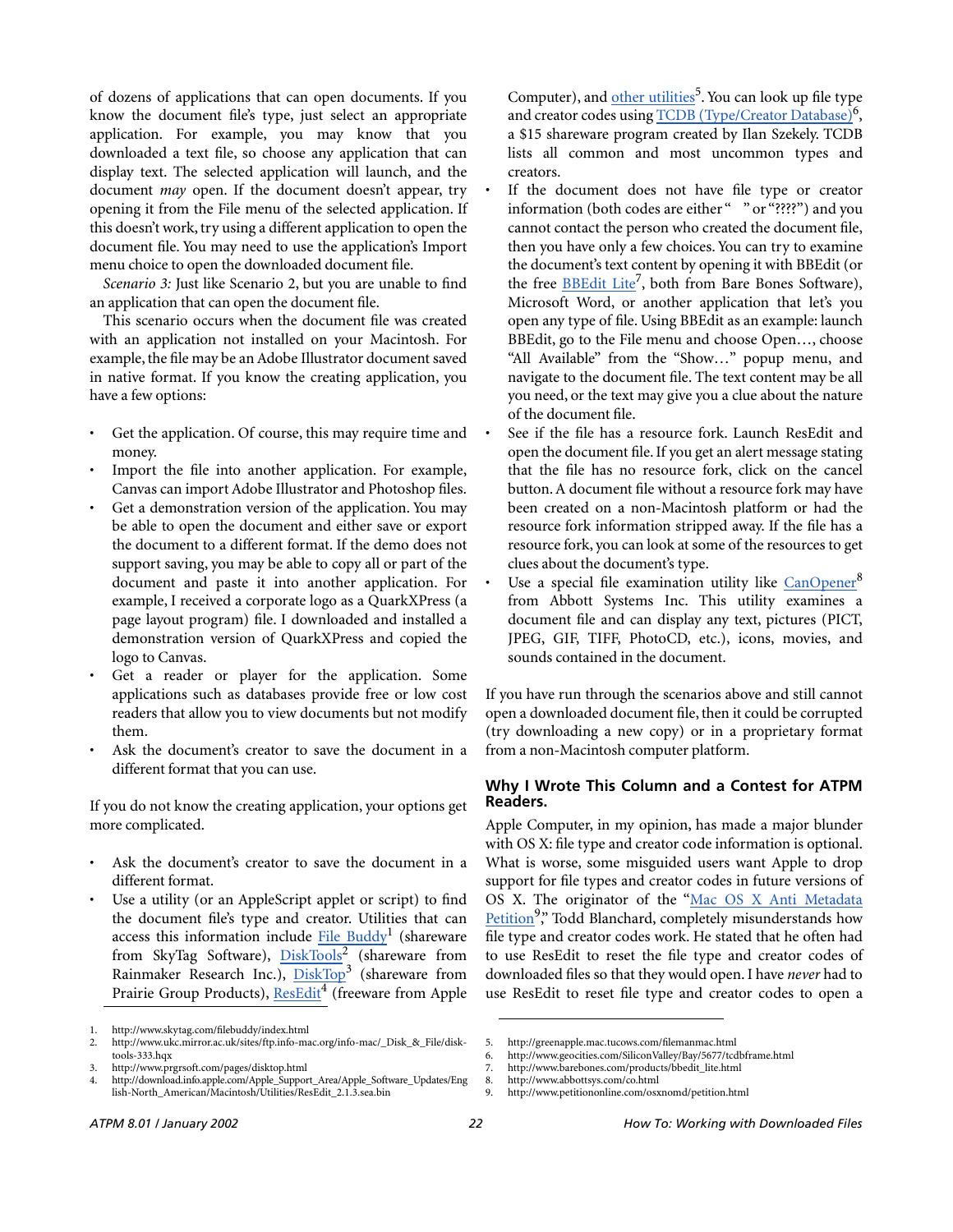downloaded file. I am so confident of this claim that I hereby offer a *prize* to the first person who can stump me.

#### **Contest Goal**

Send me (or point me to) a file that I cannot open without adding or editing file type or creator codes.

#### **Contest Rules**

- 1. The file must be available on the Internet via HTTP, FTP, or Usenet groups and must originate from someone other than yourself.
- 2. The file cannot be a proprietary format from a non-Macintosh platform (e.g., no 3D graphics files from a Unix workstation).
- 3. The file cannot be a proprietary Macintosh file for which I have no application. Do not send proprietary CAD/CAM, 3D, page layout, Mathematica, etc. files.
- 4. The file cannot have been altered by removing its resource fork, changing its file type and creator code information, or corrupting its data.
- 5. E-mail entries to [gtetrault@atpm.com.](mailto:gtetrault@atpm.com) If the file is small, you may send it as an attachment. (Please indicate the download link in your e-mail message.) Otherwise, send a download link to the file (e.g., http://www.weird\_file\_place.com/weirdfile.sit).
- 6. The contest ends at the end of January 2002 or when 100 entries have been received. (I do not have the time to test hundreds of files.)
- 7. Winners, if any, will be announced in the February issue.

#### **Contest Prizes**

I will negotiate a prize with any winners. Available prizes include a number of Macintosh games, applications, and utilities. I also have a copy of "Adope Photoshop 5.5 and Illustrator 8.0 Classroom in a Book."

*Copyright © 2002 Gregory Tetrault,* [gtetrault@atpm.com](mailto:gtetrault@atpm.com)*.*

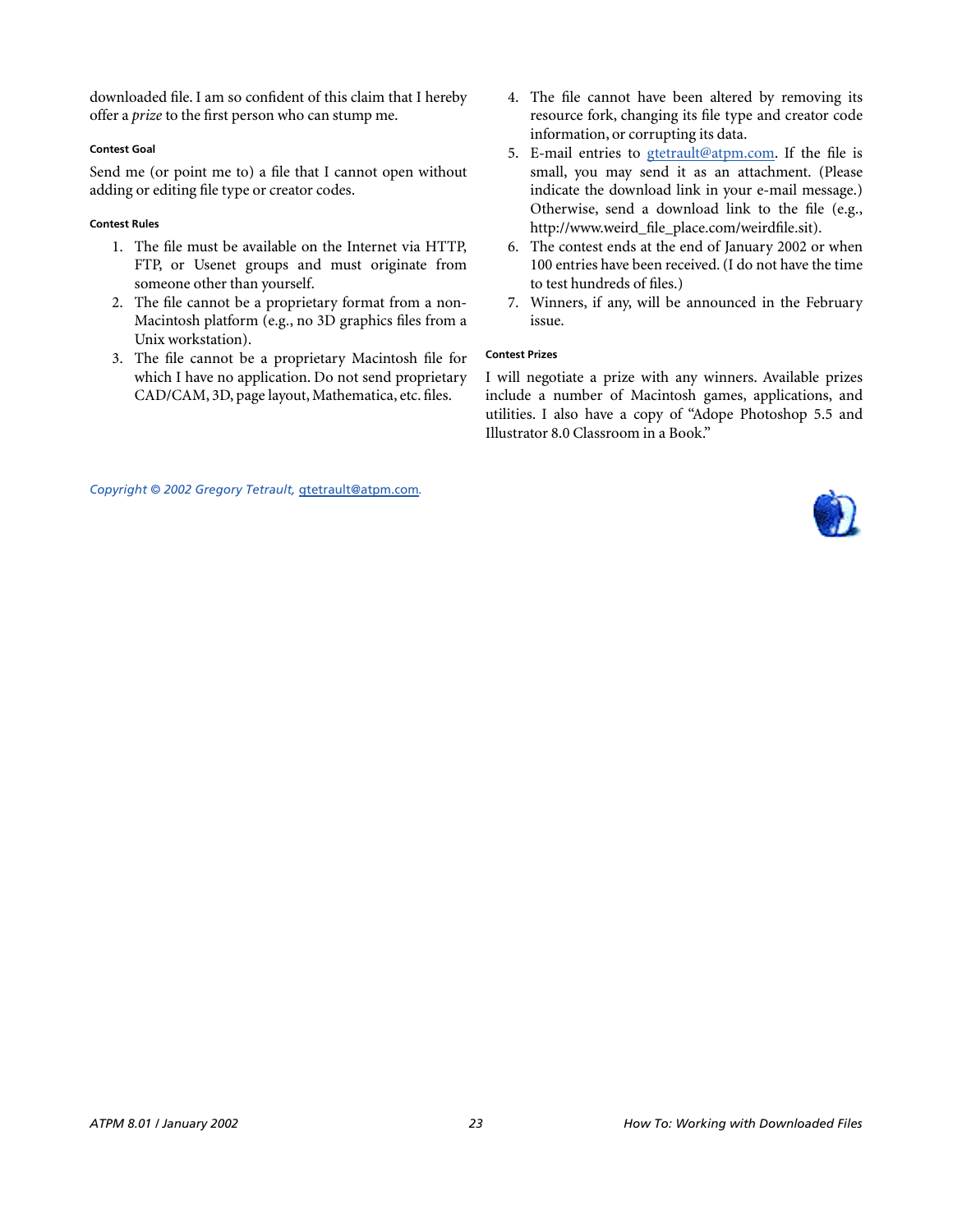**by Mike Flanagan, [sensible@sensible.screaming.net](mailto:sensible@sensible.screaming.net)**



*Copyright © 2002 Mike Flanagan,* [sensible@sensible.screaming.net](mailto:sensible@sensible.screaming.net)*.*

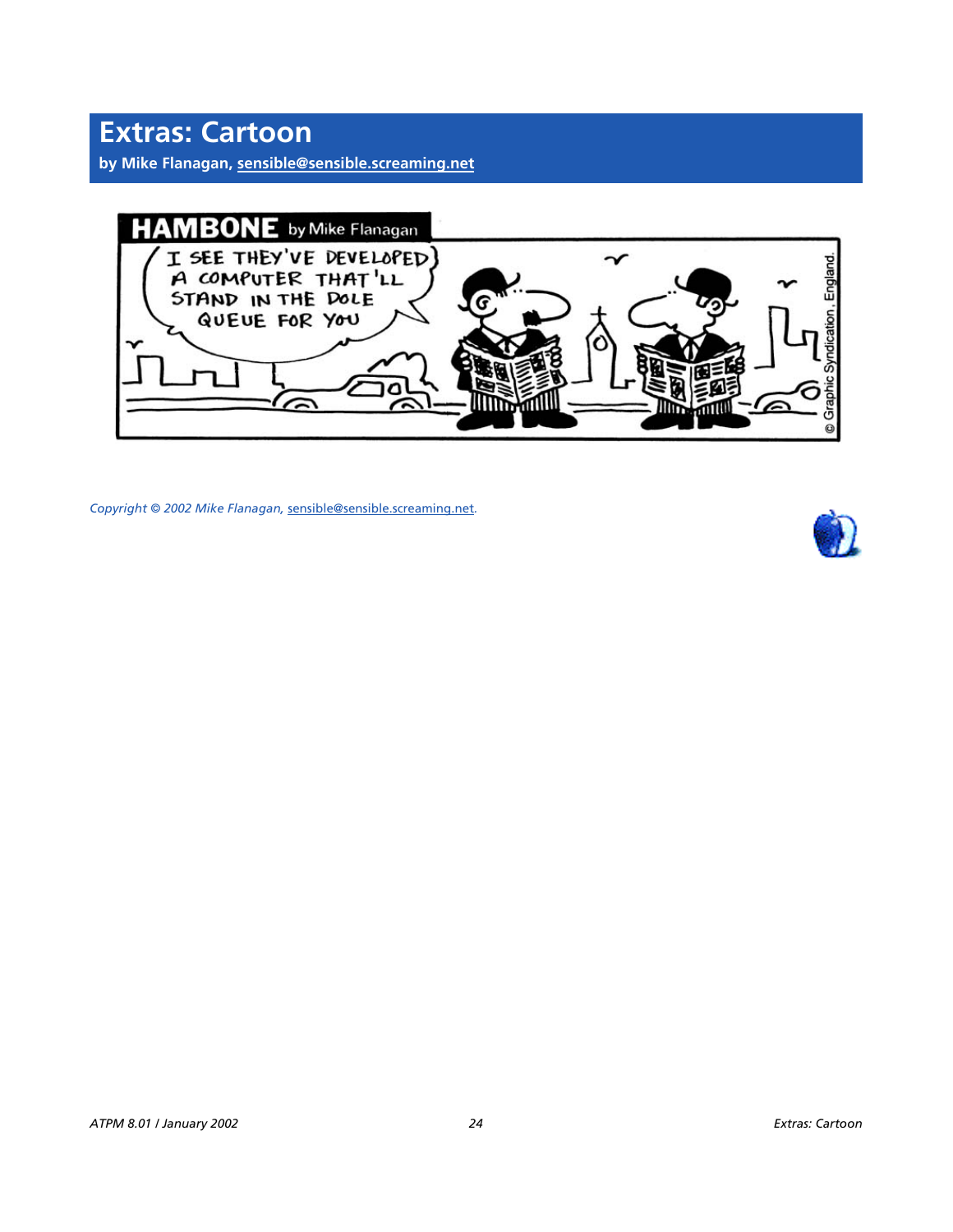#### **[Montréal1](http://www.atpm.com/8.01/montreal/)**

The pictures were taken by **Daniel Chvatik<sup>2</sup>** in Montréal, Canada, on a short trip this December. They were taken with a Canon PowerShot S300 and post-processed with Cameraid 1.2 and iView MediaPro. The ghost-like appearance of two of the images comes from using the flash at night while it is snowing. Enjoy!

#### **[Hawai'i](http://www.atpm.com/8.01/hawaii/)3**

Contributing Editor *[Christopher Turner](mailto:cturner@atpm.com)*<sup>4</sup> provides this photos from a November trip to Hawai'i. The pictures were taken with a Nikon Coolpix 950 at a resolution of 1600x1200 and resized in GraphicConverter to 1024x768 for use as desktop pictures.

#### **Pearl Harbor**

*arizona\_flag.jpg*—Before the Arizona Memorial was constructed, the US Navy marked the Arizona's grave with a simple flagpole, from which Old Glory still flies today.

*arizona\_memorial.jpg*—The Memorial stands over the Arizona's final resting place, where more than 1,100 sailors are entombed.

*arizona\_missouri.jpg*—Symbols of the beginning and the end of World War II for America; the Arizona Memorial, and the USS Missouri, upon which the Japanese surrendered in August, 1945.

*arizona\_shrine.jpg*—All who perished on the Arizona are listed here.

*nimitz01.jpg*—Modern American sea power is reflected in the nuclear-powered aircraft carrier, the USS Nimitz.

*nimitz02.jpg, nimitz03.jpg, nimitz04.jpg*—The Nimitz is a floating city, where more than 5,000 sailors live and work while at sea.

*shrine\_flag.jpg*—Old Glory stands ever proud in the Arizona Memorial shrine.

#### **Place of Refuge**

Located on the southern Kona coast, of the big island of Hawai'i, is Pu'uhonua o Honaunau, known as the Place of Refuge. This was the site of one royal residence of the King of Kona, preserved to show aspects of traditional Hawai'ian life.

*por01.jpg*—The Hale o Keawe temple.

*por02.jpg*—The coconut palm grove of the Royal Grounds. *por03.jpg*—Palm trees are not native to Hawai'i, but were brought by the Polynesians who settled the islands.

*por04.jpg, por05.jpg*—The ocean view from the Hale o Keawe temple.

*por06.jpg, por07.jpg*—Postcard material for sure; and more beautiful in person than this image can do justice.

*por08.jpg*—Golden sky as the sun sets.

*honu01.jpg*—The green sea turtle is called honu by the Hawai'ians; they are an endangered species, and taking photographs is as close as one is allowed to get to them.

*honu02.jpg*—There is nothing wrong with this turtle, nor any of the others one may find on Hawai'i's beaches. They simply chose to beach themselves from time to time to rest and get some sun.

#### **Previous Months' Desktop Pictures**

Pictures from previous months are listed in the [desktop](http://www.atpm.com/Back/desktop-pictures.shtml) [pictures archives](http://www.atpm.com/Back/desktop-pictures.shtml)<sup>5</sup>.

#### **Downloading all the Pictures at Once**

iCab and Interarchy (formerly Anarchie) can download an entire set of desktop pictures at once. In iCab, use the Download command to download "Get all files in same path." In Interarchy, use HTTP Mirror feature.

#### **Contributing Your Own Desktop Pictures**

If you have a picture, whether a small series or just one fabulous or funny shot, feel free to send it to [editor@atpm.com](mailto:editor@atpm.com) and we'll publish it in next month's issue. Have a regular print but no scanner? Don't worry. E-mail us, and we tell you where to send it so we can scan it for you. Note that we cannot return the original print, so send us a copy.

#### **Placing Desktop Pictures**

#### **Mac OS X**

Switch to the Finder. Choose "Preferences…" from the "Finder" menu. Click on the "Select Picture…" button on the right. In the Open Panel, select the desktop picture you want to use. The panel defaults to your "~/Library/Desktop Pictures" folder. Close the "Finder Preferences" window when you are done.

You can also use the pictures with Mac OS X's built-in screen saver. Choose "System Preferences…" from the Apple menu. Click the screen saver button. Then click on Custom Slide Show in the list of screen savers. If you put the ATPM pictures in your Pictures folder, you're all set. Otherwise, click Configure to tell the screen saver which pictures to use.

<sup>1.</sup> http://www.atpm.com/8.01/montreal/

<sup>2.</sup> mailto:dchvatik@atpm.com

<sup>3.</sup> http://www.atpm.com/8.01/hawaii/<br>4. mailto:cturner@atpm.com

<sup>4.</sup> mailto:cturner@atpm.com 5. http://www.atpm.com/Back/desktop-pictures.shtml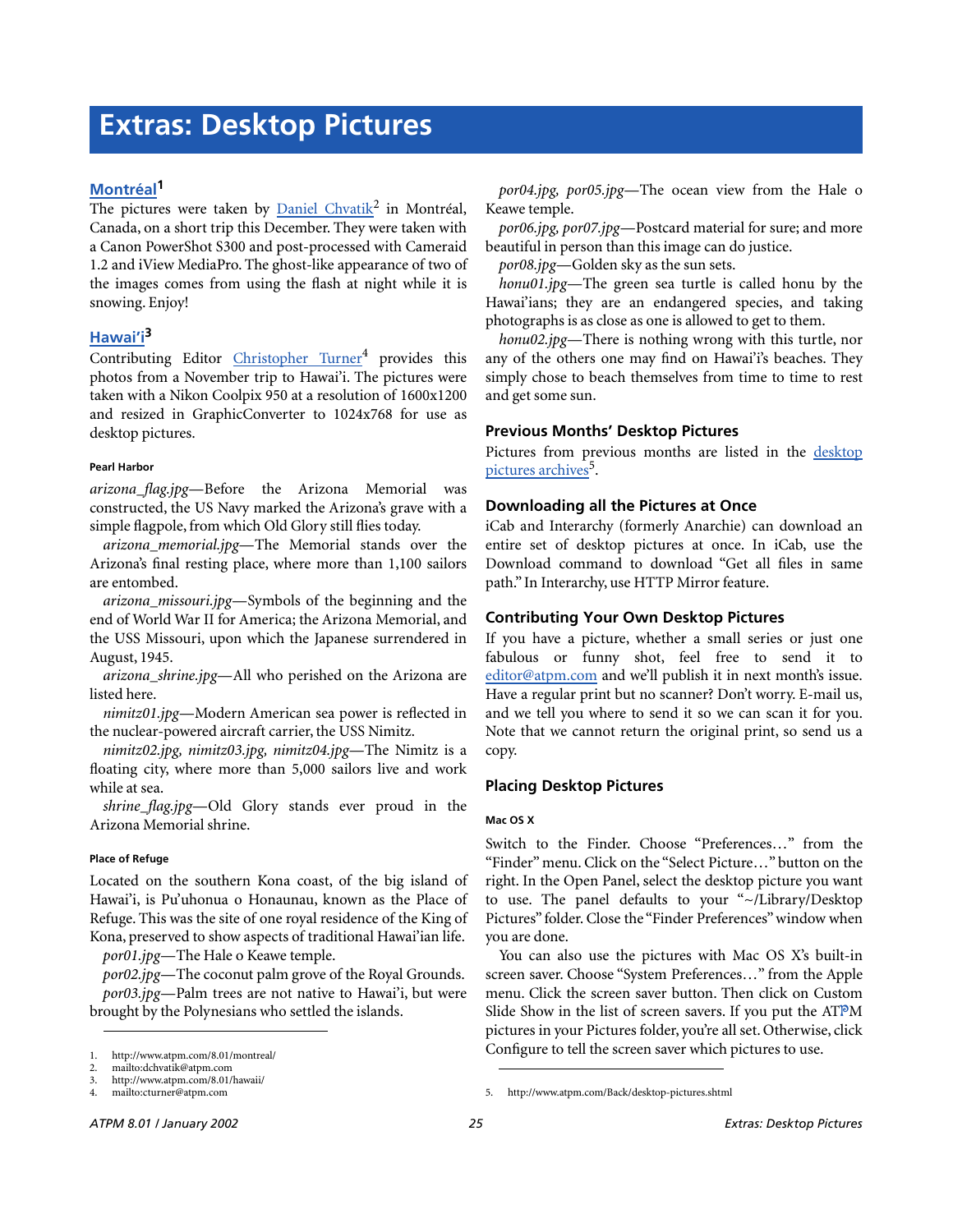#### **Mac OS 8.5–9.x**

Go to the Appearance control panel. Click on the "Desktop" tab at the top of the window. Press the "Place Picture..." button in the bottom right corner, then select the desired image. By default, it will show you the images in the "Desktop Pictures" subfolder of your "Appearance" folder in the System Folder, however you can select images from anywhere on your hard disk.

After you select the desired image file and press "Choose," a preview will appear in the Appearance window. The "Position Automatically" selection is usually fine. You can play with the settings to see if you like the others better. You will see the result in the little preview screen.

Once you are satisfied with the selection, click on "Set Desktop" in the lower right corner of the window. That's it! Should you ever want to get rid of it, just go to the desktop settings again and press "Remove Picture."

#### **Mac OS 8.0 and 8.1**

Go to the "Desktop Patterns" control panel. Click on "Desktop Pictures" in the list on the left of the window, and follow steps similar to the ones above.

#### **Random Desktop Pictures**

If you drag a folder of pictures onto the miniature desktop in the Appearance or Desktop Pictures control panel, your Mac will choose one from the folder at random when it starts up.

#### **DeskPicture**

An alternative to Mac OS's Appearance control panel is Pierce Software's DeskPicture, [reviewed](http://www.atpm.com/5.10/roundup.shtml)<sup>1</sup> in issue 5.10 and available for <u>download</u><sup>2</sup>.



<sup>1.</sup> http://www.atpm.com/5.10/roundup.shtml

<sup>2.</sup> http://www.peircesw.com/DeskPicture.html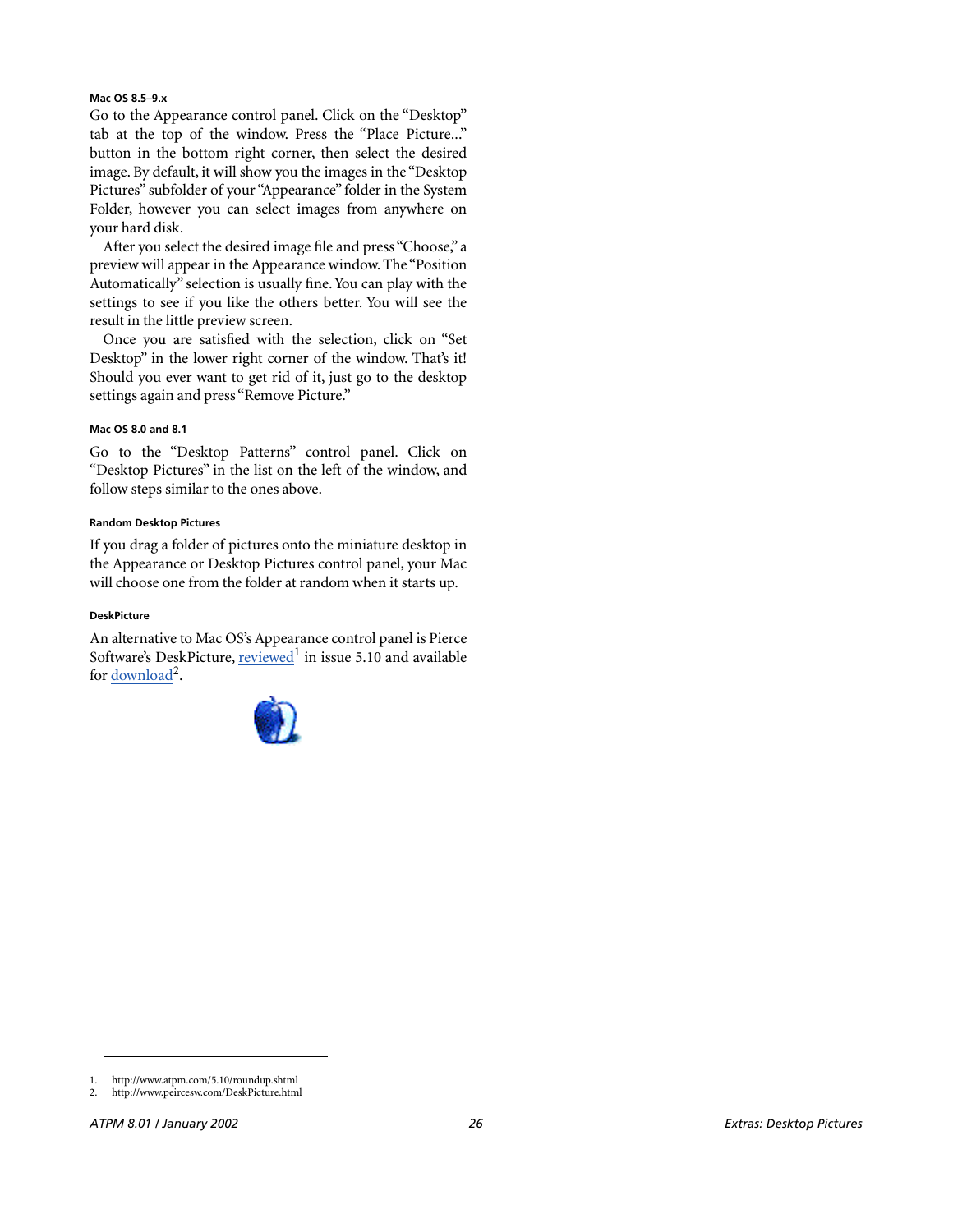### **Review: Shareware Roundup**

**by Brooke Smith, [bsmith@atpm.com](mailto:bsmith@atpm.com)**

## **Financial Help**

You've probably spent quite a bit of money this past holiday season. If not, then more power to you. But whether you spent lots of green stuff or not, it doesn't hurt to be financially

organized. So, with a new year ahead, I thought it appropriate to check out three financial shareware programs.

### **Moneydance 3.2**

**Developer:** [The Appgen Software Companies](http://www.moneydance.com)<sup>1</sup> **Price:** \$30 **Requirements:** Mac OS X **Trial:** Feature-limited (100 transactions)



Moneydance is a nice little shareware program that's very intuitive and straightforward. It's easy to use and has just about everything for keeping track of your accounts. You can also use it with Quicken.

When you start, you'll get a homepage that looks like this:



As you can see, I've got some reminders set to help me remember to pay my phone bill and to make my monthly contribution to my RSP. The homepage also lets me see my Net Worth (I'm not using my real numbers!).

To get started in Moneydance, select your currency (I chose Canadian dollars) from the Tools menu and select Edit Currencies/Exchange Rates. You can then set up your new

accounts from the Account menu by selecting New. (I made mine a Bank account and then made two kinds—a Checking and a Savings.)

Here's an example of my Checking account (I'm still using fake numbers!).

| Checking                                                                                  |        | Bank V                      |            |    |           |         | <b>A</b> - Quantil |
|-------------------------------------------------------------------------------------------|--------|-----------------------------|------------|----|-----------|---------|--------------------|
| New Transaction<br>Balance: \$ 2055.00<br>Cleared Balance: \$ 1000.00<br>Actions <b>V</b> |        |                             |            |    |           |         |                    |
| Date                                                                                      | Check# | Description                 | Account    | c. | Payment V | Deposit | Balance            |
| 12/09/2001                                                                                |        |                             | Paycheck   |    |           | 800.00  | 1,800.00           |
| 12/09/2001                                                                                |        |                             | Cash       |    |           | 500.00  | 2,300.00           |
| 12/09/2001                                                                                |        | Bell Canada                 | Phone      |    | 60.00     |         | 2,240.00           |
| 12/27/2001                                                                                |        | Dr. Katval                  | Dental     |    | 85.00     |         | 2.155.00           |
| 12/15/2001                                                                                | Trn    | <b>Altamira</b>             | Investment |    | 100.00    |         | 2.055.00           |
| 01/01/2002                                                                                |        | <b>Royalwood Apartments</b> | Rent       |    | 950.00    |         | 1,105.00           |

Note: The transaction shown in yellow has not been completed yet. It's my rent for the first of January!

Extras (found under the Tools menu) include: a Calculator, a Loan Calculator which calculates how much money (principal and interest) you have to pay per month over a certain number of years, an Address Book, a Chart of Accounts that shows all of your accounts broken down into sections (for example, the total amount you spent in Education or Vacation), as well as Reminders where you can set up daily, weekly, monthly, or yearly reminders. And there's a Budget Manager to help you budget—just what everyone needs.

From a selection of icons in the upper right hand corner of the homepage, you can generate graphs (Expenses, Income, Income and Expenses, and Account Balance); download information from the Net, for example, the latest exchange rates; or generate reports such as Net Worth, Account

<sup>1.</sup> http://www.moneydance.com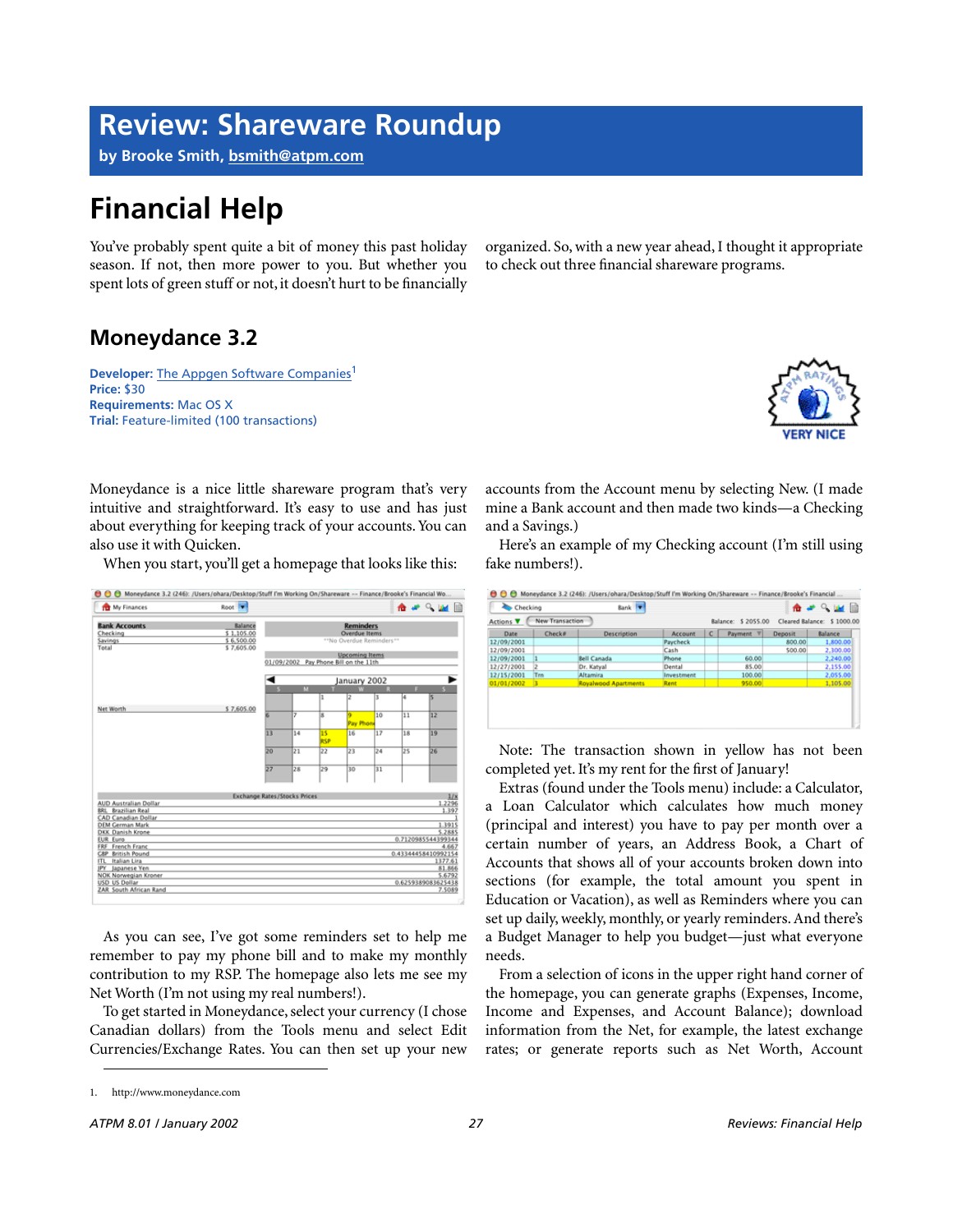1. http://www.hold-up.fr.st

Balances, Cash Flow, Transactions, Budget, and Missing Checks.

The Help Contents has a very good index and there's even Additional Help where there's an 800 number listed just in case you've still got questions that the Help Contents didn't answer.

**Hold-Up 1.5**

**Developer:** [Pierre-Olivier Latour and Didier Larue](http://www.hold-up.fr.st)<sup>1</sup> **Price:** \$20 (Basic); \$30 (Pro) **Requirements:** PowerPC-based Mac with Mac OS 8.5, 800x600 display **Trial:** Feature-limited (2 accounts, 5 filters, and 30 transactions per account)

According to the Read Me file, Hold-Up is "nice looking, very easy to use and very powerful too thanks to its innovating features." And I would have to agree.

Although the version I've reviewed here is a demo (which means it is not fully functional but the time is unlimited), there's enough to play around with, so you'll know whether you'll want to invest in the complete version or not. There are two versions: Basic and Pro, so you can see which one would best suit your needs. Note: There are differences among the Basic, Pro, and Demo versions of Hold-up. These differences are outlined clearly in a chart in the Read Me document.

To begin, use the demo Hold-Up (normally you'd choose New Account from the File menu but you can't for the demo version) and double-click on one of the accounts set up for you in the demo version. Select Information from the Account menu on the title bar and insert general information about your account (the name of your account, the currency you are using and any notes that you want to make), owner information (your name and address, etc.), the name of your bank, and the names of two contacts from your bank.

You can then delete the information used in the demo and insert your own info. Choose New Transaction from the Account menu to start your transactions. As you can see here, I have a starting balance of \$5,000 and then started to add my

expenses (books, rent, and telephone) and my income (pay check).

Miscellan

TD Canada Trust . TDCT9990

Future balance: \$4,990.00

Description **Starting Balan O** Books

o Pay cheque

1/1/0

Overall, Moneydance is a very good program. I found it very easy to navigate with a simple, yet attractive interface. There's lots more to explore in Moneydance and I think you'll

find it worth exploring.

 $\bullet$ e

**Hold-Up** 

Account / filter

James' Account

Items not checked July expenses July incomes Year transactions

 $\circledcirc$ 12/30/01

The two transactions with the blue circle and the "i" in the middle indicate a note that I made when I created the transaction.

Hold-Up has a PDF manual that gives the basics on how to use the program, although by the look of the interface, you'll find it's pretty intuitive. The interface is simply one window with two lists and one button, so you can see everything in one glance. I'd have to say Hold-Up is a good program. Its simple interface will give even the financially challenged hope. This program is definitely worth a look.





Search

 $$-230.00$ 

 $$-700.00$ 

 $$ - R0.00$ 

redit card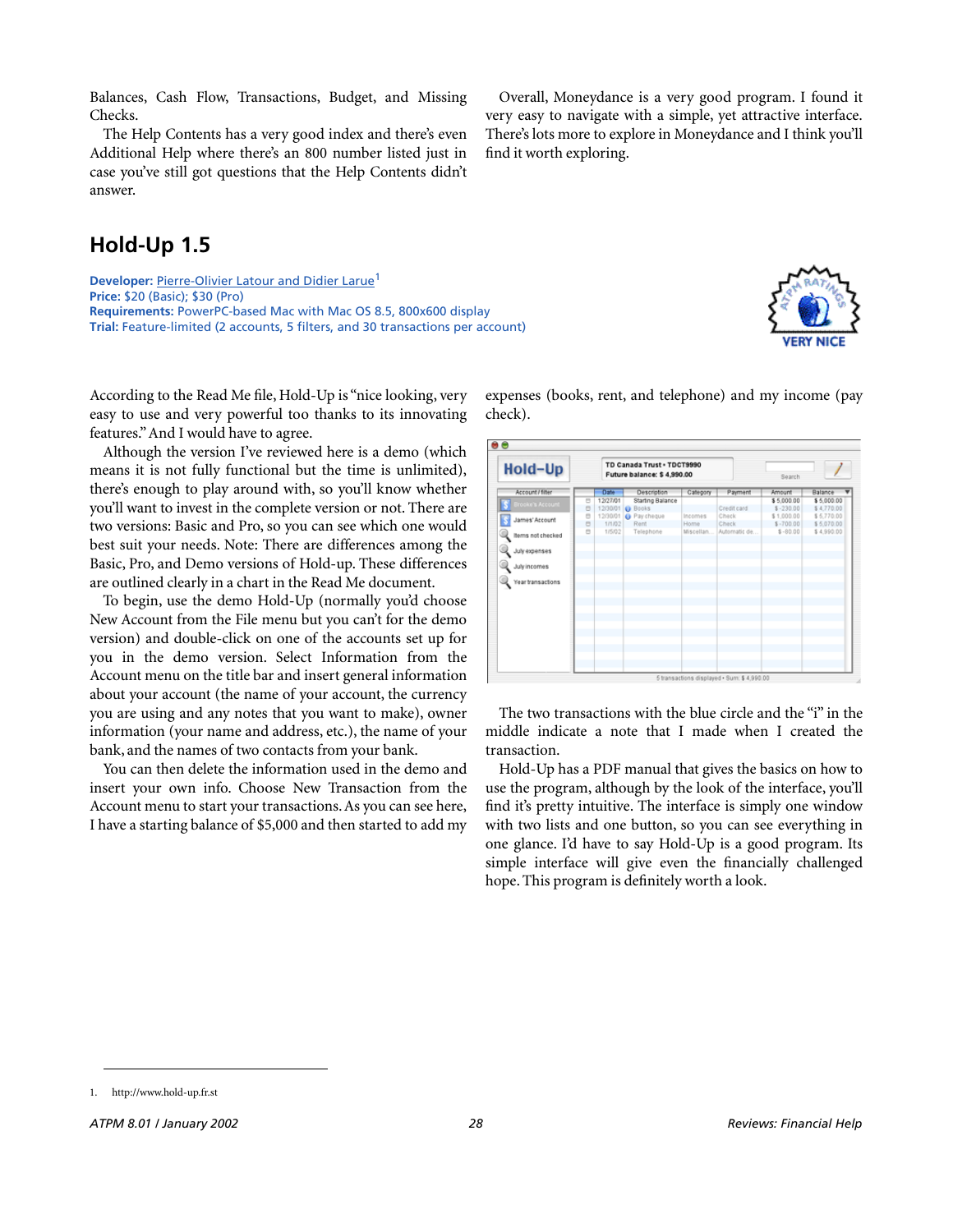### **Where Did All My Money Go? 2.3.9**

**Developer:** [Bert Torfs](http://users.pandora.be/bert.torfs)<sup>1</sup> **Price:** \$25 **Requirements:** Mac OS X **Trial:** Feature-limited (only 100 transactions)

Belgian Bert Torfs has developed what looks like a nice little financial program, but it's not for the faint of financial smarts! Although there are a lot of positive reviews on Version Tracker, I was very frustrated trying to figure out just how this shareware program worked. It's not an intuitive or user friendly program. I was clicking all over the place trying to figure it out, but to no avail. Finally, I had to resort to the manual. (Just as an aside, I usually try to work with shareware programs without reading the manual at first, simply to see if they're user friendly!) Add to this the fact that I had to download [the manual](http://users.pandora.be/bert.torfs/WhereIst.html)<sup>2</sup>. Now, if there's one thing that frustrates me, it's having to go hunting for the manual separately from the downloaded program. Okay, so I've got a few issues…

So I now have the manual up and running in a PDF and I spent about 45 minutes to an hour just trying to get through the 33-page tutorial. First, I had to set up the expenses and then the accounts. It took a lot to figure this out simply because the names of the files in the manual did not match the names in the actual program. For example, in the manual it says to set up the accounts by going to the Setup menu and choosing Accounts. I clicked on the Setup menu and chose Account Owner instead of Account hierarchy (There was no Accounts!). Maybe I was tired (and I'm willing to give WDAMMG the benefit of the doubt) but I found it hard to get the correct option because of the mismatched information: Account Owner vs. Account hierarchy vs. Account. It's not clear and definitely not user friendly!

2. http://users.pandora.be/bert.torfs/WhereIst.html



 $000$ **Brooke** 0 Total Money 0 Assets Liabilities  $\theta$  $\theta$ °، سالسا öŽ  $0 \frac{1}{2}$  $0 -$ ڊ<br>آه  $^{\circ}$ In/Out Overview Expenses Per Type | Income Per Type roo  $\mathbf{g}$  $\overline{r}$ 62 m. 37  $12$  $\frac{1}{12}$  $12/22/01$  $12/8$  $12/15/01$  $12/29/01$  $1/5/02$ Refresh

Also the interface is quite forboding. Just to look at it is

intimidating.

Compared with the aforementioned programs, WDAMMG is not easy to figure out. Or else I am just really bad with finances. I just find that a shareware program is really not worth exploring if you can't get the gist of it within an hour. Personally, I feel I spent way too much time trying to figure this program out with and without the manual! However, I'll give my clever readers the benefit of the doubt. If any of you are financial wizards then you might "get" how this program works intuitively without having to go through the 33-page tutorial! Hope you have better luck than I did.

*Copyright © 2002 Brooke Smith,* [bsmith@atpm.com](mailto:bsmith@atpm.com)*. Reviewing in* ATPM *is open to anyone. If you're interested, write to us at* [reviews@atpm.com](mailto:reviews@atpm.com)*.*



<sup>1.</sup> http://users.pandora.be/bert.torfs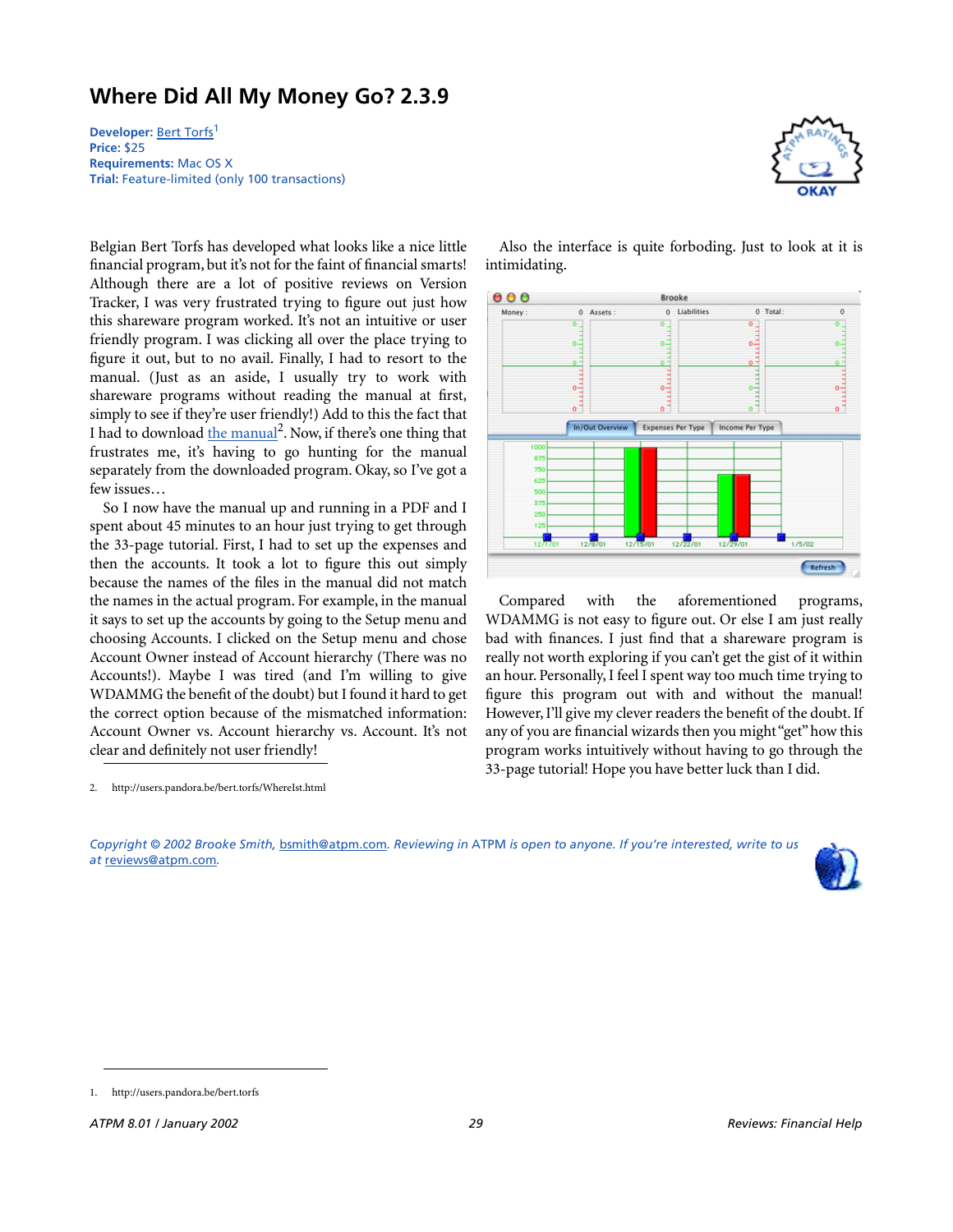1. http://www.obdev.at/products/launchbar/index.html

### **Review: LaunchBar 3.1.2**

**by Michael Tsai, [mtsai@atpm.com](mailto:mtsai@atpm.com)**

**Developer: [Objective Development](http://www.obdev.at/products/launchbar/index.html)<sup>1</sup> Price:** \$19.95 (personal); \$39 (business) **Requirements:** Mac OS X **Trial:** Feature-limited (can only access seven different items per session)

#### **What Is LaunchBar?**

LaunchBar is a utility for Mac OS X that provides quick access to your files. When you activate it by pressing Command-Spacebar, the LaunchBar window (the "temporary shelf") slides out from beneath the menu bar. You then type a letter or three and LaunchBar opens up a list showing the files that most closely match the letters you typed. It's a bit like the address auto-completion in Internet Explorer 5, except that it works for everything from applications and folders to e-mail addresses and Web bookmarks. If LaunchBar's top guess matches your intention, you can press Return to launch the application, open the folder, or view the URL. Otherwise, you can navigate the list with the arrow keys, the spacebar, or the mouse to select the item you want. LaunchBar learns from your selections: the next time you type the same abbreviation, the item you chose will be at the top of the list.

#### B BBEdit 6.5 - /Applications (Mac OS 9)/BBEdit 6.5  $\blacksquare$  $\therefore$  iCab – /Applications (Mac OS 9)  $IC$   $\Box$  $\approx$  iCab - Applications (Mac OS 9) **U Image Capture** - Applications Applications (Mac OS 9)  $\triangle$  iCab iCab Cache iCab Preferences -Interface Builder - Developer Applications **Disk Copy** - Applications icns Browser - Developer Applications KiconComposer - Developer Applications Print Center - Applications **QuickTime Player** - Applications  $\bullet$  Internet Connect  $-$  Applications

#### **Why I Need It**

Mac OS X still lags behind OS 9 in many areas. To me, the most important of these is the Finder. I've tried using the OS X Finder like I used the OS 9 Finder, and I've tried the NeXTstyle Columns view. But although I'm proficient in both styles, neither works as smoothly as I'd like. As of version 10.1, the OS X Finder does a tolerable job of remembering window and icon positions, so lately I've been using the Icon and List views almost exclusively. I keep the windows for my frequently accessed folders open at all times.

What I miss are Mac OS 8/9's popup windows (a.k.a. drawers), spring-loaded folders, and [FinderPop](http://www.atpm.com/5.04/roundup.shtml)<sup>2</sup>. Popup windows give me quick access to drag and drop targets while keeping them out of view. Spring-loaded folders let me start dragging a file, tunnel through folders until I find where it should go, and have the resulting window clutter disappear when I release the mouse button. FinderPop has many uses, but I most often used it for opening deeply nested folders and applications.

On OS 9, I used **[DragThing](http://www.atpm.com/6.07/updates.shtml)<sup>3</sup> to create a process dock and a** tabbed dock with applications that I frequently drop onto, and also to assign hot keys for launching applications. On OS X, I've been using the system Dock instead of DragThing's process dock, but the system provides no built-in means for me to mimic DragThing's other functions.

#### **Variations**

LaunchBar is simple to use, and except for configuring the preferences I've already described its entire interface. The advanced features are accessed by simple variations of the above techniques, and you'll get a lot of mileage out of just using it as a launcher. For starters, you can access any application on your system with just a few keystrokes. There's no need to search through different application folders or to further fill your already bulging Dock.

But if you spend a little time reading the online help and tips, you'll be surprised and pleased to find that this simple little utility packs quite a punch. Type Command-Return instead of Return to select an item, and LaunchBar reveals it in the Finder. If you instead use Option-Return, LaunchBar opens the file and hides all your other applications. If you type Command-C, you can copy the path of the current item to the clipboard. This is especially useful for entering folder

<sup>3.</sup> http://www.atpm.com/6.07/updates.shtml





<sup>2.</sup> http://www.atpm.com/5.04/roundup.shtml<br>3. http://www.atpm.com/6.07/updates.shtml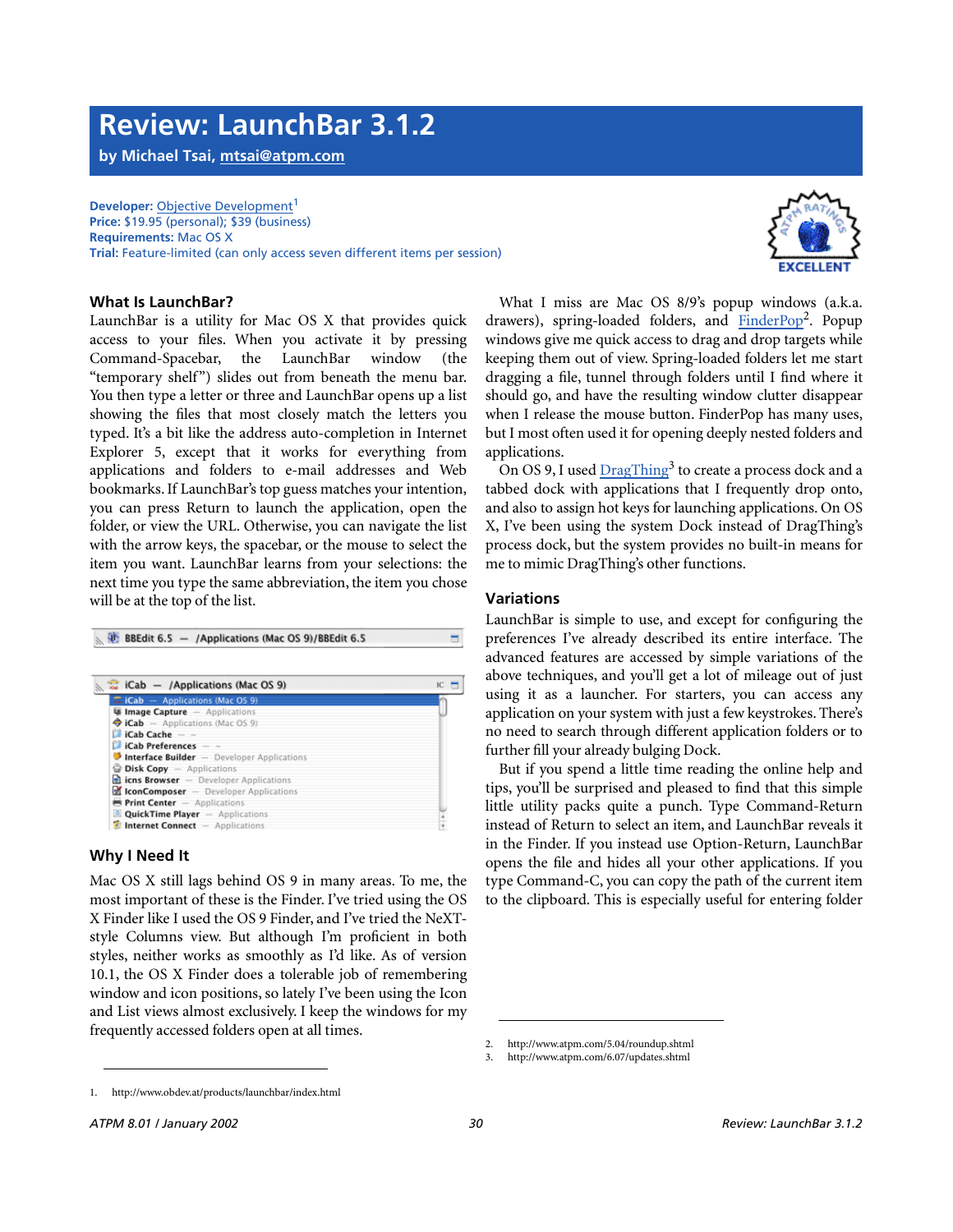paths into Terminal, though it can also be used as a faster way to navigate open file dialogs in some applications.

| 000                                                                                                                                                                            | LaunchBar Help                                                                                                                                                                                                                                                                                                                                                                                                                                                                                                                                                                                                                                                                                                                                                                                                                                                                                                                                                                                                                                                  |
|--------------------------------------------------------------------------------------------------------------------------------------------------------------------------------|-----------------------------------------------------------------------------------------------------------------------------------------------------------------------------------------------------------------------------------------------------------------------------------------------------------------------------------------------------------------------------------------------------------------------------------------------------------------------------------------------------------------------------------------------------------------------------------------------------------------------------------------------------------------------------------------------------------------------------------------------------------------------------------------------------------------------------------------------------------------------------------------------------------------------------------------------------------------------------------------------------------------------------------------------------------------|
| Introduction<br>Configuration<br>Abbreviations<br>Alias Names<br><b>Email Addresses</b><br>C Launching Items<br><b>O</b> Filesystem Browsing<br>Tips & Tricks<br>Release Notes | pain, ne paint rear in cannon applier is there. Queen nine i anch you can only pain, nearly paint, un<br>no file paths.<br><b>Increasing Search Performance</b><br>There are two "Result Popup List" preferences options that can be turned off in order to<br>increase the seach performance when you enter an abbreviation: "Show while<br>searching" and "Show icons". Turning off one or both of these options also reduces the<br>memory requirements of LaunchBar, since there are less images to be cached in<br>memory.<br><b>Hiding Applications</b><br>LaunchBar allows you to use the Mac OS X "Hide Application" shortcut Command-H in<br>Classic apps as well.<br>Mac OS 9/X doesn't provide a shortcut for the "Hide Others" command. LaunchBar<br>allows you to use Command-Shift-H to access this command conveniently.<br>Note that these features may conflict with existing menu shortcuts of some applications.<br>Therefore they are turned off by default, and you have to turn them on explicitly in the<br>LaunchBar Preferences panel. |
| Back                                                                                                                                                                           | <b>Hiding LaunchBar</b><br>You can hide LaunchBar by pressing Escape.<br>Moving the LaunchBar Window<br>You can move the LaunchBar window by holding down the Command key. Note that<br>you may also move it across multiple sceens.                                                                                                                                                                                                                                                                                                                                                                                                                                                                                                                                                                                                                                                                                                                                                                                                                            |

You can drop items onto the collapsed LaunchBar to replace the item that's there ("Put onto temporary shelf") or add it to the list of items that LaunchBar searches when you start typing letters ("Add to setup"). If an application is on the shelf, LaunchBar can use it to open the dropped files. Likewise, if a folder is on the shelf, LaunchBar can move or copy the dropped files into it, or create various kinds of Unix links. You can either select the drop target with LaunchBar and then drag an item onto it, *or* begin dragging and activate LaunchBar while keeping the mouse button held down.

These features are great, but it's a shame you can't hold down modifier keys while dropping onto the shelf. When dropping onto an application, I almost always want it to open the dropped files, so I'd like to be able to hold down Command-Option (in keeping with the Dock convention) to avoid the Dropped Files window and have LaunchBar open the files straightaway.

| Put onto temporary shelf    | F <sub>1</sub> |
|-----------------------------|----------------|
| Add to setup                | F <sub>2</sub> |
| Add to setup & Save         | F <sub>3</sub> |
|                             |                |
| Open with FrameMaker+SGML 6 | F4             |
| Move                        | F <sub>5</sub> |
| Copy                        | F6             |
| Symbolic Link Absolute      | F7             |
| Symbolic Link Relative      | F8             |
| Hard Link                   | F9             |

LaunchBar can also act as a file system browser. If you press the right arrow key with a folder selected in the list, the list is replaced with the folder's contents. It's as if LaunchBar is displaying a single column from one of the Finder's Columns views, and you can easily tunnel up or down the hierarchy. This is great for me, because Finder Columns windows are too bulky to keep open all the time. With LaunchBar, I can summon an instant browser for the window I want, and it will disappear when I'm done. I only wish that LaunchBar let me type-select items when in this mode.

| ATPM 7.12 - ~/Documents/ATPM/Back Issues/Volume 7 |  |
|---------------------------------------------------|--|
| <b>ATPM 7.01</b><br>n                             |  |
| <b>ATPM 7.02</b>                                  |  |
| <b>ATPM 7.03</b>                                  |  |
| <b>ATPM 7.04</b><br>α                             |  |
| <b>ATPM 7.05</b><br>а                             |  |
| <b>ATPM 7.06</b>                                  |  |
| <b>ATPM 7.07</b>                                  |  |
| <b>ATPM 7.08</b><br>α                             |  |
| <b>ATPM 7.09</b>                                  |  |
| <b>ATPM 7.10</b>                                  |  |
| <b>ATPM 7.11</b>                                  |  |
| <b>ATPM 7.12</b>                                  |  |

Finally, if you type Command-R LaunchBar displays a list of the currently running applications so that you can easily switch between them. I haven't found much use for this feature because typing a few letters of the application's name isn't much slower, and works whether the application is open or not.

| Drag files and folders here that you want to add to your setup<br>C Name |                            |                                      |                 |                                      |               |
|--------------------------------------------------------------------------|----------------------------|--------------------------------------|-----------------|--------------------------------------|---------------|
| ь                                                                        |                            | $Q$ $\neq$ Type<br>Any Folder        | ۵               | Open with                            |               |
| Applications                                                             |                            | Applications                         |                 |                                      |               |
| Applications (Mac OS 9)                                                  | o                          | 4 Applications                       | ¢               |                                      |               |
| Developer Applications                                                   | Q                          | 4 Applications                       | ۵               |                                      |               |
| $ightharpoonup$ Mail                                                     | Q                          | 4 Applications                       | ÷               |                                      | $\frac{4}{7}$ |
| I Network Applications                                                   |                            |                                      |                 |                                      |               |
| /Applications (Mac OS 9)<br>Scan selected item                           | Q<br><b>Hide Inspector</b> | 4 Applications                       | ٠               | Remove                               | Add           |
| Help                                                                     |                            | <b>Restore Factory Configuration</b> | Revert to Saved |                                      | Save          |
| Applications (Mac OS 9)<br>Name                                          |                            | Setup Scan                           | C Each Startup  | Options<br>$\bullet$ $\Box$ Disabled |               |

#### **How It Compares**

LaunchBar has a configuration window for setting the items it searches, and a preferences window for configuring various appearance and behavior settings. I found that one of the best parts of LaunchBar is that you can configure these settings once and forget about them. Because LaunchBar periodically scans for new files and learns my abbreviations automagically, I never waste time futzing with it. When I used DragThing, each time I installed or upgraded an application I'd have to put the new icon into one of the docks and reassign its keyboard shortcut. The docks and shortcuts were always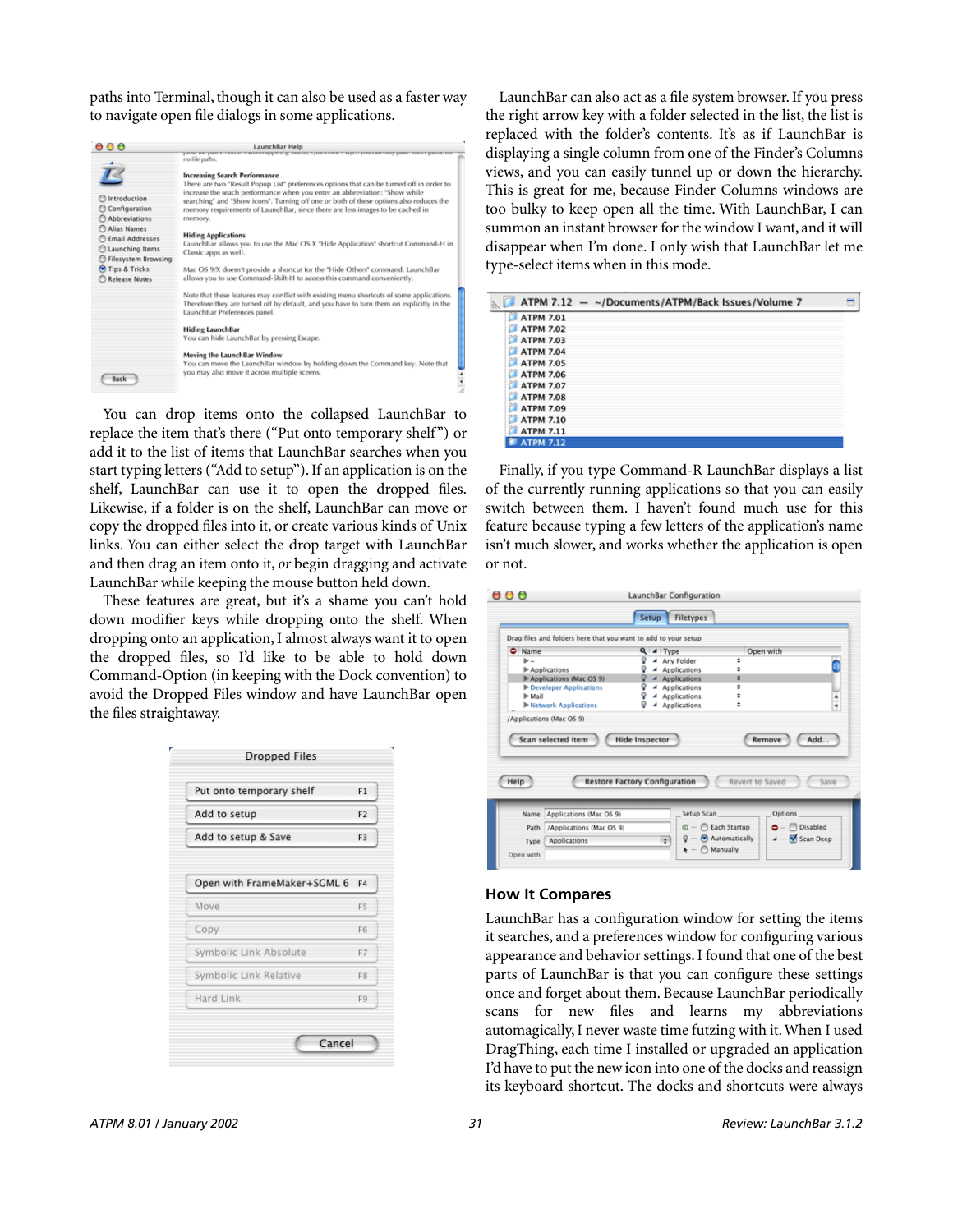slightly out of sync between my two machines. With LaunchBar, these hassles are gone. Further, while 30 items on a DragThing dock start getting out of hand, LaunchBar easily scales up to hundreds of applications and folders.

Another benefit over other launchers is that the abbreviations can be mnemonic. I can use normal letters like "i" for iCab, "m" for Mailsmith, "it" for iTunes, "b" for BBEdit, "pb" for Project Builder, and "amu" for my ATPM Mirror Upload script. With other utilities I ended up settling for F5, F6, F7, etc. to avoid conflicting with application-level keyboard shortcuts. Granted, typing Command-Space, b, Return isn't as quick as typing F6, but my fingers can stay on the home row and I can't touch-type the F keys anyway.

#### **Conclusion**

LaunchBar has replaced DragThing's drop dock and hot keys for me, and it includes enough of the features of popup windows, spring-loaded folders, and FinderPop that I rarely miss them. There are a few rough edges: for instance, the 30 second setup scan should happen in the background. But overall, it's an excellent utility and the most innovative system enhancement I've seen since **[PopupFolder](http://www.atpm.com/3.04/page15.shtml)**<sup>1</sup>. I'm not happy using OS X without it.

1. http://www.atpm.com/3.04/page15.shtml

*Copyright © 2002 Michael Tsai,* [mtsai@atpm.com](mailto:mtsai@atpm.com)*. Reviewing in* ATPM *is open to anyone. If you're interested, write to us at*  [reviews@atpm.com](mailto:reviews@atpm.com)*.*

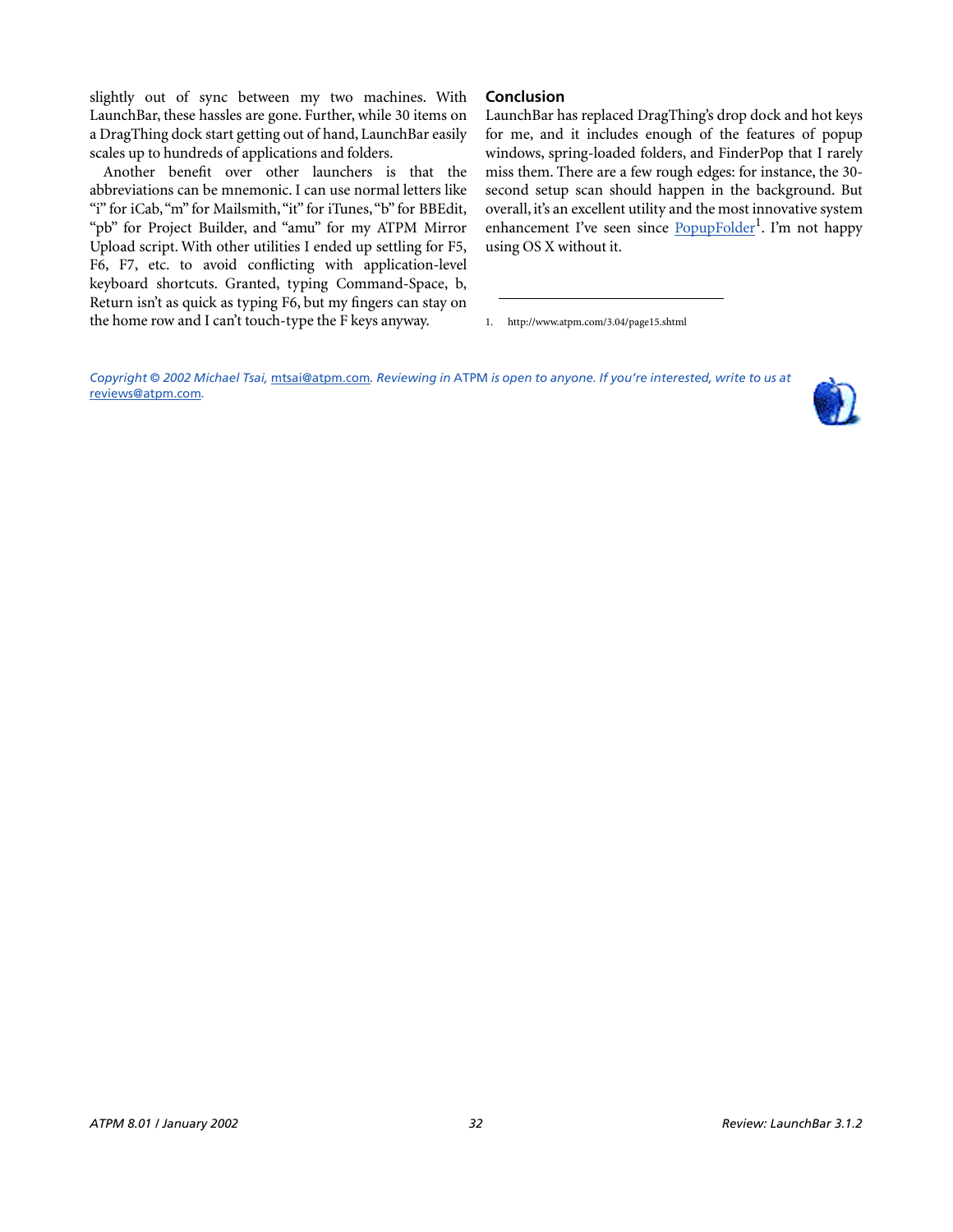### **Review: Portraits & Prints Template Maker**

**by Eric Blair, [eblair@atpm.com](mailto:eblair@atpm.com)**

**Developer:** [Econ Technologies](http://www.econtechnologies.com/site/pnptmpageoverview.htm)<sup>1</sup> **Price:** \$9.95 (list) **Requirements:** Mac OS X **Trial:** Feature-limited (only four photo cells per template, only one print and save per session)



Last month, I looked at **[Portraits & Prints 1.0.1](http://www.atpm.com/7.12/portraits-and-prints.shtml)<sup>2</sup>**, an OS Xonly application for creating prints from your digital photos. This month, I'm checking out Econ Technologies' companion application, Portraits & Prints Template Maker.

Whereas Portraits & Prints only includes templates for printing out a collection of images in common photographic sizes, P&P Template Maker lets you create the templates used for printing your photos. And although the templates included with Portraits & Prints only include photographs, P&P Template Maker lets you use basic drawing and text tools for creating templates.



#### **Laying It Out**

When you create a new template, you are presented with a sheet that asks for a template name, a category, a creator, and a description. This information is used when the template is added to Portraits & Prints. Since the application now has a name for the template, it would make sense for this to be used as a suggestion for the file name, à la Photoshop. However, this is not the case—new files are still named "Untitled."

Photo cells act as placeholders for images in Portraits & Prints. You can place as many as you want on a template and have them be any size that you want. The only restriction is that they be rectangular. On the surface, this may seem like a small restriction; why would you want to print out nonrectangular images? However, if you decide to make more advanced templates, you might feel constrained by this limitation. You can't, for instance, put an oval photo cell inside of a rectangular frame drawn with the image editing tools. Also, you can't have a photo cell that feathers the edge of an image—such an effect might be nice on the holiday card templates available on the [Portraits & Prints Template](http://www.econtechnologies.com/site/templateXchange.htm) [Exchange](http://www.econtechnologies.com/site/templateXchange.htm)<sup>3</sup>.

| <b>○ 3</b> Inspector    |                                            |
|-------------------------|--------------------------------------------|
| Object kind: Photograph |                                            |
|                         | Width: $5.00$ $\rightarrow$ x Height: 4.00 |
|                         | Aspect Ratio: 1.25 : 1.00 V Constrain      |
|                         |                                            |
|                         |                                            |
|                         |                                            |
|                         |                                            |
|                         |                                            |

The inspector panel for a photo cell.

P&P Template Maker provides an Inspector panel for getting information about each object in a template. For photo cells, you can view and edit the cell's dimensions and aspect ratio. If you find an aspect ratio that you like but are still not happy with the cell's size, there is a Constrain option. When constraining the aspect ratio, the resize behavior

<sup>2.</sup> http://www.atpm.com/7.12/portraits-and-prints.shtml

<sup>1.</sup> http://www.econtechnologies.com/site/pnptmpageoverview.htm

<sup>3.</sup> http://www.econtechnologies.com/site/templateXchange.htm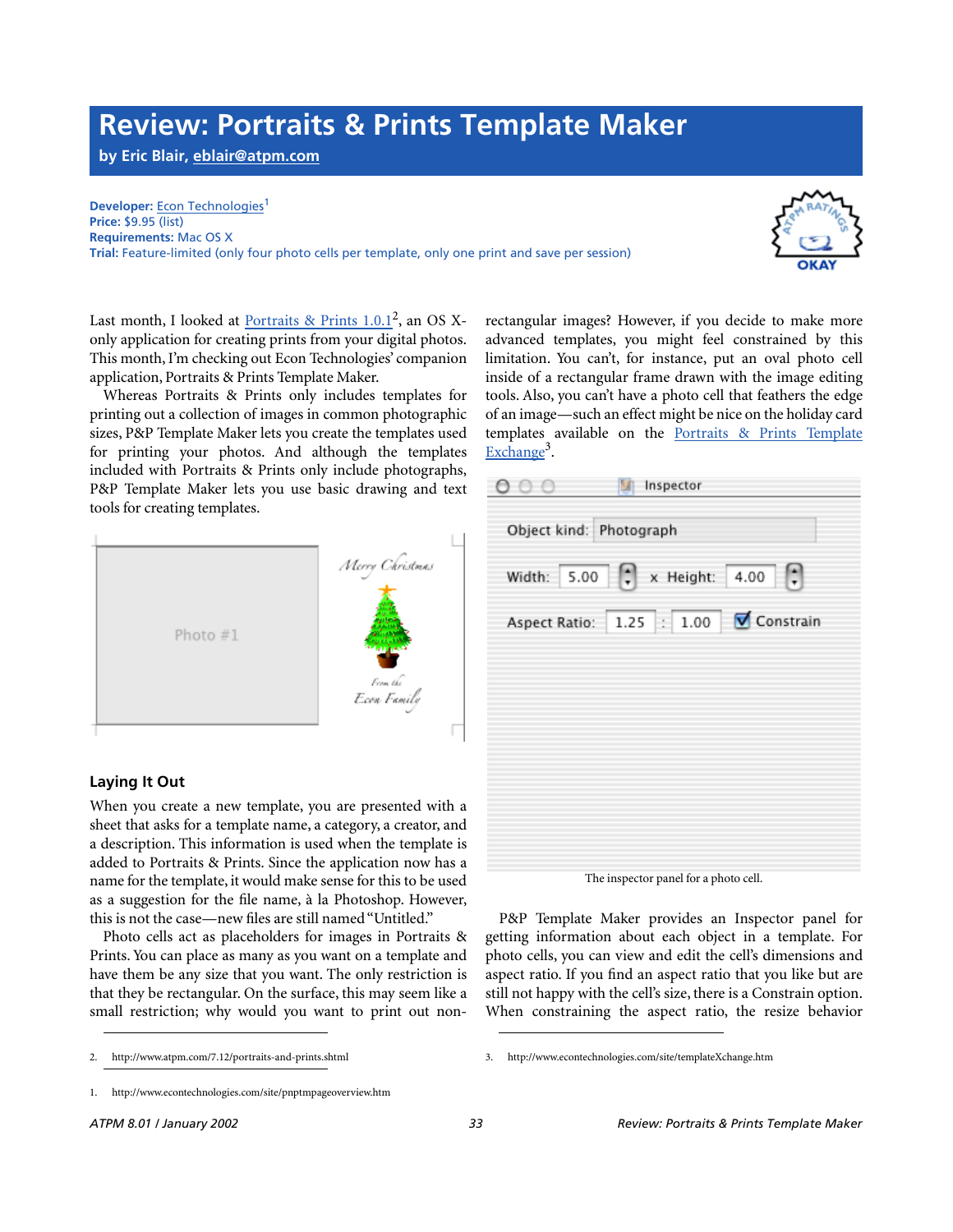becomes erratic. The resize handle in the middle of the cell's bottom does nothing. The resize handle in the middle of the cell's top moves the cell without resizing. Finally, the four corner resize handles both resize the cell and move it vertically along the page.

As for the basic drawing tools, P&P Template Maker provides a line tool, a rectangle tool, and an oval tool. On the surface, these tools behave like you would expect. However, they have some shortcomings that become apparent with use.

First, there is no way to make a tool selection permanent. After you finish drawing a square, the program reverts to the selection tool. This isn't entirely uncommon; I've seen other programs that do this. Most of these programs, though, allow the user to specify that he wants to keep the drawing tool active—double-clicking or clicking with a modifier are two common examples.

Second, shift-dragging does not work. In many programs, shift-dragging will constrain a rectangle to a square, an oval to a circle, or a line to 45° angles. P&P Template maker just ignores the Shift key.

Third, shift-resizing also does not work. Often, shiftresizing is used to constrain the aspect ratio of an image. When you shift-resize in P&P Template Maker, the object is deselected, but still resizes.

The latter problem could be somewhat rectified if the Inspector panel for shapes had a Constrain option, like the photo cell. For rectangles and ovals, you can only modify the line width, line color, and the fill color. For lines, you can only modify the line width and color.

The text tool has slightly more options than the drawing tools, but it too, has shortcomings. When you want to add text, draw a text box to the size you think you will need. You can later resize the text box if you guessed wrong. For the text tool, you can select any font and size you would like. You are limited to one font face and size per text box, so creating something like the ATPM logo as a text object would be fairly difficult—you would need to align three separate text boxes. At the most, you have three options for text styles: bold, underline, and italic. The exact options are dictated by the font face—if a font does not support a style, the option is grayed out. The text can be centered, aligned left, aligned right, or justified.

You can also select a foreground and background color for the text. In the Inspector panel, there is a permanently grayed out and selected checkbox next to the Foreground field. This is used to indicate that the foreground color is always on, but I think that it is misplaced, since it could make the user believe that there was some way to make the foreground transparent. It wasn't until I looked at the help that I found

out the checkbox was only a hint to the user. That's too bad, because you could come up with some interesting effects by having some sort of background showing through where the letter would have been.

Finally, you can allow users to edit the text inside of Portraits & Prints. To do this, you give the text field both a name and an identifier. Since text fields in Portraits & Prints are edited in a sheet, the name is used to indicate which field is being edited. The identifier field is used so Portraits & Prints can remember which text is associated with which field when the catalog is closed and opened. For some reason, the identifier field is optional while the name field is not. Personally, I think that you should at least be warned as to the consequence of not inputting an identifier.

If you want to create templates that have more complex objects than you could make with P&P Template Maker's basic drawing tools, you are in luck—the application also lets you use clip art. There are four ways to add clip art to a template. The first three are the usual suspects: importing a file, drag-and-drop, and pasting from the clipboard. The fourth option is using Services. By default, the only service included with OS X that is usable with P&P Template Maker is Grab (which takes screenshots). You may extend the functionality of the application by adding additional graphics services.

The Inspector panel for clip art objects lets you change the image's size by entering values for the height and width or using a percentage of the original height and width. Like the Inspector panel for the drawing tools, there is no Constrain option. Likewise, shift-resizing is broken for a clip art object.

#### **Falling Short**

As a companion to Portraits & Prints, P&P Template Maker makes an already useful application even more attractive. As an OS X application, though, it fails to impress. The problems with the drawing tools make learning the application difficult for those coming from more standard Macintosh drawing tools. Since you are limited to rectangular photo cells, your freedom in creating templates and extending Portraits & Prints is limited. Additionally, P&P Template Maker fails to use any of the advanced image effects provided by OS X's Quartz layer. There are no automatically calculated drop shadows, the text effects are limited, and there are no transparency or watermark options. If you own Portraits & Prints and are getting tired of the included templates, P&P Template Maker might be worth considering at \$9.95. However, it's obvious that work could still be done to make this a more compelling add-on.

*Copyright © 2002 Eric Blair,* [eblair@atpm.com](mailto:eblair@atpm.com)*. Reviewing in* ATPM *is open to anyone. If you're interested, write to us at*  [reviews@atpm.com](mailto:reviews@atpm.com)*.*

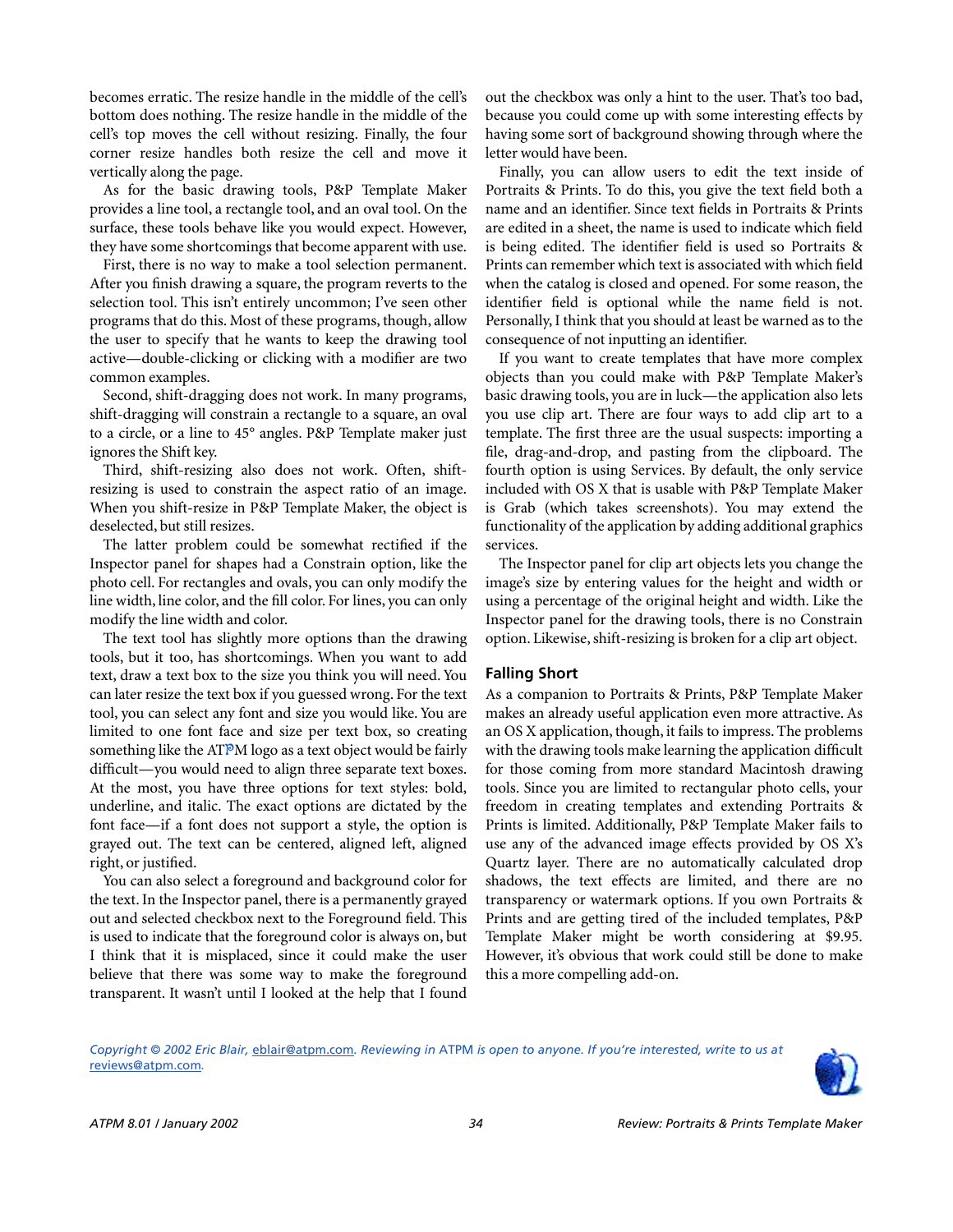# **FAQ: Frequently Asked Questions**

#### **What Is ATPM?**

*About This Particular Macintosh* (ATPM) is, among other things, a monthly Internet magazine or "e-zine." ATPM was created to celebrate the personal computing experience. For us this means the most personal of all personal computers—the Apple Macintosh. About This Particular Macintosh is intended to be about your Macintosh, our Macintoshes, and the creative, personal ideas and experiences of everyone who uses a Mac. We hope that we will continue to be faithful to our mission.

#### **Are You Looking for New Staff Members?**

We currently need a Managing Editor, several Contributing Editors, a Copy Editor, and a Publicity Manager. Please contact  $us^1$  if you're interested.

#### **How Can I Subscribe to ATPM?**

Visit the [subscriptions page](http://www.atpm.com/subscribe)<sup>2</sup>.

#### **Which Format Is Best for Me?**



The Online Webzine edition is for people who want to view ATPM in their Web browser, while connected to the Internet. It provides sharp text, lots of navigation options, and live links to ATPM

back issues and other Web pages. You can use Sherlock to  $\frac{\text{search}^3}{\text{all}}$  $\frac{\text{search}^3}{\text{all}}$  $\frac{\text{search}^3}{\text{all}}$  all of the online issues at once.



The Offline Webzine is a HTML version of ATPM that is formatted for viewing offline and made available in a StuffIt archive to reduce file size. The graphics, content, and navigation elements are the

same as with the Online Webzine, but you can view it without being connected to the Internet. It requires a Web browser.



The Print PDF edition is saved in Adobe Acrobat format. It has a two-column layout with smaller text and higher-resolution graphics that are optimized for printing. It may be viewed online in a

browser, or downloaded and viewed in Adobe's free Acrobat Reader on Macintosh or Windows. PDFs may be magnified to any size and searched with ease.



**FORE** The Screen PDF edition is also saved in Adobe Acrobat format. It's a one-column layout with larger text that's optimized for reading on-screen. It may be viewed online in a browser, or downloaded and

viewed in Adobe's free Acrobat Reader on Macintosh or

Windows. PDFs may be magnified to any size and searched with ease.

#### **What Are Some Tips for Viewing PDFs?**

- You can [download](http://www.adobe.com/prodindex/acrobat/readstep.html)<sup>4</sup> Adobe Acrobat Reader for free. If you have a Power Macintosh, Acrobat Reader 4 has better quality and performance. ATPM is also compatible with Acrobat Reader 3, for those with 680x0 Macs.
- You can zoom the PDF to full window width and scroll through articles simply by single-clicking anywhere in the article text (except underlined links).
- You can quickly navigate between articles using the bookmarks pane at the left of the main viewing window.
- For best results on small screens, be sure to hide the bookmarks pane; that way you'll be able to see the entire page width at 100%.
- Try turning Font Smoothing on and off in Acrobat Reader's preferences to see which setting you prefer.
- All blue-underlined links are clickable. Links to external Web sites are reproduced in footnotes at the bottoms of pages, in case you are reading from a printed copy.
- You can hold down option while hovering over a link to see where it will lead.
- For best results, turn off Acrobat's "Fit to Page" option before printing.

#### **Why Are Some Links Double-Underlined?**

In the PDF editions of ATPM, links that are doubleunderlined lead to other pages in the same PDF. Links that are single-underlined will open in your Web browser.

#### **What If I Get Errors Decoding ATPM?**

ATPM and MacFixIt readers have reported problems decoding MacBinary files using early versions of StuffIt Expander 5.x. If you encounter problems decoding ATPM, we recommend upgrading to **StuffIt Expander 5.1.4** or later<sup>5</sup>.

#### **How Can I Submit Cover Art?**

We enjoy the opportunity to display new, original cover art every month. We're also very proud of the people who have come forward to offer us cover art for each issue. If you're a

<sup>1.</sup> editor@atpm.com

<sup>2.</sup> http://www.atpm.com/subscribe<br>3. http://www.atpm.com/search

http://www.atpm.com/search

<sup>4.</sup> http://www.adobe.com/prodindex/acrobat/readstep.html

<sup>5.</sup> http://www.aladdinsys.com/expander/index.html